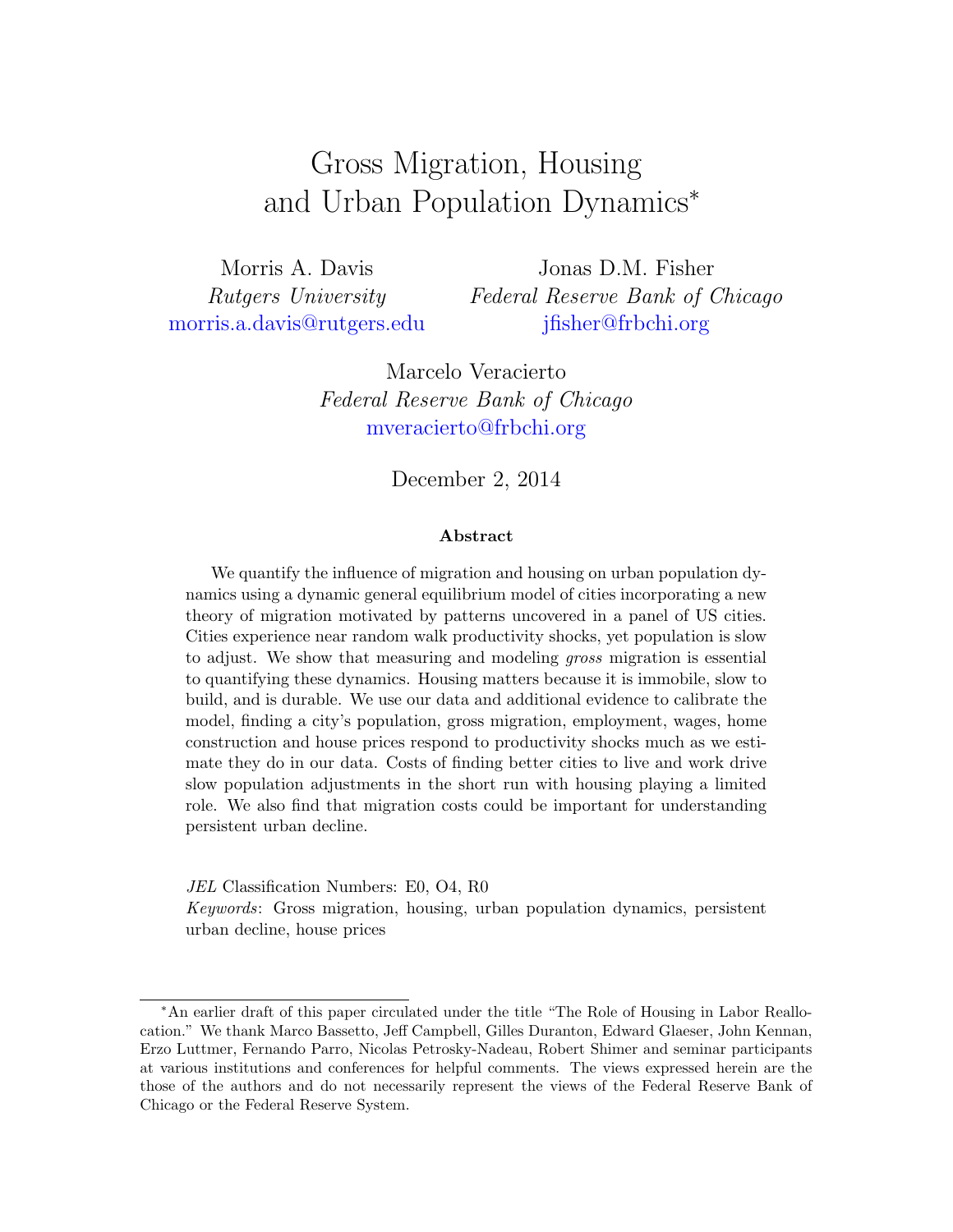# 1. Introduction

As we document in this paper, cities experience significant, random-walk-like productivity shocks, yet population is very slow to adjust. This evidence suggests there are substantial barriers to geographical labor reallocation within the US. What are these barriers? Urban population dynamics are the result of many individual decisions about whether to leave one's current location and if so where to move to. Hence the costs and benefits underlying gross migration decisions are a natural starting point for understanding slow population adjustment. Previous research suggests that housing may be important as well. The reasons are that it is difficult to move, requires time-to-build to accommodate an increasing population, and a large durable housing stock makes a city attractive to potential migrants.

We study how migration and housing frictions drive slow population adjustments by developing a quantitative dynamic general equilibrium model of cities and comparing it to panel data from 365 US cities over the period 1985-2007. We find that gross in-migration is linearly increasing in net migration and that in-migration rises and out-migration falls following positive productivity shocks. These findings suggest that an empirically plausible model of gross migration should embody some form of directed migration which allows in-migration to vary systematically with net migration. We also show that the linear relation between gross and net migration has crucial implications for measuring adjustment costs in net migration.

Building on [Kennan and Walker](#page-47-0) [\(2011\)](#page-47-0) (hereafter KW), large gross flows arise in our model from idiosyncratic shocks to workers' tastes for their current cities over others. When considering a move workers understand the distribution of city types but not the location of any particular type of city. They can pay a variable cost to find a particular city type or pay a fixed cost to be randomly allocated. Costly directed migration captures the myriad ways in which workers find a given type of city, including active recruitment by firms and cities and informal networking. Random matching accounts for intangible factors that influence location choices such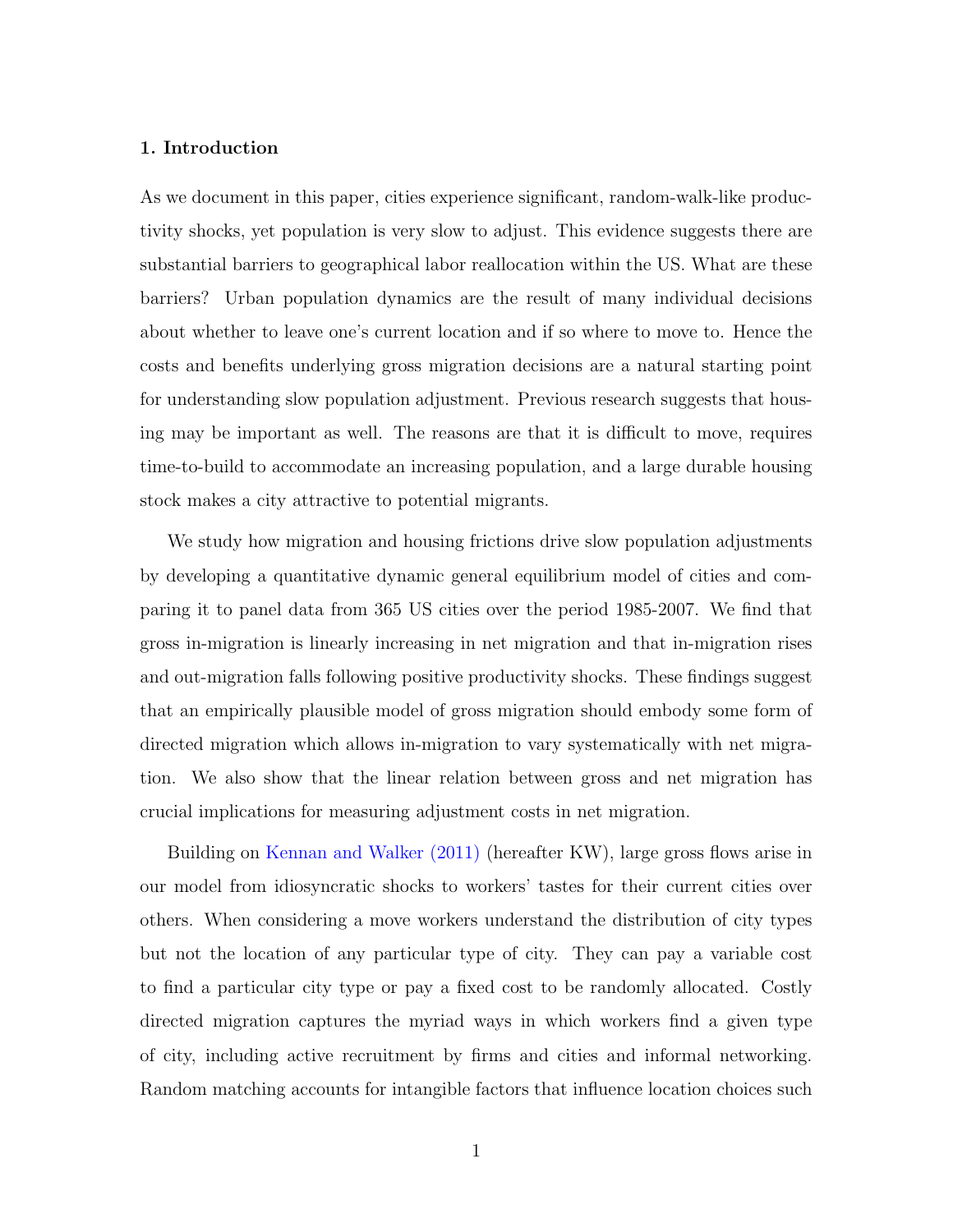as to be near family members. Since employing more of the existing population is a natural substitute for migration to accommodate higher labor demand, labor supply is endogenous in our model as well.

We integrate this theory of migration and labor supply into an otherwise familiar generalization of the neoclassical growth model. Each city produces a unique good using locally supplied workers and freely mobile equipment capital, subject to idiosyncratic productivity shocks. These locally produced goods are imperfectly substitutable inputs into the production of the freely tradeable final goods, consumption and equipment. Individuals enjoy consumption and housing services in the same city they work with housing services derived from locally produced, immobile and durable residential structures.

The model is calibrated using observations different from those we use for its validation. We validate the calibrated model by comparing how population, gross migration, employment, wages, residential investment and house prices respond to productivity shocks with estimates of the same objects based on our panel. The model does surprisingly well along these dimensions and importantly it is consistent with the slow response of population even though this evidence is not targeted in our calibration. We also find that the model is broadly consistent with the unconditional volatility, contemporaneous co-movement, and persistence of the key variables, and that productivity shocks alone account for about 60% of the variation in local population growth.

Having established the empirical relevance of our model, we use it to examine how migration and housing influence population adjustments. We find that workers' costs of finding new cities to live and work essentially account on their own for the slow population adjustments we observe. This suggests that the myriad ways individuals get informed about desirable locations to live and work represent significant barriers to rapid population reallocation. That we identify the model's migration parameters without consideration of within-city dynamic responses to productivity shocks lends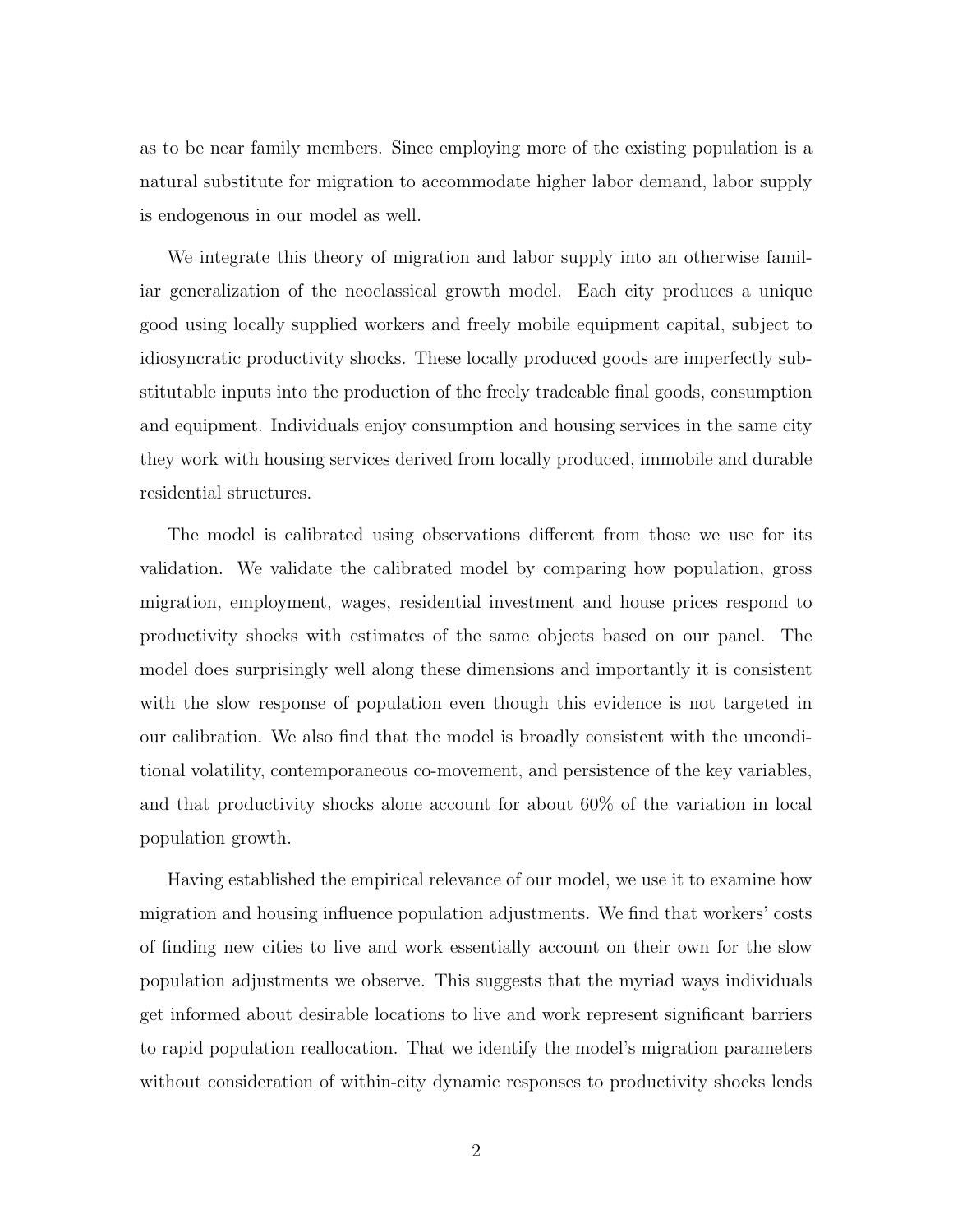substantial credibility to this interpretation. In the absence of migration frictions, costs of producing durable, immobile housing do lower the amplitude and increase the persistence of population's response to a productivity shock. However, if migration frictions are already present, adding those for housing does virtually nothing to influence population dynamics.

There is evidence of persistent urban decline in our panel with many cities experiencing declining populations throughout the sample period. [Glaeser and Gyourko](#page-47-1) [\(2005\)](#page-47-1) argue that housing's immobility and durability account for persistent urban decline and they dismiss a role for migration (see pp. 368–369). The declining cities in our sample also experience declining relative productivity, suggesting that our model might account for persistent urban decline as well as the short run population dynamics that are the primary focus of this paper. We find that it does, through the slow response of population to past declines in productivity. This suggests that migration frictions could be a major factor in urban decline even though, as emphasized by [Glaeser and Gyourko](#page-47-1) [\(2005\)](#page-47-1), rates of in-migration remain high in declining cities.<sup>[1](#page-0-0)</sup>

Our model is a dynamic version of the classic [Roback](#page-48-0) [\(1982\)](#page-48-0) and [Rosen](#page-48-1) [\(1979\)](#page-48-1) static model of cities with costless mobility.<sup>[2](#page-0-0)</sup> We build on an extensive empirical and theoretical microeconomic literature on migration, surveyed by [Greenwood](#page-47-2) [\(1997\)](#page-47-2) and [Lucas](#page-47-3) [\(1997\)](#page-47-3). KW is an important recent contribution. They analyze individual migration decisions in the face of wage shocks, idiosyncratic location-preference shocks, and moving costs, but without housing or equilibrium interactions. KW use their estimated model to calculate the speed of adjustment of state populations to

<sup>1</sup>Our model abstracts from the persistent decline in gross migration that has been modeled by [Karahan and Rhee](#page-47-4) [\(2013\)](#page-47-4) and [Kaplan and Schulhofer-Wohl](#page-47-5) [\(2012\)](#page-47-5). It is an open question whether the mechanisms we emphasize would interact with the ones that have been used to explain the trend.

<sup>2</sup>Because it is static, the Roback-Rosen model does not address migration or population adjustments to shocks. [Van Nieuwerburgh and Weil](#page-48-2) [\(2010\)](#page-48-2) introduce dynamics to this framework. Their model has implications for net migration, but not gross flows. [Coen-Pirani](#page-46-0) [\(2010\)](#page-46-0) also constructs a dynamic Roback-Rosen model, studying gross population flows among US states in a framework similar to the one used by [Davis, Faberman, and Haltiwanger](#page-46-1) [\(2011\)](#page-46-1) and others to study gross worker flows among firms. Our empirical work demonstrates stark differences between gross worker and population flows which motivates taking a different approach to modeling migration.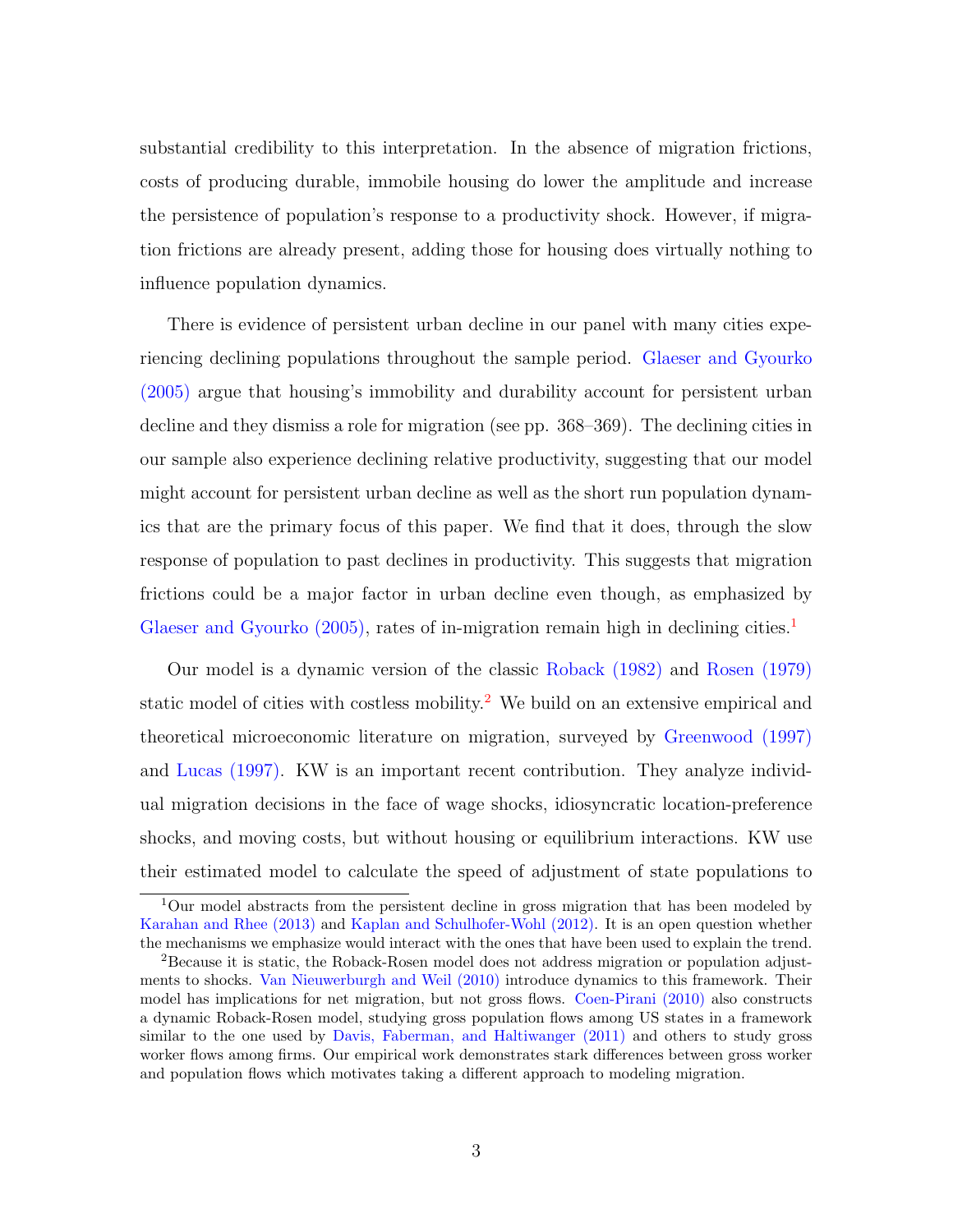permanent wage changes. Despite using very different methodologies we find similarly slow population adjustments.

The recent housing boom and bust has prompted a growing literature that quantifies how housing frictions impede geographical labor reallocation and leads to persistently high aggregate unemployment. For example, [Karahan and Rhee](#page-47-6) [\(2012\)](#page-47-6), [Lloyd-Ellis and Head](#page-47-7) [\(2012\)](#page-47-7) and [Nenov](#page-47-8) [\(2012\)](#page-47-8) study how house price collapses limit labor reallocation through disincentives to migrate arising from home ownership and local search frictions. We abstract from these factors and emphasize instead costly migration between geographically distinct labor and housing markets. [Nenov](#page-47-8) [\(2012\)](#page-47-8) and [Karahan and Rhee](#page-47-6) [\(2012\)](#page-47-6) model gross migration, but they do not address the linear relationship between gross and net migration that we find is essential to quan-tifying the speed of urban population adjustment.<sup>[3](#page-0-0)</sup>

This paper also contributes to the literature by introducing a city's dynamic response to an identified productivity shock as a model validation tool and by estimating the underlying stochastic process for productivity.<sup>[4](#page-0-0)</sup> Model validation in the literature emphasizes unconditional cross-sectional and time-series patterns which in some cases are also used to identify model parameters. In contrast we calibrate parameters using statistics different from those we use to validate our model. Furthermore, while much of the literature relies on idiosyncratic productivity shocks to drive variation, it does not provide evidence on the nature of these shocks as we do.<sup>[5](#page-0-0)</sup>

<sup>&</sup>lt;sup>3</sup>There is also an empirical literature that investigates the effects of housing-related financial frictions on mobility. See for example [Ferreira, Gyourko, and Tracy](#page-46-2) [\(2011\)](#page-46-2), [Modestino and Dennett](#page-47-9) [\(2012\)](#page-47-9) and [Schulhofer-Wohl](#page-48-3) [\(2012\)](#page-48-3). We abstract from financial frictions in this paper.

<sup>4</sup>[Lloyd-Ellis, Head, and Sun](#page-47-10) [\(2014\)](#page-47-10) estimate the responses of population, residential construction and house prices to personal income shocks identified using a panel VAR and a Choleski decomposition of the residual variance-covariance matrix.

<sup>&</sup>lt;sup>5</sup>Exceptions are [Karahan and Rhee](#page-47-6) [\(2012\)](#page-47-6) who study GDP per worker for a short panel of cities and [Caliendo, Rossi-Hansberg, Parro, and Sarte](#page-46-3) [\(2014\)](#page-46-3) who measure state-level productivity.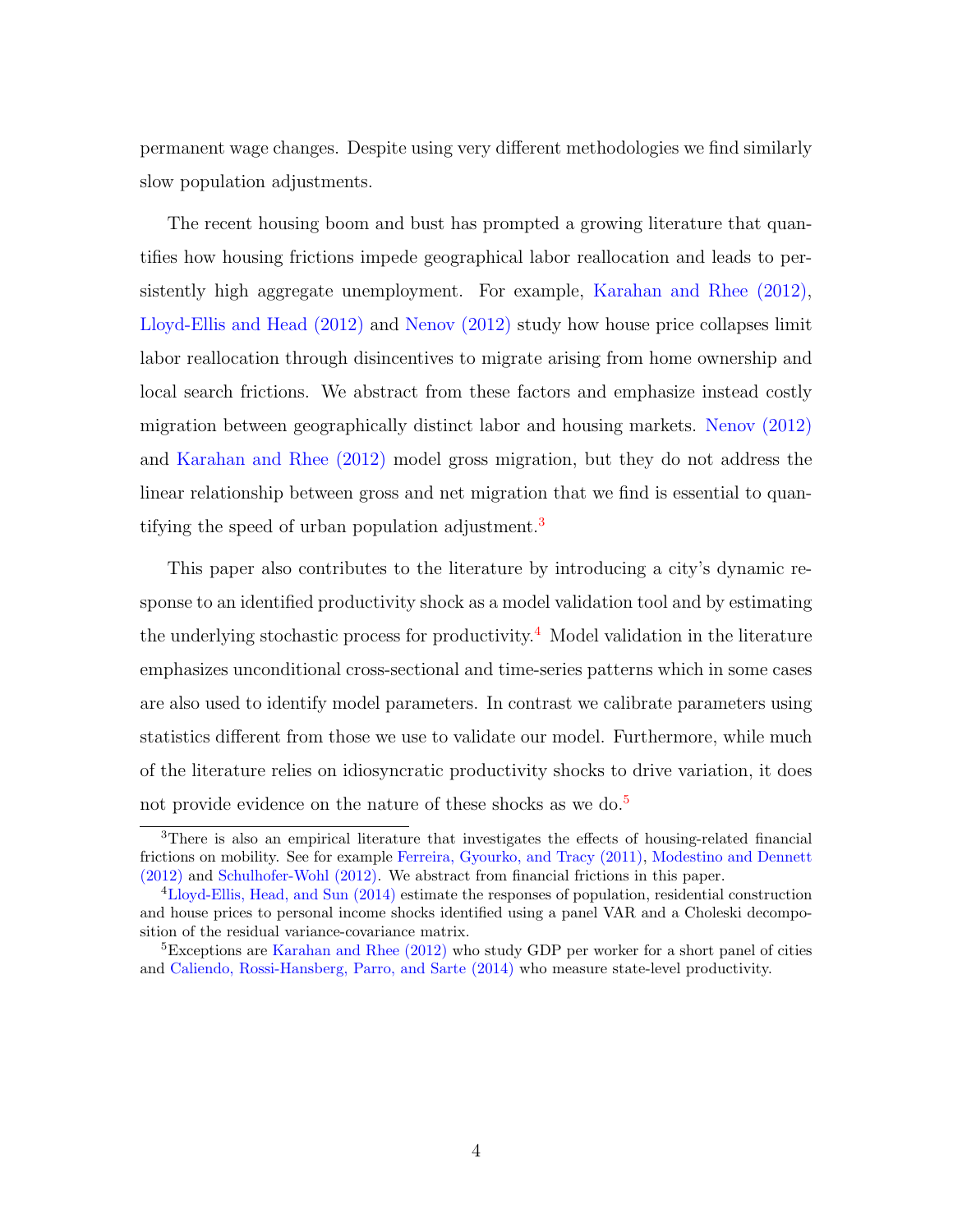# <span id="page-5-0"></span>2. Empirical Evidence

This section describes empirical evidence to motivate our analysis and guide our modeling of migration. We work with an annual panel data set covering 1985 to 2007 that includes population, net and gross migration, employment, wages, residential construction, and house prices for 365 Metropolitan Statistical Areas (MSAs) comprising about  $83\%$  of the aggregate population.<sup>[6](#page-0-0)</sup> We consider MSAs because they represent geographically distinct labor markets.[7](#page-0-0) While sometimes comprising multiple legally incorporated cities, for convenience we refer to our MSAs as cities.

#### 2.1. Gross Versus Net Migration

We use IRS data to calculate city-level net and gross migration rates because these data have wide coverage of US cities. Due to limited sample sizes gross migration rates can be calculated only for a small number of cities using other available data including the Current Population Survey and the American Community Survey. State-level migration rates can be calculated using these surveys. These data yield very similar results to those we obtain with city-level and state-level migration rates calculated using the IRS data. $\frac{8}{3}$  $\frac{8}{3}$  $\frac{8}{3}$ 

Let  $a_{it}$  and  $l_{it}$  denote the number of people flowing into and out of city i in year  $t$ and  $x_{it}$  the population of that city at the beginning of the same year. For an individual city the *arrival* (in-migration) rate is  $a_{it}/x_{it}$  and the *leaving* (out-migration) rate is  $l_{it}/x_{it}$ . The difference between the arrival and leaving rates is the net migration rate. Gross migration rates fluctuate over the business cycle and have been falling over our sample period.<sup>[9](#page-0-0)</sup> To abstract from these dynamics we subtract from each city's gross

 ${}^{6}$ See [Davis, Fisher, and Veracierto](#page-46-4) [\(2011\)](#page-46-4) for a detailed description of these data.

<sup>7</sup>MSAs are defined as a region with a relatively high population density and close economic ties throughout as measured by commuting patterns.

<sup>8</sup>As emphasized by [Kaplan and Schulhofer-Wohl](#page-47-5) [\(2012\)](#page-47-5) there are some drawbacks to using the IRS data: tax filings under-represent the poor and elderly; addresses on tax forms are not necessarily home addresses; and tax returns may be filed late.

<sup>9</sup>See [Saks and Wozniak](#page-48-4) [\(2011\)](#page-48-4) for evidence on the cyclicality of gross migration and [Molloy,](#page-47-11) [Smith, and Wozniak](#page-47-11) [\(2011\)](#page-47-11) and [Kaplan and Schulhofer-Wohl](#page-47-5) [\(2012\)](#page-47-5) for evidence of its trend.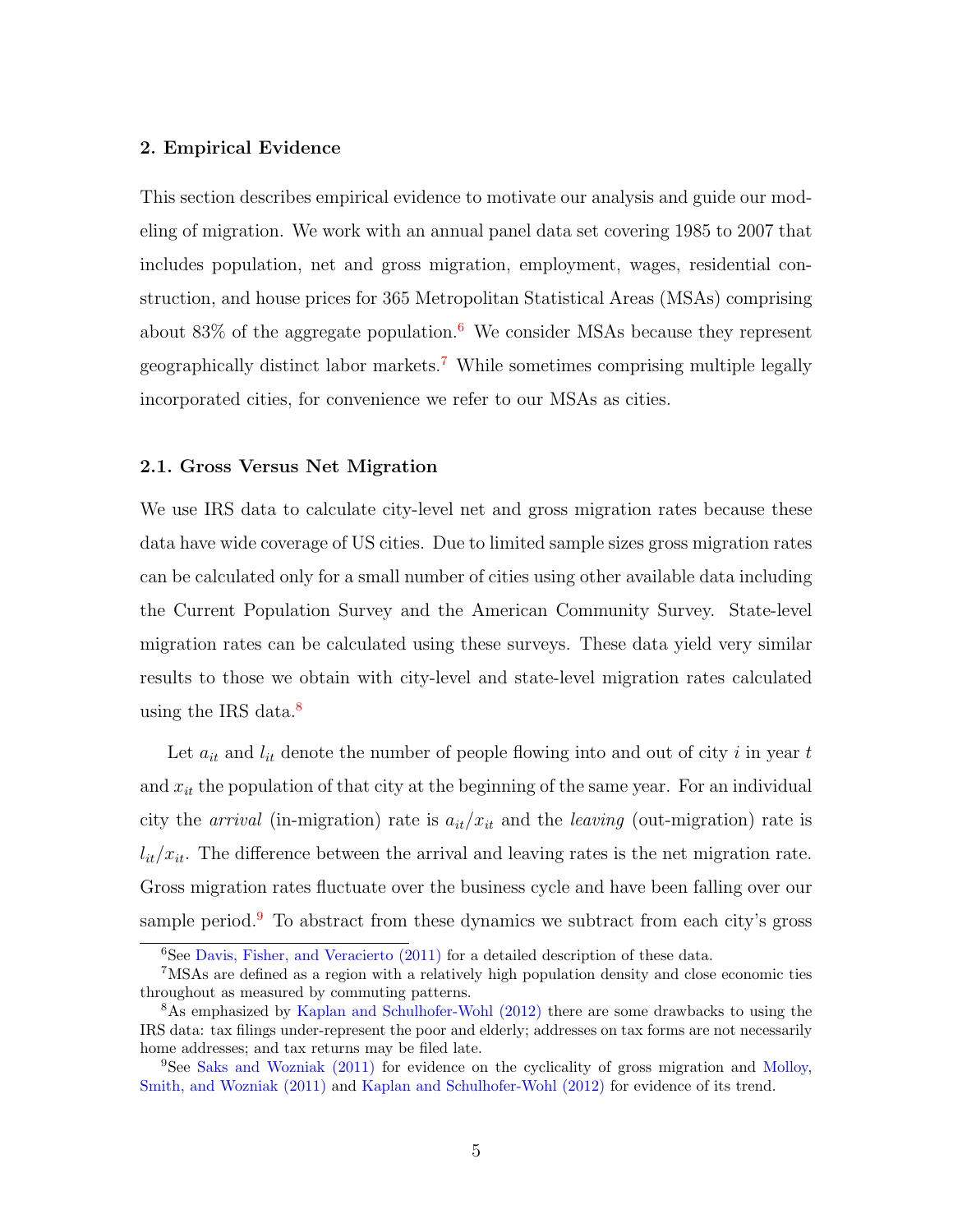rate in a year the corresponding cross section average in that year and define net migration as the difference between these measures.

Figure [1](#page-6-0) contains plots of gross and net migration rates by population decile with the time effects removed. Net migration is essentially unrelated to city size. This reflects Gibrat's law for cities, that population growth is independent of city size. However, the arrival and leaving rates are clearly diminishing in city size. This is an interesting finding worthy of further study, but its presence conflates crosscity variation with the within-city dynamics we are interested in. Therefore, after removing time fixed effects, for every city we subtract from each year's arrival and leaving rate the time series average of the sum of the arrival and leaving rates for that city. This removes city fixed effects in gross migration without affecting net migration rates.

Figure 1: Gross and Net Migration Rates by Population Decile

<span id="page-6-0"></span>

Figure [2](#page-7-0) displays mean arrival and leaving rates against mean net migration for each net migration decile, after removing both time and city fixed effects and adding back the corresponding unconditional mean to the gross migration rates. Notice first that gross migration is large and far exceeds the amount necessary to account for net migration. For example, in a city with zero net migration an average of 11% of the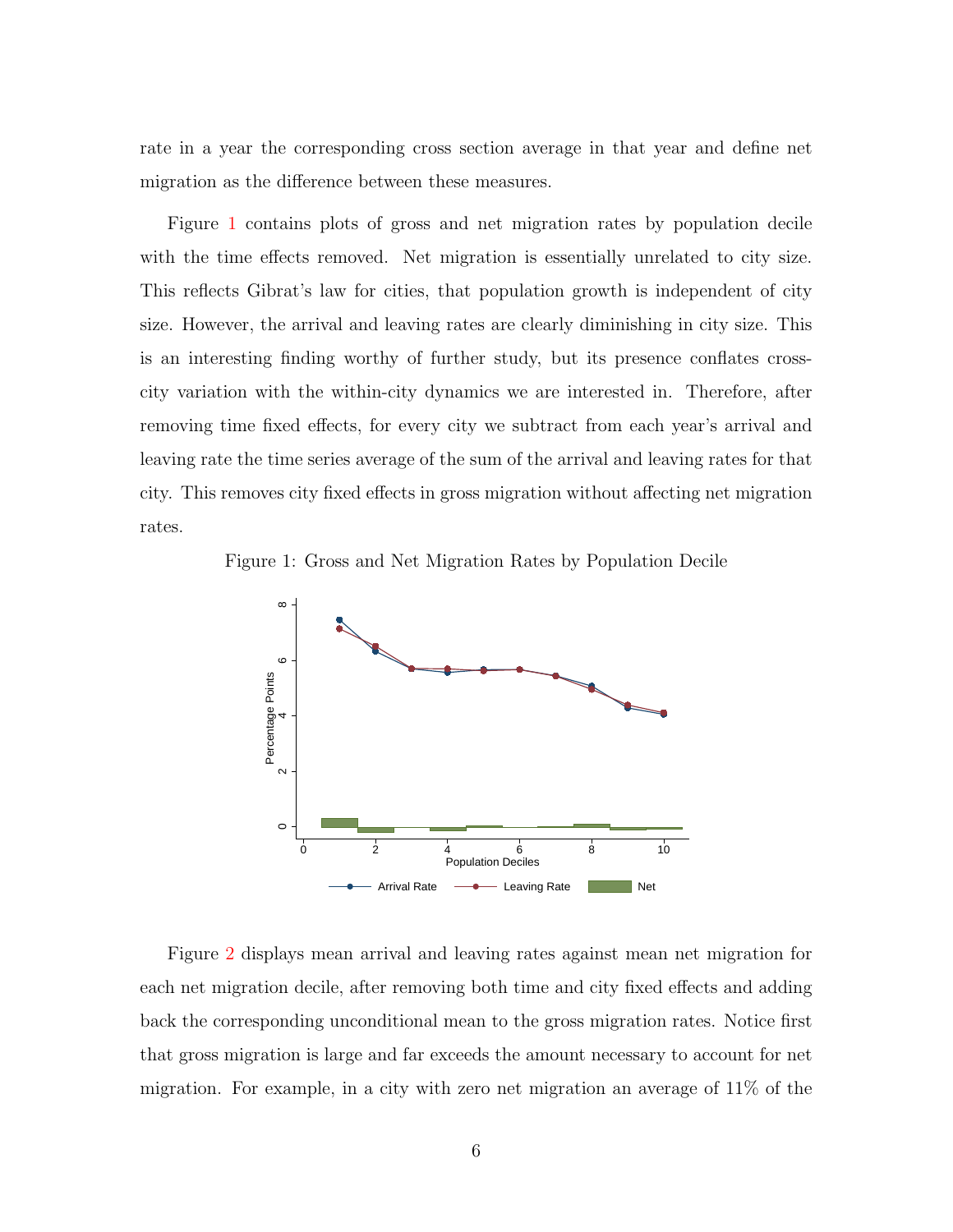<span id="page-7-0"></span>Figure 2: Gross Migration Rates by Net Migration



population either arrives to or leaves from a city during a year.

Second, the arrival rate is monotonically increasing and the leaving rate is monotonically decreasing in net migration. This suggests it is important to model both gross migration margins in order to understand urban population dynamics. The rising arrival rate as a function of net migration is prima facie evidence that migration involves a directed component. Otherwise gross arrivals would be independent of net migration. The negative relationship between the arrival and leaving rates appears to be inconsistent with [Coen-Pirani](#page-46-0) [\(2010\)](#page-46-0)'s finding of a positive correlation between the two gross migration rates at the state level. The difference arises from our removal of city fixed effects from the gross migration rates.<sup>[10](#page-0-0)</sup>

Third, and most striking, the gross migration rates fall almost exactly on the corresponding regression lines.<sup>[11](#page-0-0)</sup> This finding sharply contrasts with what we observe for worker flows. In particular, [Davis, Faberman, and Haltiwanger](#page-46-5) [\(2006\)](#page-46-5) find that

 $10^{\circ}$ [Coen-Pirani](#page-46-0) [\(2010\)](#page-46-0) removes cross-sectional variation in the occupational characteristics of states prior to his analysis.

<sup>&</sup>lt;sup>11</sup>We obtain virtually identical regression lines when we use all the data rather than first taking averages of deciles and when we estimate using data from the first 5 years of the sample and the last five years of the sample. We also find qualitatively similar results when we regress gross on net migration separately for each city in our sample.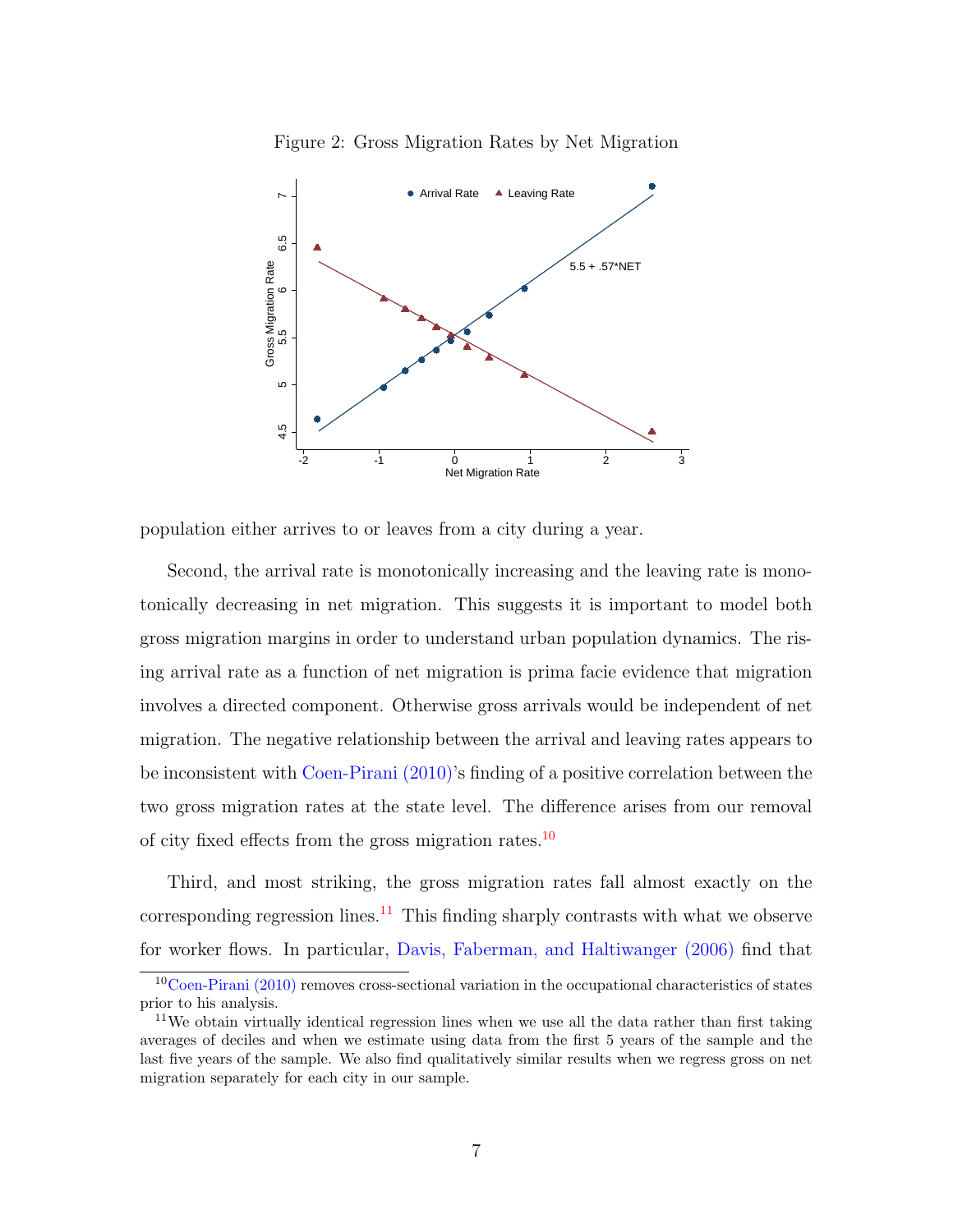hires are flat and close to zero for negative net flows and linearly increasing in net flows otherwise; separations are essentially the mirror image. These differences suggest models designed to explain firm worker flows are not suitable for understanding city population flows – we require a different theory.

# <span id="page-8-2"></span>2.2. Responses of Population and Gross Migration to TFP Shocks

We estimate dynamic responses of city-level variables to local productivity shocks by exploiting the first order conditions of final and intermediate good producers in the quantitative model described in Section [4.](#page-18-0) These conditions are used to obtain a measure of total factor productivity (TFP) using data on wages and employment from which we estimate a stochastic process for its growth. We estimate the dynamic response of a variable to TFP shocks by regressing it on current and lagged values of the innovations derived from the estimated TFP growth process.

There are N cities that each produce a distinct intermediate good used as an input into the production of final goods. The production function for a representative firm producing intermediate goods in city  $i$  at date  $t$  is

<span id="page-8-0"></span>
$$
y_{it} = s_{it} n_{y,it}^{\theta} k_{y,it}^{\gamma},\tag{1}
$$

where  $s_{it}$  is exogenous TFP for the city,  $n_{y,it}$  is employment,  $k_{y,it}$  is equipment,  $\theta > 0$ ,  $\gamma > 0$ , and  $\theta + \gamma \leq 1$ . The output of the final good at date t,  $Y_t$  is produced using inputs of city-specific intermediate goods according to

<span id="page-8-1"></span>
$$
Y_t = \left[\sum_{i=1}^N y_{it}^\chi\right]^{\frac{1}{\chi}},\tag{2}
$$

where  $\chi \leq 1$ .

Our measurement of city-specific TFP relies on the following definition. For any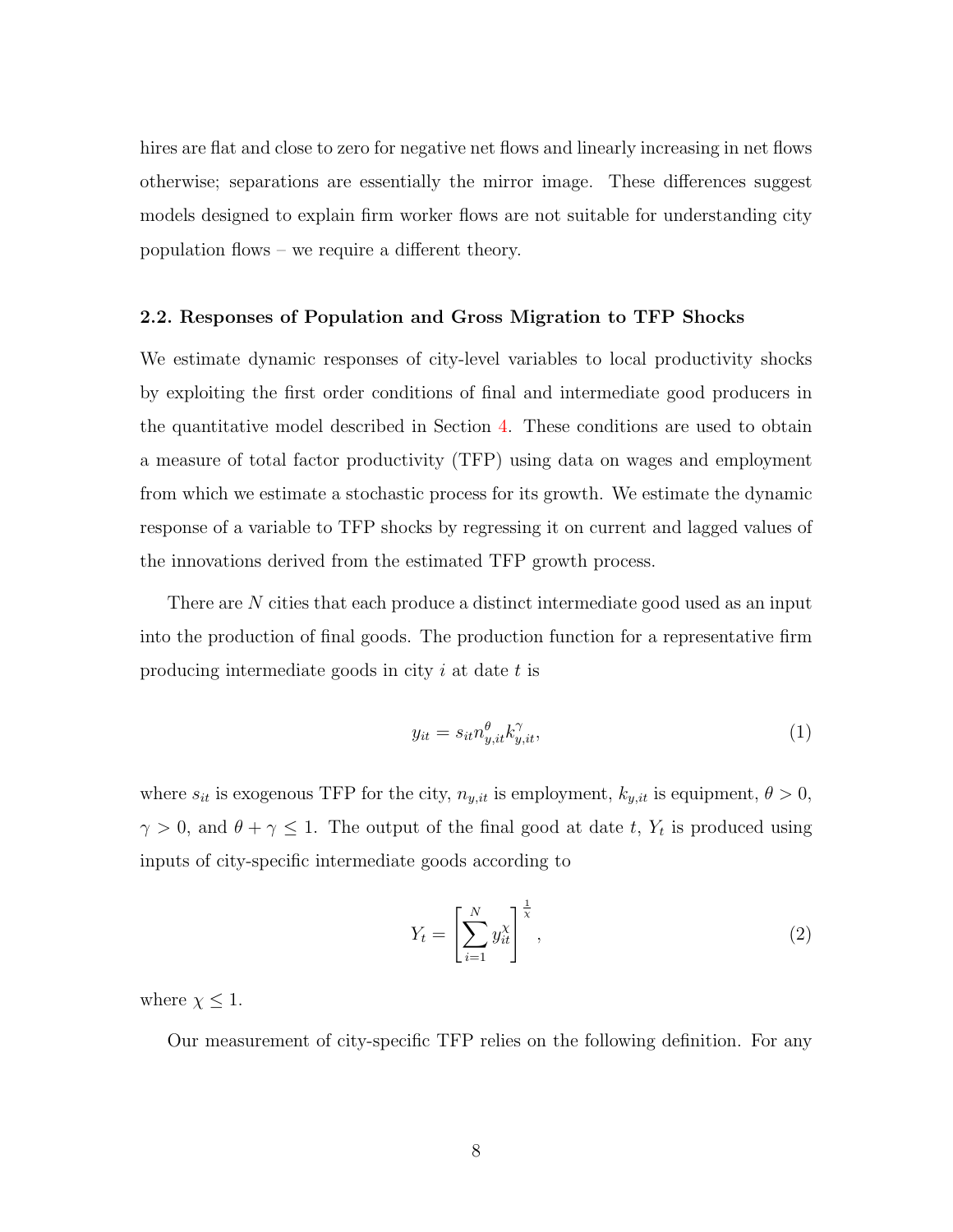variable  $v_{it}$ :

$$
\hat{v}_{it} \equiv \ln v_{it} - \frac{1}{N} \sum_{j=1}^{N} \ln v_{jt}.
$$
\n(3)

Subtracting the mean value of  $\ln v_{jt}$  in each period eliminates variation due to aggregate shocks, allowing us to focus on within-city dynamics. Under the assumption of perfectly mobile equipment the rental rate of equipment is common to all cities. It then follows from the first order conditions of competitive final and intermediate good producers that

<span id="page-9-0"></span>
$$
\Delta \hat{s}_{it} = \frac{1 - \gamma \chi}{\chi} \Delta \hat{w}_{it} + \frac{1 - \theta \chi - \gamma \chi}{\chi} \Delta \hat{n}_{y, it},\tag{4}
$$

where  $\Delta$  is the first difference operator and  $w_i$  denotes the wage in city *i*. Applying the first difference operator addresses non-stationarity over the sample period.<sup>[12](#page-0-0)</sup>

Given values for  $\chi$ ,  $\theta$  and  $\gamma$  and data on wages and employment equation [\(4\)](#page-9-0) can be used to measure  $\Delta \hat{s}_{it}$ , the growth rate of city-specific TFP.<sup>[13](#page-0-0)</sup> Below we calibrate  $\theta$ and  $\gamma$  using traditional methods and find a value for  $\chi$  to match the model to Zipf's law. With calibrated values  $\chi = 0.9$ ,  $\theta = 0.66$  and  $\gamma = 0.235$  we estimate an AR(1) in  $\Delta \hat{s}_{it}$  with a statistically significant auto-correlation coefficient equal to 0.24 and standard deviation of the error term equal to 0.015. [Wooldridge](#page-48-5) [\(2002\)](#page-48-5)'s test of the null hypothesis of no first order serial correlation in the residuals yields a p-value of 0.28, which confirms that this specification is a good fit for the data.<sup>[14](#page-0-0)</sup>

<sup>&</sup>lt;sup>12</sup>First differencing removes fixed effects if they are present in the data and so our empirical analysis is robust to them. However, as in [Gabaix](#page-46-6) [\(1999\)](#page-46-6), our quantitative model addresses the cross-section of city populations without appealing to fixed effects.

<sup>&</sup>lt;sup>13</sup>We use total employment to measure  $n_{y,it}$ . In our quantitative model total employment includes workers in the residential construction and intermediate good sectors. Residential construction employment data are not available, but for some cities total construction employment data are. When we redo our empirical analysis subtracting construction employment from the total we obtain almost identical results because construction is a small fraction of total employment. We measure TFP in the same way in the data and the model, with one exception pointed out below.

<sup>&</sup>lt;sup>14</sup>It is straightforward to modify equation  $(4)$  to include agglomeration as in [Davis, Fisher, and](#page-46-7) [Whited](#page-46-7) [\(2014\)](#page-46-7) and it leads to the same measurement equation for the exogenous component of TFP except that the coefficients on wage and employment growth include a parameter governing the effect of agglomeration on local productivity. When we re-estimate the TFP process using [Davis](#page-46-7) [et al.](#page-46-7) [\(2014\)](#page-46-7)'s estimate of this parameter we find the serial correlation coefficient and the innovation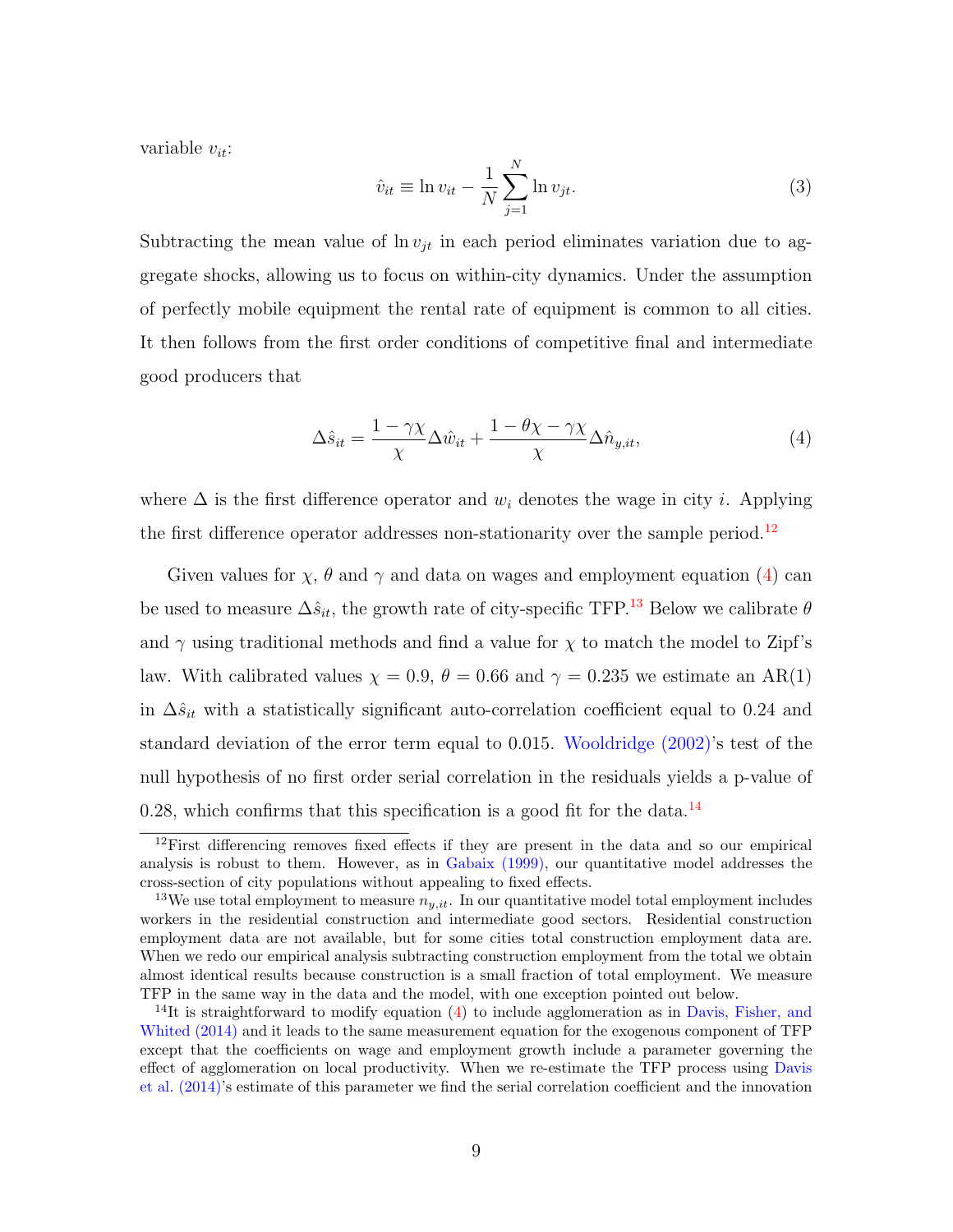We now show how to use the estimated TFP process to identify the dynamic responses of variables to exogenous local TFP shocks. Let  $e_{it}$  denote the residual from the estimated TFP growth auto-regression. Then, we estimate the dynamic response to a TFP shock of variable  $\Delta \hat{x}_{it}$  as the coefficients  $b_0, b_1, \ldots, b_4$  from the following panel regression:

<span id="page-10-0"></span>
$$
\Delta \hat{x}_{it} = \sum_{l=0}^{4} b_l e_{it-l} + u_{it} \tag{5}
$$

where  $u_{it}$  is an error term which is orthogonal to the other right-hand-side variables under the maintained hypothesis that the process for TFP growth is correctly specified. The dynamic response of  $\hat{x}_{it}$  is obtained by summing the estimated coefficients appropriately. For the gross migration rates we replace  $\Delta\hat{x}_{it}$  with the rates themselves (transformed as described above) in [\(5\)](#page-10-0) and identify the dynamic responses with the estimated coefficients directly.

<span id="page-10-1"></span>Figure 3: Responses of TFP and Population



Note: Point estimates along with 2 standard error bands.

Figure [3](#page-10-1) displays the percentage point deviation responses of TFP and population to a 1 standard deviation impulse to TFP. This plot establishes the claim made in the introduction that TFP responds much like a random walk, rising quickly to its standard deviation are only a little different.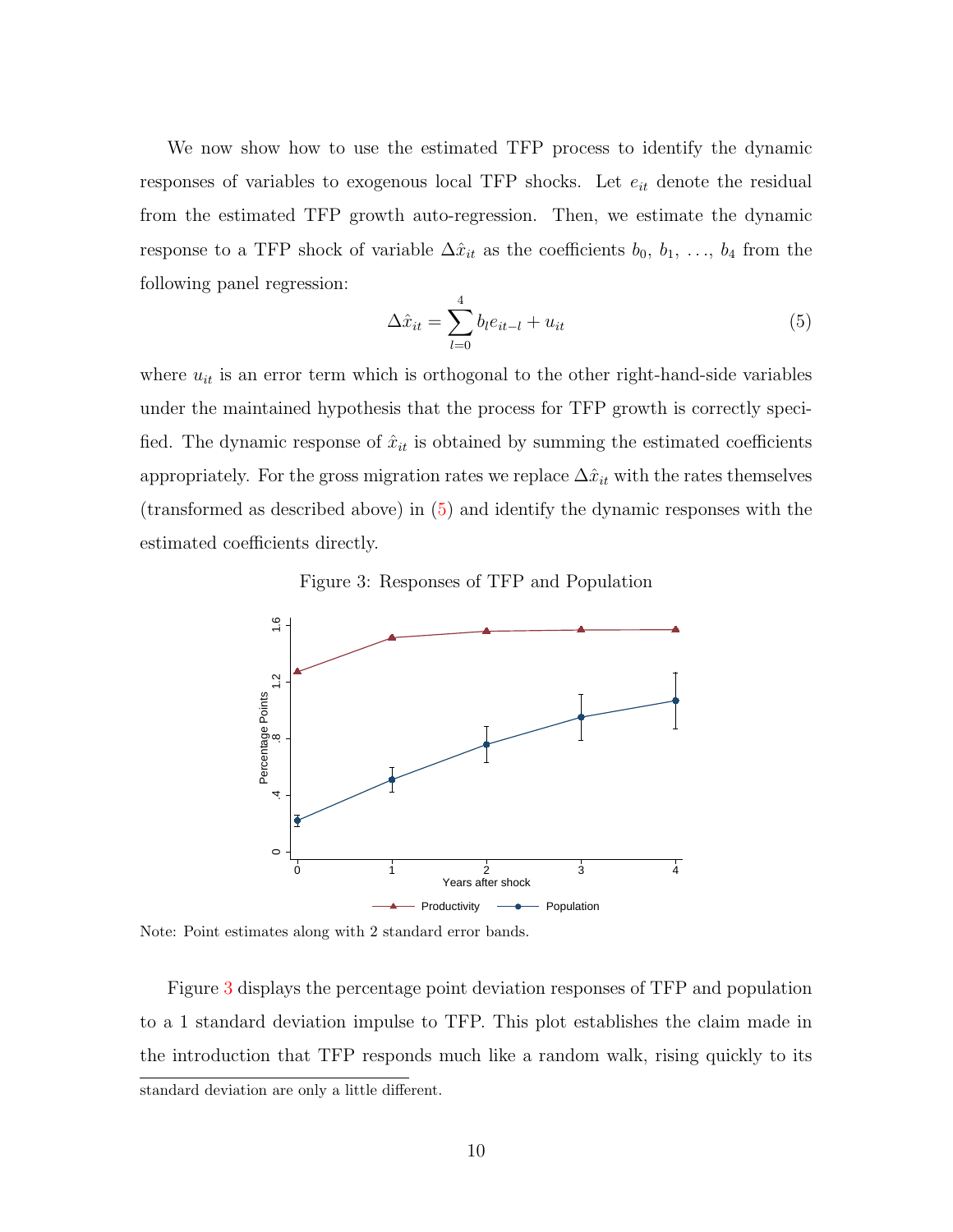

<span id="page-11-0"></span>Figure 4: Responses of Arrival and Leaving Rates

Note: Point estimates along with 2 standard error bands.

new long run level, and that population responds far more slowly. Figure [4](#page-11-0) shows that the adjustment of population occurs along both the arrival and leaving margins, as suggested by our earlier discussion of Figure [2.](#page-7-0) On impact the arrival rate jumps up and the leaving rate jumps down and then both slowly return toward their long run levels. The indicated sampling uncertainty suggests that the arrival and leaving margins are about equally important for population adjustments to TFP shocks. Evidently improving local prospects influence population dynamics both by encouraging workers not to move and by attracting new workers to the city.

#### <span id="page-11-1"></span>3. Modeling Migration

We now introduce our theory of migration by studying a simple, static model which abstracts from housing, equipment, and labor supply. This simplified model is used to develop intuition about migration choices; to describe how and why we can reproduce the relationships depicted in Figure [2;](#page-7-0) and to establish that modeling gross migration is essential to understanding urban population dynamics. The main results extend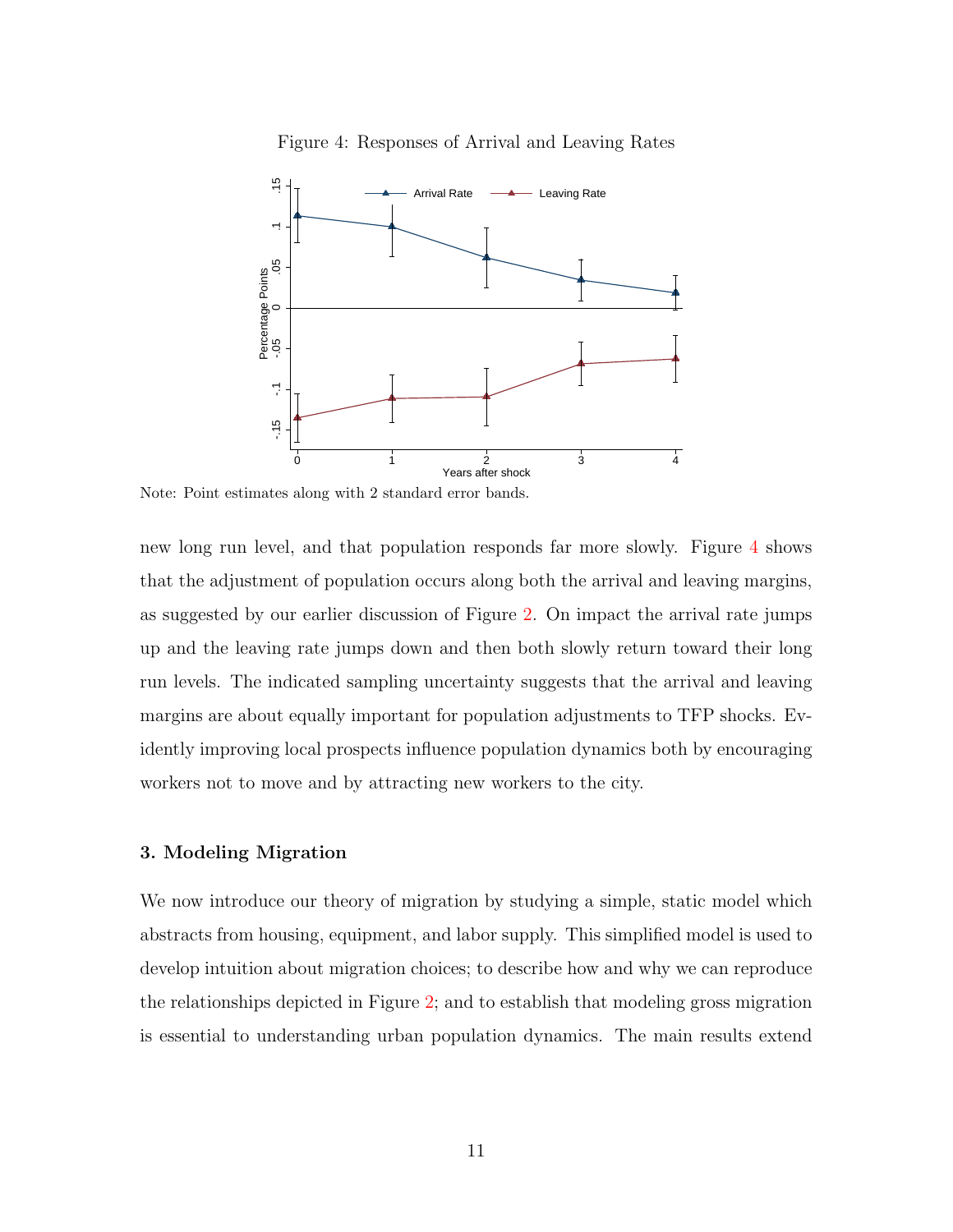to our quantitative model.<sup>[15](#page-0-0)</sup>

# 3.1. A Static Model

The economy consists of a large number of geographically distinct cities with initial population  $x$ . In each city there are firms which produce identical, freely tradeable consumption goods with the technology  $sn^{\theta}$ , where s is a city-wide TFP shock, n is labor and  $0 < \theta < 1$ . There is a representative household with a unit continuum of members that are distributed across city types  $z = (s, x)$  according to the measure  $\mu$ . Each household member enjoys consumption, C, and supplies a unit of labor inelastically. After the TFP shocks have been realized, but before production takes place, the household decides how many of its members leave each city and how many of those chosen to leave move to each city. Once these migration decisions have been made, production and consumption occur.

The leaving decision is based on each household member receiving a *location*taste shock  $\psi$ , with measure  $\mu_l$ , that subtracts from their utility of staying in the city in which they are initially located. This kind of shock is used by KW in their measurement of migration costs as well as by [Karahan and Rhee](#page-47-6) [\(2012\)](#page-47-6) and [Nenov](#page-47-8) [\(2012\)](#page-47-8). To match the empirical relationship between gross and net migration we make a parametric assumption on the distribution of individual location-taste shocks in a city of type z:

$$
\int_{-\infty}^{\bar{\psi}(l(z)/x)} \psi d\mu_l = -\psi_1 \frac{l(z)}{x} + \frac{\psi_2}{2} \left(\frac{l(z)}{x}\right)^2
$$

where the parameters  $\psi_1$  and  $\psi_2$  are both non-negative and  $\bar{\psi}$  ( $l(z)/x$ ) is defined by

$$
\frac{l(z)}{x} = \int_{-\infty}^{\bar{\psi}(l(z)/x)} d\mu_l.
$$

This parameterization is U-shaped starting at the origin meaning that the first

<sup>15</sup>See the technical appendix available at http://morris.marginalq.com/research.html for a detailed analysis of the static and quantitative models.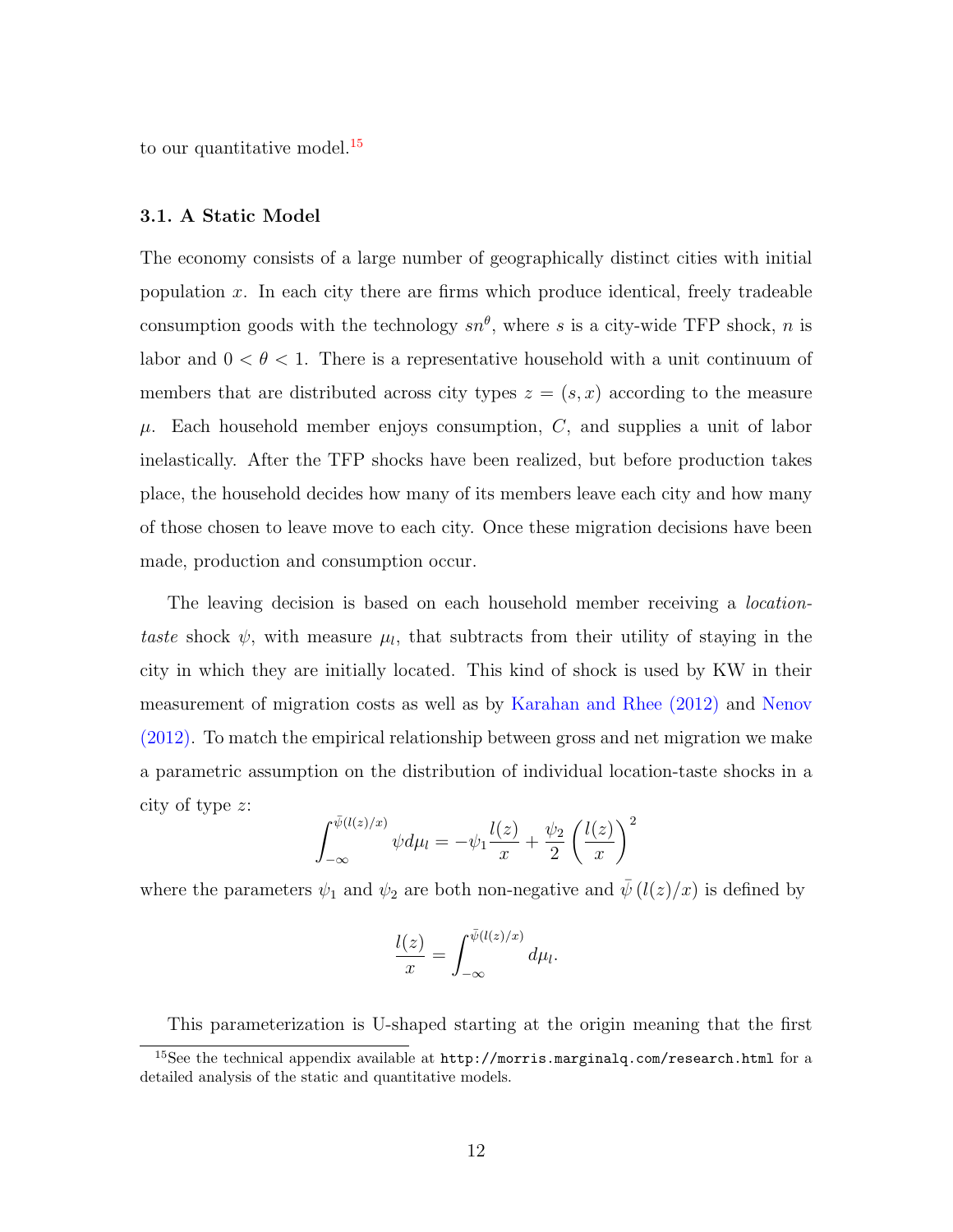workers to leave a city are those for whom leaving raises their utility. As more people leave the remaining inhabitants are those who have a strong preference for staying. These features are consistent with KW's evidence that individuals who move receive substantial non-pecuniary benefits and that non-movers would find it extremely costly if they were forced to move. For example, many individuals move to be near family members or find it very costly to move because they are already near family members. Subject to these shocks, the household determines how many of its members from each city must find new cities. Household members chosen to find new cities are called leavers.

When deciding where to send its leavers the household knows the distribution of city types  $\mu$  but not the location of any specific type z. However, it can find a particular type through directed migration by obtaining a guided trip. We choose a functional form for producing guided trips to match the evidence on gross and net migration. By giving up u units of utility each household member can produce √  $\overline{2}A^{-1/2}u^{1/2}, A \geq 0$ , guided trips to her initial location. Therefore, to attract  $a(z)$ workers to a city of the indicated type the household must incur a total utility cost of  $(A/2) (a(z)/x)^2 x$ . Guided trips encompass the many ways workers find new cities to live and work, including via informal contacts between friends and family, professional networks, specialized firms like head-hunters, advertising that promotes cities as desirable places to live and work, firms' human resource departments, and via recruiting by workers whose primary responsibility is some other productive activity.

If a household member does not obtain a guided trip it can migrate to another city using *undirected migration*. Specifically, by incurring a utility cost  $\tau$  a leaver is randomly allocated to another city in proportion to its initial population. Including undirected migration captures the idea that choosing to move to a particular city is often the outcome of idiosyncratic factors other than wages or housing costs that are difficult to model explicitly, such as attractiveness of amenities and proximity to family members.<sup>[16](#page-0-0)</sup> Furthermore, it is natural to let people move to a location without

<sup>&</sup>lt;sup>16</sup>KW include both undirected and directed migration. It is undirected because to learn a loca-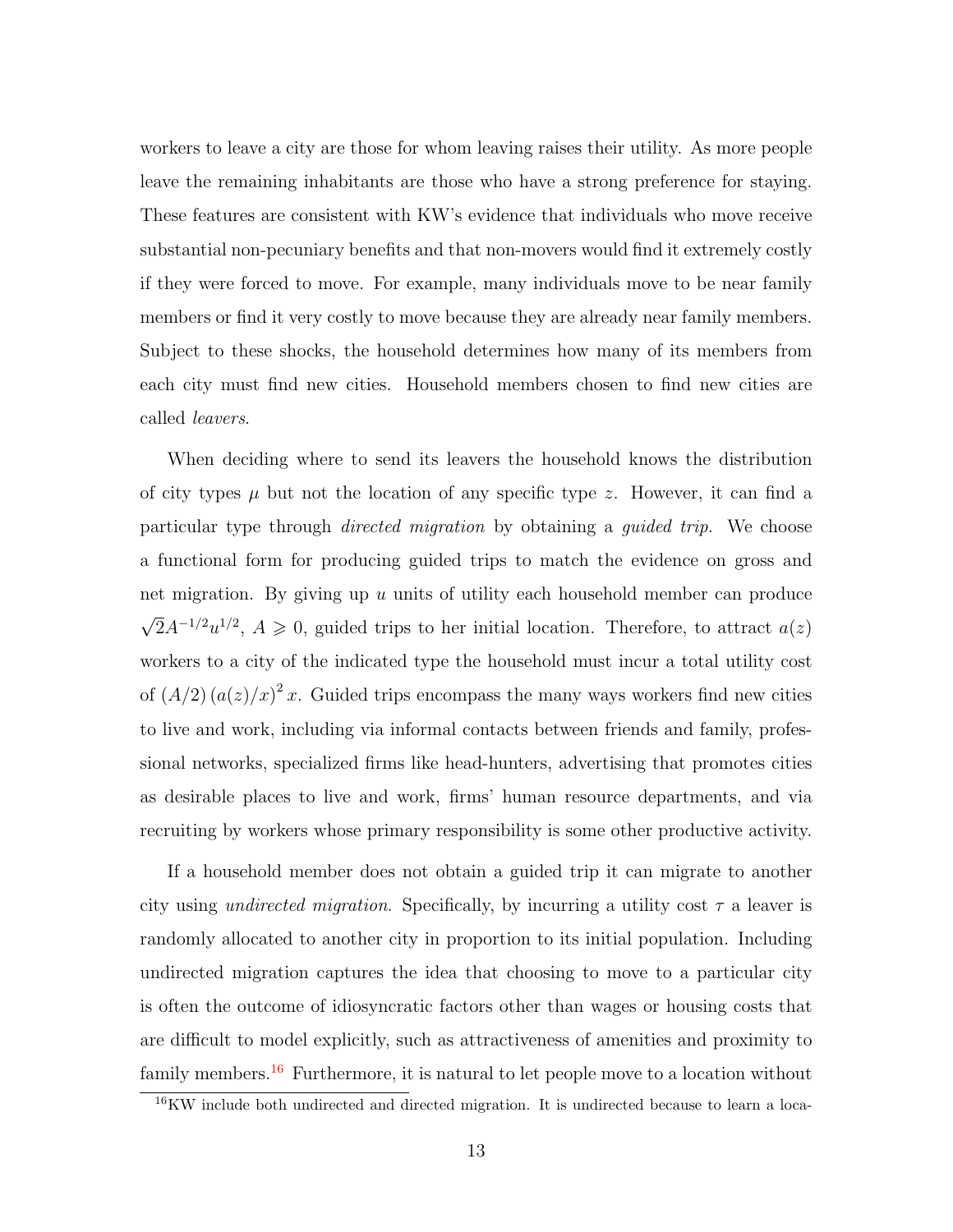forcing them to find someone to guide them.

We characterize allocations in this economy by solving the following planning problem:

$$
\max_{\{C,\Lambda,a(z),\atop l(z),p(z)\}} \left\{ \ln C - \int \left[ \frac{A}{2} \left( \frac{a(z)}{x} \right)^2 x + \left( -\psi_1 \frac{l(z)}{x} + \frac{\psi_2}{2} \left( \frac{l(z)}{x} \right)^2 \right) x \right] d\mu - \tau \Lambda \right\} (6)
$$

subject to

<span id="page-14-0"></span>
$$
p(z) \leq x + a(z) + \Lambda x - l(z), \forall z \tag{7}
$$

$$
\int \left[ a\left( z\right) +\Lambda x\right] d\mu \leq \int l\left( z\right) d\mu \tag{8}
$$

$$
C \leq \int s p(z)^{\theta} d\mu \tag{9}
$$

and non-negativity constraints on the choice variables.<sup>[17](#page-0-0)</sup> The variable  $\Lambda$  is the fraction of the household that engages in undirected migration. Since these workers are allocated to cities in proportion to their initial populations,  $\Lambda$  also corresponds to the share of a city's initial population that arrives through undirected migration. Constraint [\(7\)](#page-14-0) states that population in a city is no greater than the initial population plus arrivals through guided trips and undirected migration minus the number of workers who migrate out of the city. Constraint [\(8\)](#page-14-0) says that total arrivals can be no greater than the total number of workers who migrate out of cities and [\(9\)](#page-14-0) restricts consumption to be no greater than total production, taking into account that each individual supplies a unit of labor inelastically,  $n(z) = p(z)$ ,  $\forall z$ .

tion's permanent component of wages workers have to migrate there. It is directed because workers retain information about locations to which they have previously migrated and include this information in their current migration decision along with expectations about locations they have not visited already.

 $17$ See Appendix [B](#page-50-0) for one possible decentralization.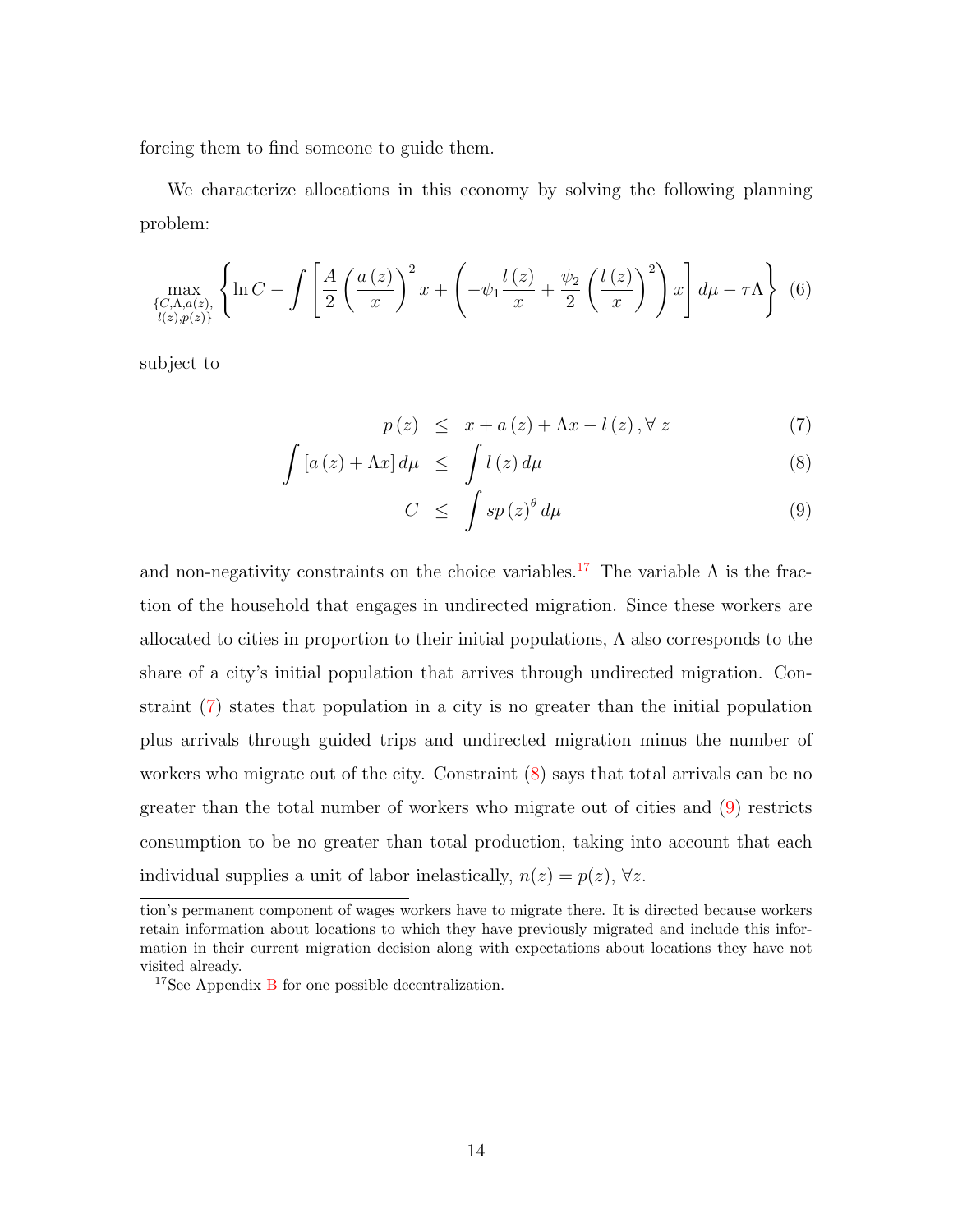# 3.2. The Importance of Both Gross Migration Margins

It is necessary to include frictions on both gross migration margins to match the evidence depicted in Figure [2.](#page-7-0) Suppose  $A = 0$  so that guided trips can be produced at no cost, but that household members continue to be subject to location-taste shocks,  $\psi_1 > 0$  and  $\psi_2 > 0$ . Then it is straightforward to show

$$
\frac{a(z)}{x} = \max \left\{ \frac{p(z) - x}{x} + \frac{\psi_1}{\psi_2}, 0 \right\}; \quad \frac{l(z)}{x} = \max \left\{ \frac{\psi_1}{\psi_2}, -\left( \frac{p(z) - x}{x} \right) \right\}.
$$

Observe that as long as the net population growth rate,  $(p(z) - x)/x$ , is not too negative, the planner sets the leaving rate,  $l(z)/x$  at the point of maximum benefits,  $\psi_1/\psi_2$ , and adjusts population using the arrival rate,  $a(z)/x$ , only. In this situation the leaving rate is independent of net population adjustments, contradicting Figure [2.](#page-7-0)

Now suppose that there are no location-taste shocks,  $\psi_1 = \psi_2 = 0$ , but it is costly to create guided trips,  $A > 0$ . In this case we find

$$
\frac{l(z)}{x} = \max\left\{-\left(\frac{p(z)-x}{x}-\Lambda\right),0\right\}; \quad \frac{a(z)}{x} = \max\left\{\frac{p(z)-x}{x}-\Lambda,0\right\}.
$$

Without taste shocks the planner always goes to a corner: when net population growth is positive the leaving rate is set to zero, and when net population growth is negative the arrival rate is set to zero. Clearly the relationship between gross and net migration in this situation also contradicts Figure [2.](#page-7-0) We conclude that to be consistent with the relationship between gross and net migration, it is necessary to include frictions on both gross migration margins.

# 3.3. Migration Trade-offs

Now we use the planner's first order conditions to illustrate the trade-offs involved in allocating workers across cities. To begin we note that for the model to be consistent with Figure [2,](#page-7-0) the number of workers leaving a city and the number arriving to the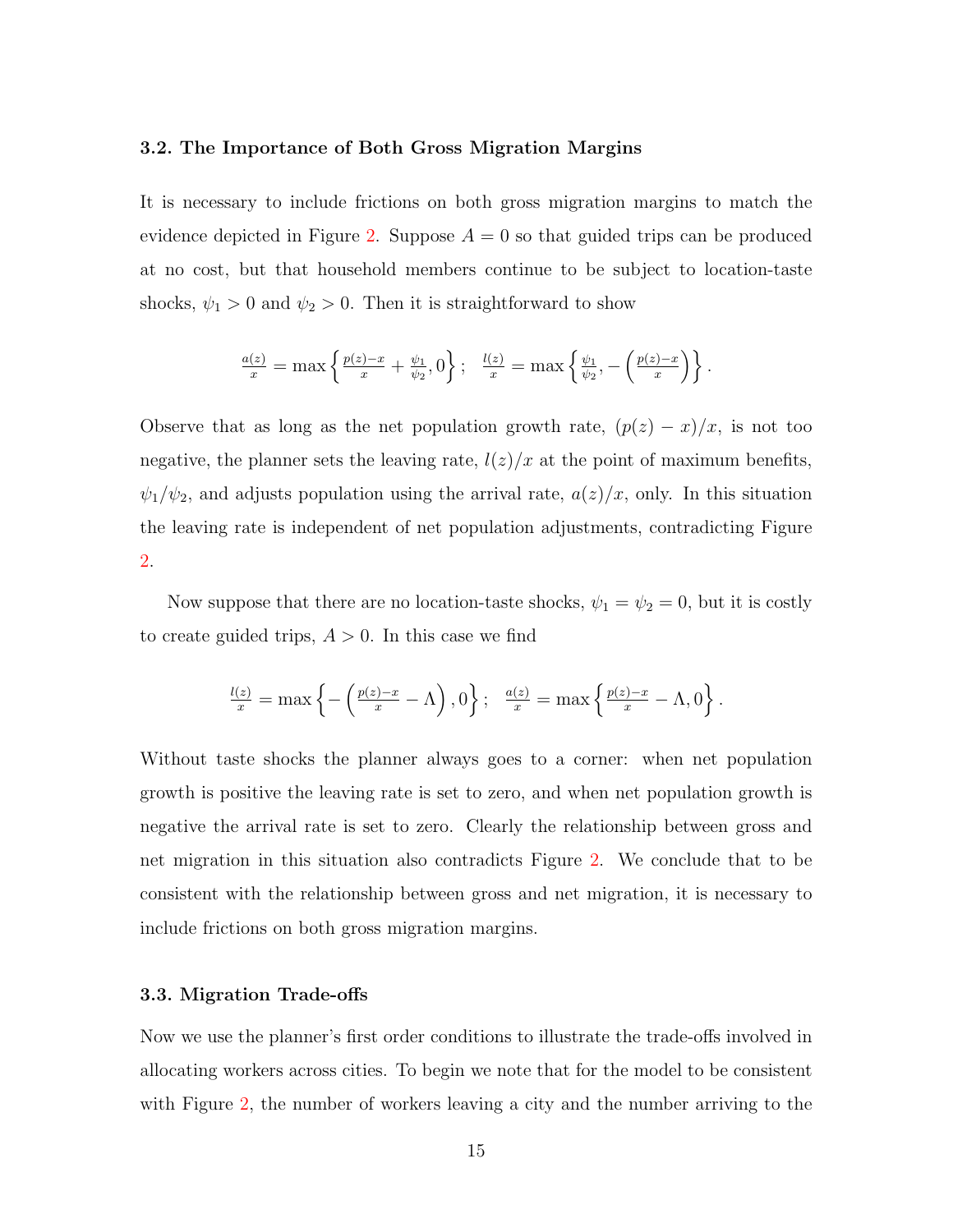same city using guided trips must both be strictly positive,  $l(z) > 0$  and  $a(z) > 0$ . The reason we require  $l(z) > 0$  is that gross out-migration is always positive in Figure [2.](#page-7-0) The reason we require  $a(z) > 0$  is that otherwise there would be intervals of net migration in which arrival rates are constant, equal to  $\Lambda$ , which is also inconsistent with Figure [2.](#page-7-0) Therefore, unless otherwise noted, from now on we assume that  $a(z) > 0$  and  $l(z) > 0$ .

Combining the first order conditions for  $\Lambda$  and  $a(z)$  we obtain

$$
\tau = \int A a(z) \, d\mu.
$$

This equation describes the trade-off between using directed and undirected migration. The marginal cost of raising the fraction of household members engaged in undirected migration is equated to the average marginal cost of allocating those household members using guided trips. The averaging reflects the fact that undirected migration allocates workers in proportion to each city's initial population. The first order conditions for  $a(z)$  and  $l(z)$  imply that

$$
A\frac{a(z)}{x} = \psi_1 - \psi_2 \frac{l(z)}{x}.
$$

Intuitively, migration out of a city increases to the point where the marginal benefits of doing so (recall that the location-taste shocks initially imply benefits to leaving a city) are equated with the marginal cost of attracting workers into the city.

# <span id="page-16-1"></span>3.4. Connecting Figure [2](#page-7-0) to Population Adjustments

The planner's first order conditions reveal how gross migration relates to net migration. From the first order conditions for  $a(z)$  and  $l(z)$  and the population constraint, [\(7\)](#page-14-0), it is straightforward to show that

<span id="page-16-0"></span>
$$
\frac{a(z)}{x} + \Lambda = \frac{\psi_1}{A + \psi_2} + \frac{A}{A + \psi_2} \Lambda + \frac{\psi_2}{A + \psi_2} \left(\frac{p(z) - x}{x}\right). \tag{10}
$$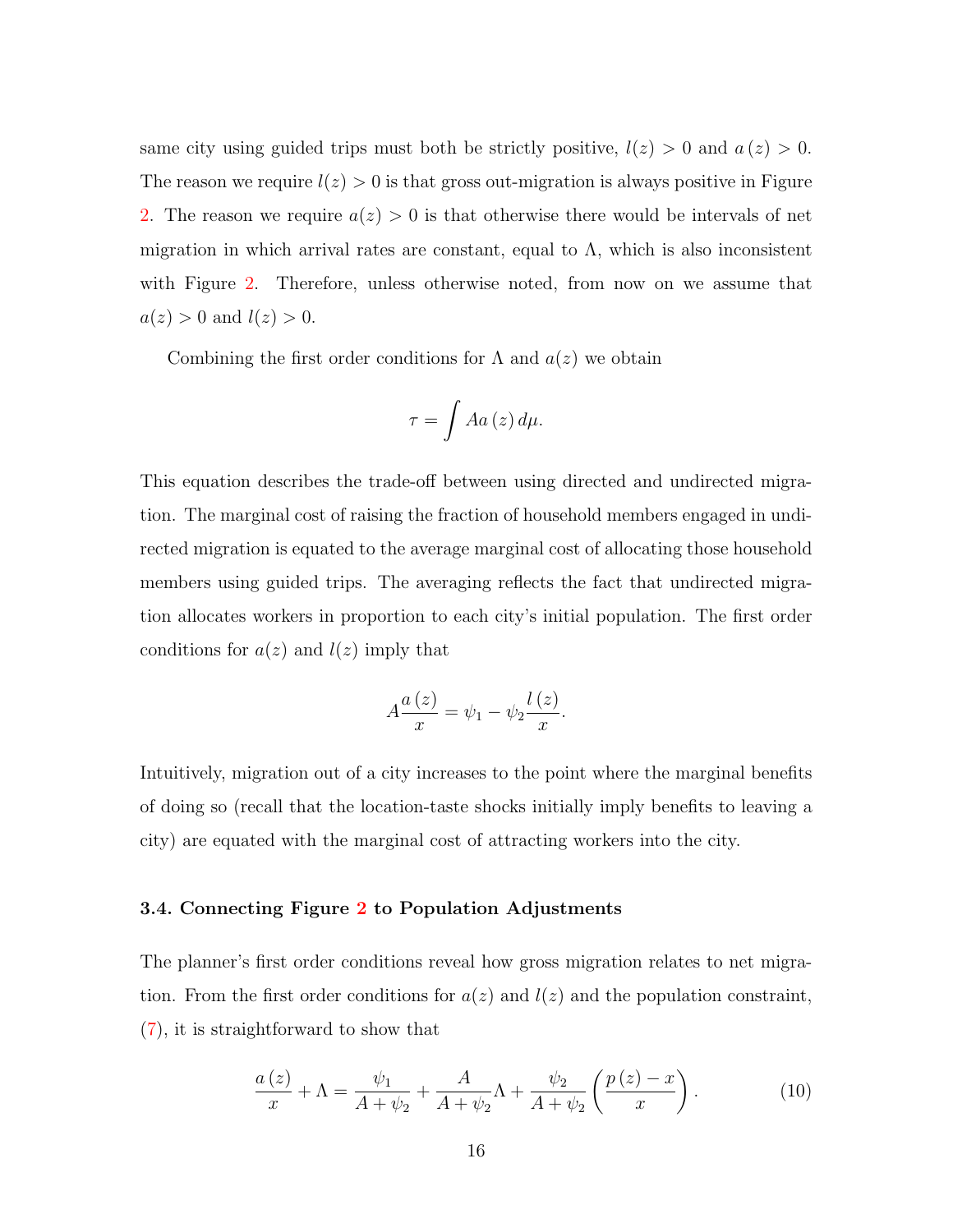The arrival rate is an affine function of the net migration rate  $(p(z) - x)/x$  with the linear coefficient satisfying  $0 < \psi_2/(\psi_2 + A) < 1$ . Similarly the leaving rate is given by:

<span id="page-17-0"></span>
$$
\frac{l(z)}{x} = \frac{\psi_1}{A + \psi_2} + \frac{A}{A + \psi_2} \Lambda - \frac{A}{A + \psi_2} \left(\frac{p(z) - x}{x}\right).
$$
 (11)

The leaving rate is also is an affine function of the net migration rate with the linear coefficient satisfying  $-1 < -A/(\psi_2 + A) < 0$ . Equations [\(10\)](#page-16-0) and [\(11\)](#page-17-0) establish that gross migration in the model can be made consistent with Figure [2.](#page-7-0) This result is the underlying reason for our specifications of the location-taste shocks and the production of guided trips. Clearly, the relationship between gross and net migration depicted in Figure [2](#page-7-0) places strong restrictions on the nature of migration frictions.

Modeling both gross migration margins also plays a crucial role in measuring the speed of population adjustments. This can be seen by substituting for  $a(z)$  and  $l(z)$ in the original planning problem using  $(10)$  and  $(11)$ , which simplifies it to

$$
\max_{\{p(z),\Lambda\}} \left\{ \ln \left( \int sp(z)^{\theta} d\mu \right) - \int \left[ \Phi(\Lambda) + \frac{1}{2} \frac{A \psi_2}{A + \psi_2} \left( \frac{p(z) - x}{x} \right)^2 x \right] d\mu - \tau \Lambda \right\}
$$

subject to:

<span id="page-17-1"></span>
$$
\int p(z) d\mu = \int x d\mu \tag{12}
$$

with non-negativity constraints on the choice variables and where  $\Phi(\Lambda)$  is a quadratic function in  $\Lambda$  involving the underlying structural parameters  $\psi_1, \psi_2$  and A. In deriving this simplified planning problem we have used the fact that  $(7)$  and  $(8)$  reduce to  $(12)$ and that this constraint holds with equality at the optimum. Similarly we have used [\(9\)](#page-14-0) to substitute for consumption in the planner's objective function.

When the planning problem is written in this way we see that population adjustments do not depend directly on  $a(z)$  and  $l(z)$ . Nevertheless modeling these decisions is crucial for understanding population dynamics because the coefficient that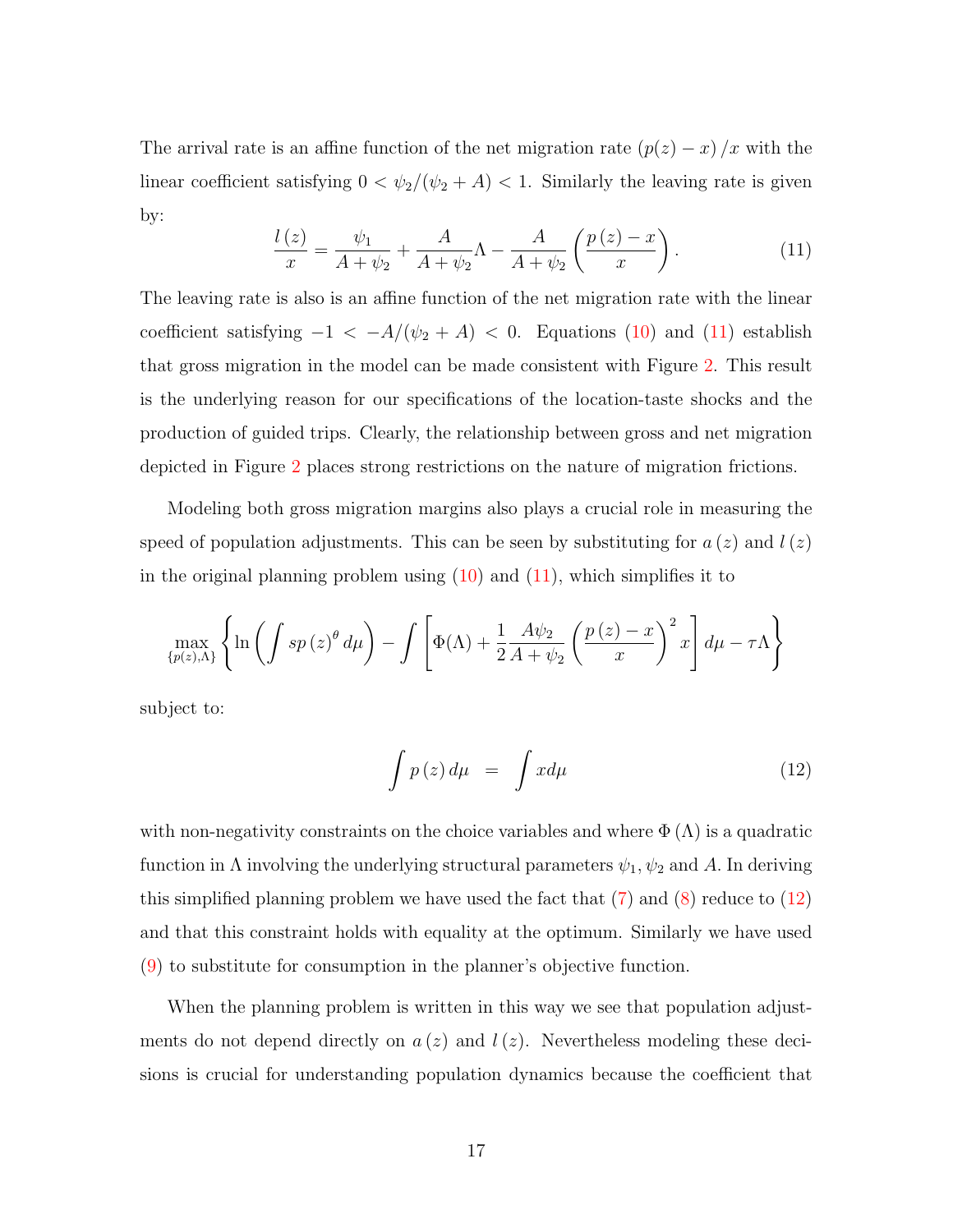determines the speed of population's adjustment to shocks,  $A\psi_2/(A + \psi_2)$ , involves parameters governing them. Also notice that the reduced form costs of adjusting population are quadratic. This is a direct consequence of specifying the location-taste shocks and guided trip production function to reproduce Figure [2.](#page-7-0) In other words Figure [2](#page-7-0) implies quadratic adjustment costs in net population adjustments.

Finally, notice that as long as  $a(z) > 0$  and  $l(z) > 0$ , assumed in the statement of the simplified planning problem, population adjustments are independent of the undirected migration decision. Undirected migration is determined by the solution to

$$
\tau = \frac{d\Phi(\Lambda)}{d\Lambda}.
$$

Therefore when arrivals are always strictly positive undirected migration plays no role in net population adjustments. In the more general quantitative model arrivals are set to zero in especially undesirable cities. Still, for most cases arrivals are strictly positive so that undirected migration is essentially irrelevant for our results. This is a useful property given that there is little evidence on the magnitude of undirected migration in the data. Nevertheless we include it because, as noted previously, otherwise workers could only move by obtaining a guided trip and we think this is implausible.

# <span id="page-18-0"></span>4. The Quantitative Model

This section describes the model we use to quantify the influence of gross migration and housing on urban population dynamics. We employ a differentiated goods version of the neoclassical growth model that incorporates the gross migration cost structure described in the previous section as well as local residential construction. In principle, both elements could play an important role shaping population dynamics. The role of gross migration was explained in detail in the previous section, but the potential role of housing is more straightforward: since housing is valued by individuals, adjustment costs in the residential sector are likely to be reflected in population adjustments.<sup>[18](#page-0-0)</sup>

<sup>&</sup>lt;sup>18</sup>This point is demonstrated in Appendix [C](#page-51-0)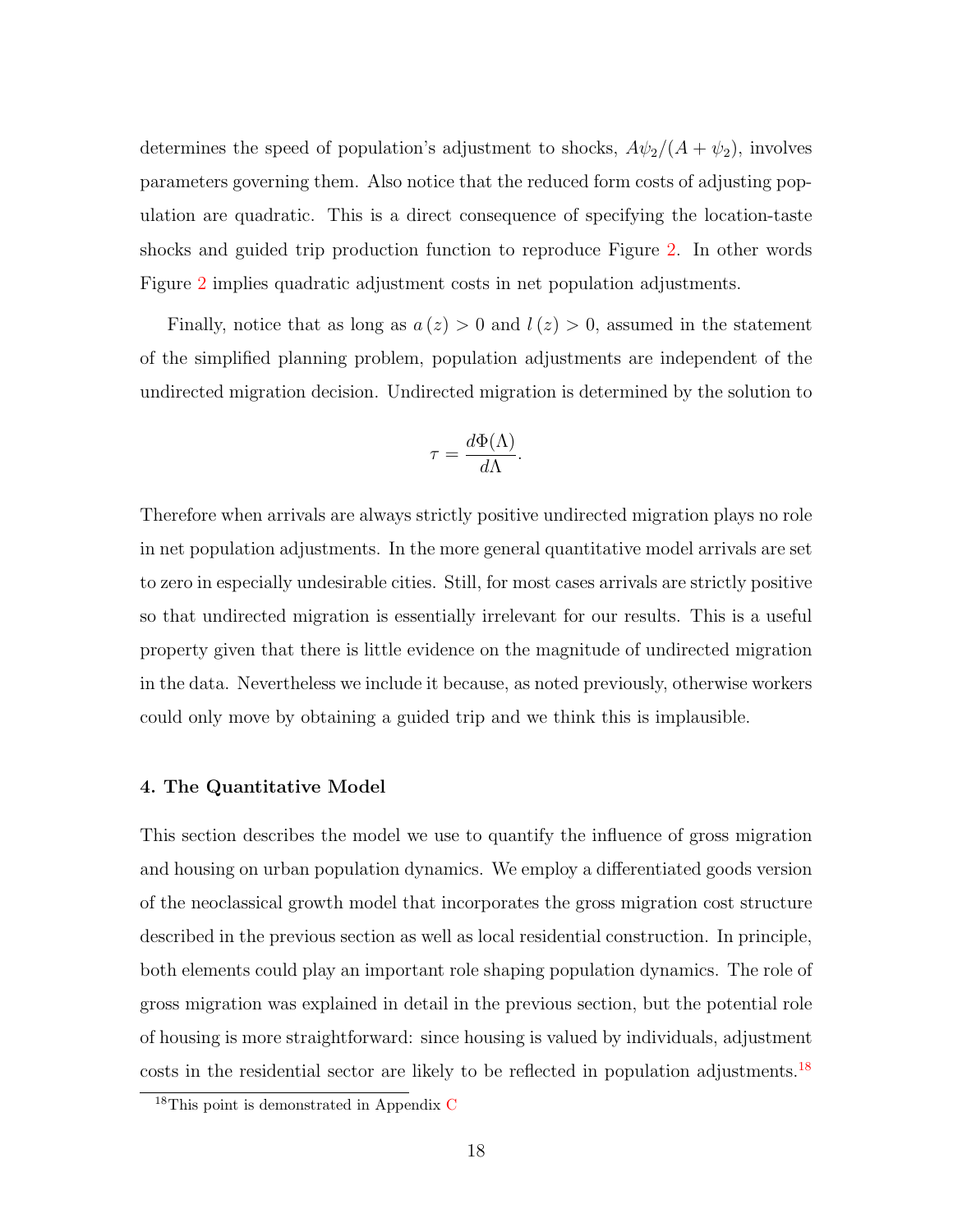A key goal of the paper is to evaluate the relative influence of both channels. To enhance the credibility of the evaluation the model also incorporates a labor supply decision because changes in labor supply are a natural alternative to migration for a city to adjust to labor demand shocks. After describing the model environment we characterize its unique stationary competitive equilibrium as the solution to a representative city planning problem with side conditions.

### 4.1. The Environment

As before the economy consists of a continuum of geographically distinct locations called cities that are subject to idiosyncratic TFP shocks. Cities are distinguished by their stock of housing, h, initial population, x, and the current and lagged TFP, s and  $s_{-1}$ . The measure over the state vector  $z = (h, x, s, s_{-1})$  is given by  $\mu$ .

Within cities there are three production sectors corresponding to intermediate goods, housing services and construction. The representative firm of each sector maximizes profits taking prices as given. Intermediate goods are distinct to a city and imperfectly substitutable in the production of the freely tradeable final goods non-durable consumption and durable equipment. The technologies for producing intermediate and final goods are identical to those underlying our estimates of TFP, described in equations [\(1\)](#page-8-0) and [\(2\)](#page-8-1).<sup>[19](#page-0-0)</sup> Housing services are produced by combining residential structures with land,  $b_r$ , according to  $h^{1-\zeta}b_r^{\zeta}$ ,  $0 < \zeta < 1$ . Following the convention that the prime symbol denotes next period's value of a variable, residential structures in a city evolve as

<span id="page-19-0"></span>
$$
h' = (1 - \delta_h) h + n_h^{\alpha} k_h^{\vartheta} b_h^{1 - \alpha - \vartheta}, \tag{13}
$$

where the factor shares are restricted to  $\alpha > 0$ ,  $\vartheta > 0$  and  $\alpha + \vartheta < 1$ , and  $0 < \delta_h < 1$ denotes housing's depreciation rate. The last term in [\(13\)](#page-19-0) represents housing con-

<sup>&</sup>lt;sup>19</sup>Equations [\(1\)](#page-8-0) and [\(2\)](#page-8-1) are written in terms of the location of a city, indexed by i, but here it is convenient to index them by the type of the city as represented by its state vector z.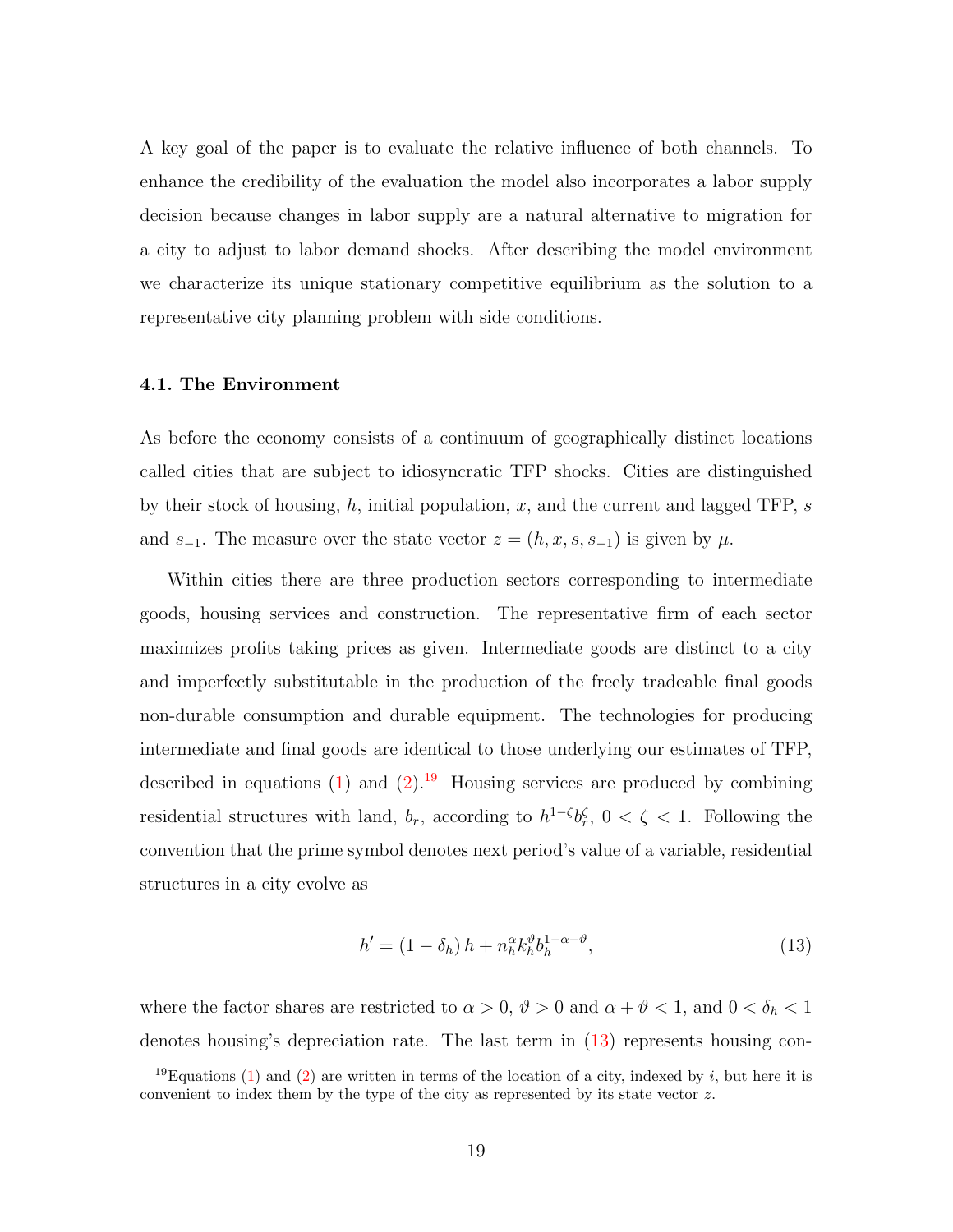struction. Local TFP s does not impact residential construction, reflecting our view that residential construction productivity is not a major source of cross-city variation in TFP. Equation [\(13\)](#page-19-0) embodies our assumptions that residential structures are immobile, durable and costly to build quickly. The latter follows because residential construction requires local labor and land which have alternative uses in intermediate goods production and housing services. We assume that equipment used in production and construction is homogenous.

There is an infinitely lived representative household that allocates its unit continuum of members across the cities. The household faces the same migration choices described in Section [3,](#page-11-1) but being infinitely lived it takes into account the effects of current migration decisions on its members' allocation across cities in future periods. In particular, it is now bound by the constraint

<span id="page-20-0"></span>
$$
x' = p \tag{14}
$$

in each city where  $p$  continues to denote the post-migration population of a city. The household's members have logarithmic preferences for consumption and housing services in the city in which they are located.<sup>[20](#page-0-0)</sup> They also face a non-trivial labor supply decision. We assume that each period, after the migration decisions have been made, but before production and construction take place, individual household members receive a labor disutility shock  $\varphi$  with measure  $\mu_n$ . Similar to our treatment of migration costs we make a parametric assumption for the average disutility of working. Specifically, if the household decides  $n$  of its members in a city will work for a year these costs are specified as

$$
\int_{-\infty}^{\bar{\varphi}(n/p)} \varphi d\mu_n = \phi \left(\frac{n}{p}\right)^{\pi},
$$

 $20$ We assume logarithmic preferences for housing because they imply housing's share in household expenditures is constant across cities, which is consistent with evidence reported by [Davis and](#page-46-8) Ortalo-Magné [\(2011\)](#page-46-8).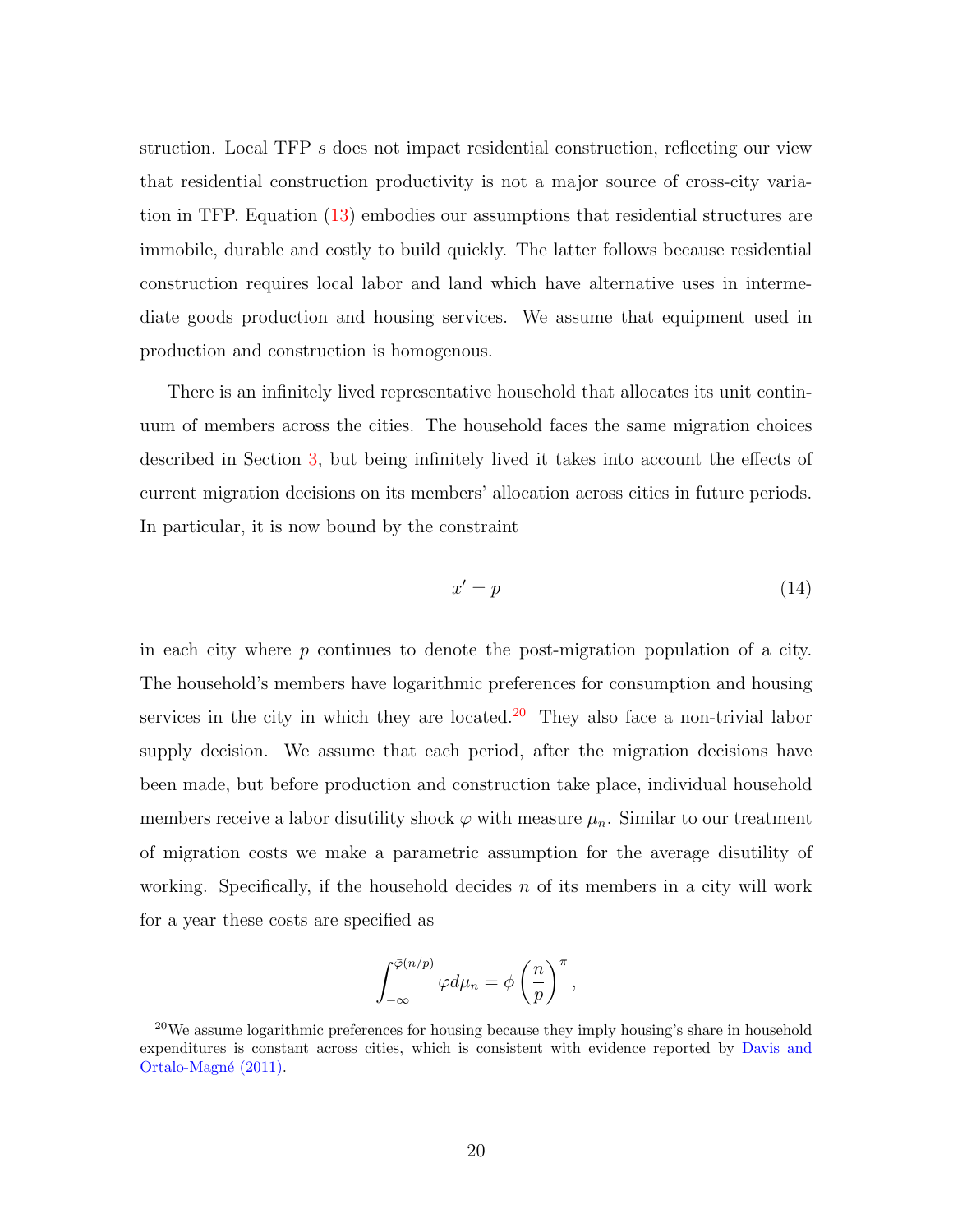where  $\phi > 0$ ,  $\pi \geq 1$  and  $\bar{\varphi}(n/p)$  is defined by

$$
\frac{n}{p} = \int_0^{\bar{\varphi}(n/p)} d\mu_n.
$$

The parameter  $\pi$  governs the elasticity of a city's labor supply with respect to the local wage.

# 4.2. Stationary Competitive Equilibrium

This model has a unique stationary competitive equilibrium. Since it is a convex economy with no distortions, the welfare theorems apply and so the equilibrium allocation can be obtained by solving the problem of a planner that maximizes the expected utility of the representative household subject to the resource feasibility constraints. However, it is more convenient to characterize the equilibrium allocation as the solution to a representative city planner's problem with side conditions. This approach to studying equilibrium allocation follows [Alvarez and Shimer](#page-46-9) [\(2011\)](#page-46-9) and [Alvarez and Veracierto](#page-46-10) [\(2012\)](#page-46-10).

The city planner enters a period with the state vector z. Taking as given aggregate output of final goods, Y, the marginal utility of consumption,  $\lambda$ , the shadow value of adding one individual to the city's population exclusive of the arrival and leaving costs,  $\lambda \eta$ , the shadow value of equipment,  $\lambda r_k$ , the arrival rate of workers through undirected migration  $\Lambda$ , and the transition function for TFP,  $Q(s'; s, s_{-1})$ , the representative city planner solves

$$
V(z) = \max_{\substack{\{n_y, n_h, k_y, k_h\} \\ h', b_r, b_h, p, a, l\}}} \left\{ \lambda \frac{1}{\chi} Y^{1-\chi} \left[ sn_y^{\theta} k_y^{\gamma} \right]^{\chi} + H \ln \left( \frac{h^{1-\zeta} b_r^{\zeta}}{p} \right) p - \phi \left( n_y + n_h \right)^{\pi} p^{1-\pi} \right\}
$$

$$
- \lambda r_k \left( k_y + k_h \right) - \lambda \eta \left( a + \Lambda x - l \right)
$$

$$
- \frac{A}{2} \left( \frac{a}{x} \right)^2 x - \left[ -\psi_1 \frac{l}{x} + \frac{\psi_2}{2} \left( \frac{l}{x} \right)^2 \right] x + \beta \int V(z') \, dQ \left( s'; s, s_{-1} \right) \right\}
$$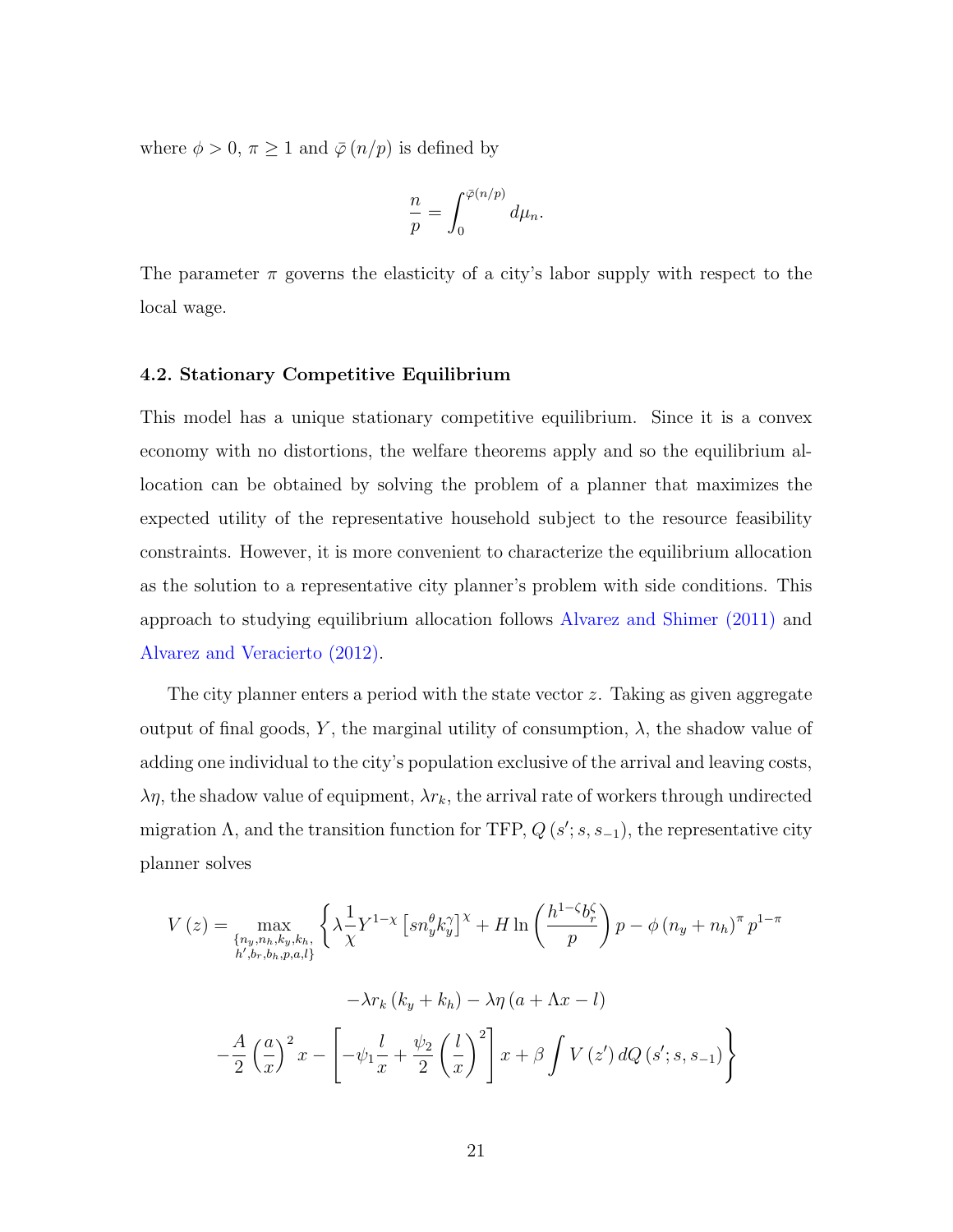subject to

<span id="page-22-0"></span>
$$
p = x + a + \Lambda x - l
$$
  
\n
$$
n_y + n_h \leq p
$$
  
\n
$$
b_r + b_h = 1
$$
\n(15)

plus [\(13\)](#page-19-0), [\(14\)](#page-20-0), and non-negativity constraints on the choice variables.

The planner's objective is to maximize the expected present discounted value of net local surplus. To see this note that the first two terms are the value of intermediate good production and the housing services consumed in the city. The next five terms comprise the contemporaneous costs to the planner of obtaining this surplus: the disutility of sending the indicated number of people to work; the shadow cost of equipment used in the city; and the disutility of net migration inclusive of guided trip production and location-taste shocks. The last term is the discounted continuation value given the updated state vector. Constraining the achievement of the city planner's objective are the local resource constraints, the housing and population transition equations and the non-negativity constraints on the choice variables. Note that in the statement of the land constraint we have normalized the local endowment of residential land to unity and used the fact that land used for current housing services cannot be built on in the same period. $^{21}$  $^{21}$  $^{21}$ 

Let  $\lambda \xi(z)$  denote the Lagrange multiplier corresponding to constraint  $(15)$  in the city planner's problem. This function represents the shadow value of bringing an additional individual to a type- $z$  city. From the first order conditions of the city

<sup>&</sup>lt;sup>21</sup>In our calibration  $0 < \theta + \gamma < 1$  which implies the presence of a fixed factor in the production of the intermediate good. As written the production function assumes that the supply of this fixed factor is constant (equal to one) across cities. One interpretation of this fixed factor is that it represents commercial land. Under this interpretation commercial land cannot be converted into residential land and vice versa.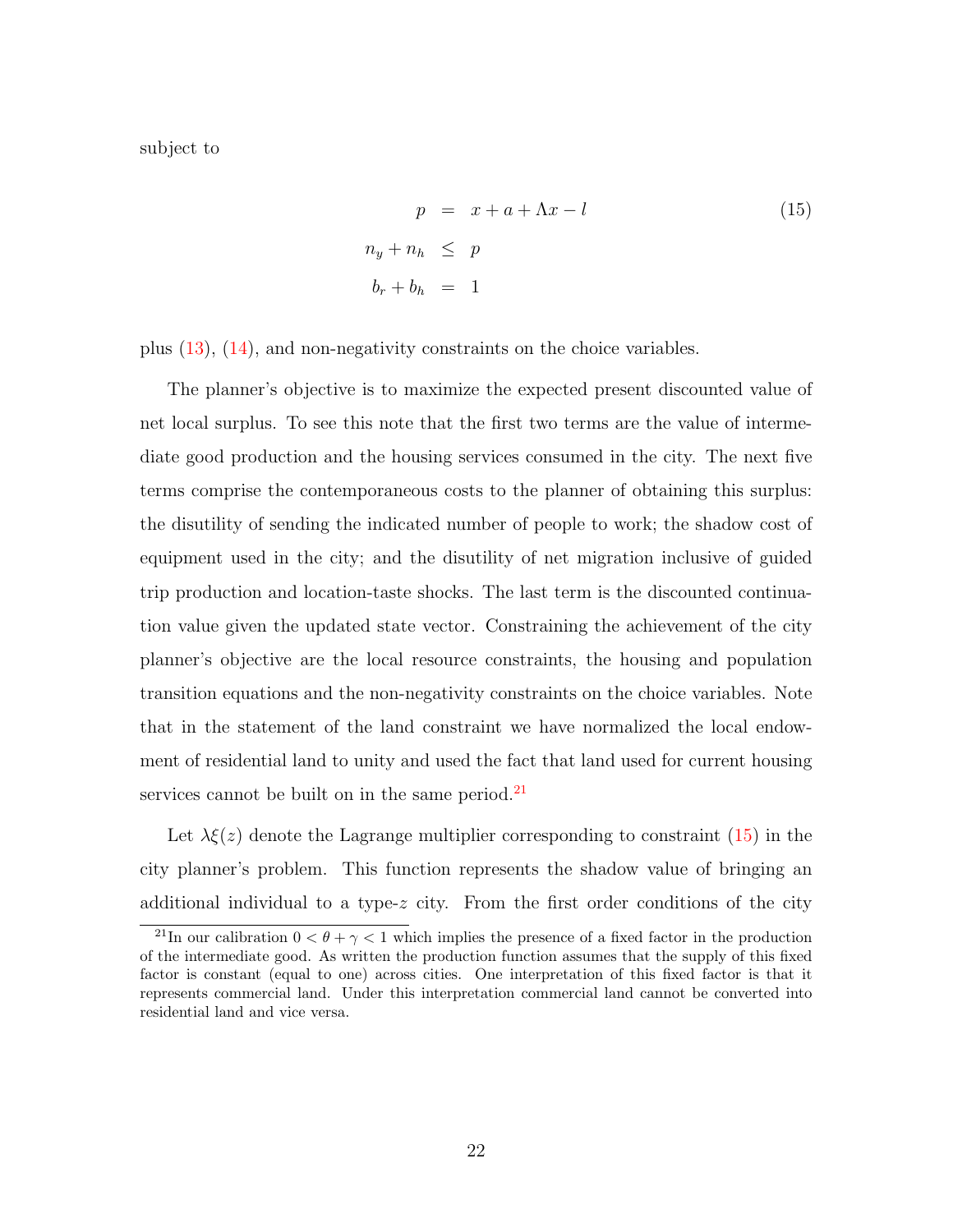planner's problem it is easy to show that

<span id="page-23-0"></span>
$$
\lambda \xi(z) = \begin{cases}\nA\left[\frac{a(z)}{x}\right] + \lambda \eta, \text{ if } a(z) > 0, \\
\left[\psi_1 - \psi_2\left(\frac{l(z)}{x}\right)\right] + \lambda \eta, \text{ if } l(z) > 0.\n\end{cases}
$$
\n(16)

which assumes that  $a(z) = l(z) = 0$  will never occur in equilibrium. Comparing equation [\(16\)](#page-23-0) to the first order conditions for  $a(z)$  and  $l(z)$  in the static model of Section [3](#page-11-1) we see that if gross migration rates are positive then the shadow value of a migrant is related to migration costs in the same way.

The unique stationary allocation is the solution to the city planner's problem that satisfies particular side conditions we now describe. Let  $\{n_y, n_h, k_y, k_h, h', b_r, b_h, p, a, l\}$ denote the optimal decision rules (which are functions of the state z) for the city planner's problem that takes  $\{Y, \lambda, \eta, r_k, \Lambda\}$  as given and  $\mu$  be the invariant distribution generated by the optimal decision rules  $\{h', p\}$  and the transition function Q. In addition define the aggregate stock of equipment and per capita consumption:

$$
K = \int (k_y + k_h) d\mu;
$$
  
\n
$$
C = Y - \delta_k K,
$$

where  $0 < \delta_k < 1$  denotes equipment's depreciation rate. Now suppose the following equations are satisfied

<span id="page-23-1"></span>
$$
Y = \left\{ \int \left[ sn_y \left( z \right)^{\theta} k_y \left( z \right)^{\gamma} \right]^x d\mu \right\}^{\frac{1}{\chi}} \tag{17}
$$

$$
\lambda = \frac{1}{C} \tag{18}
$$

$$
\int a(z) d\mu + \Lambda = \int l(z) d\mu \tag{19}
$$

$$
r_k = \frac{1}{\beta} - 1 + \delta_k \tag{20}
$$

$$
\lambda \int \left[ \xi(z) - \eta \right] x d\mu - \tau \leq 0, (= 0 \text{ if } \Lambda > 0)
$$
\n(21)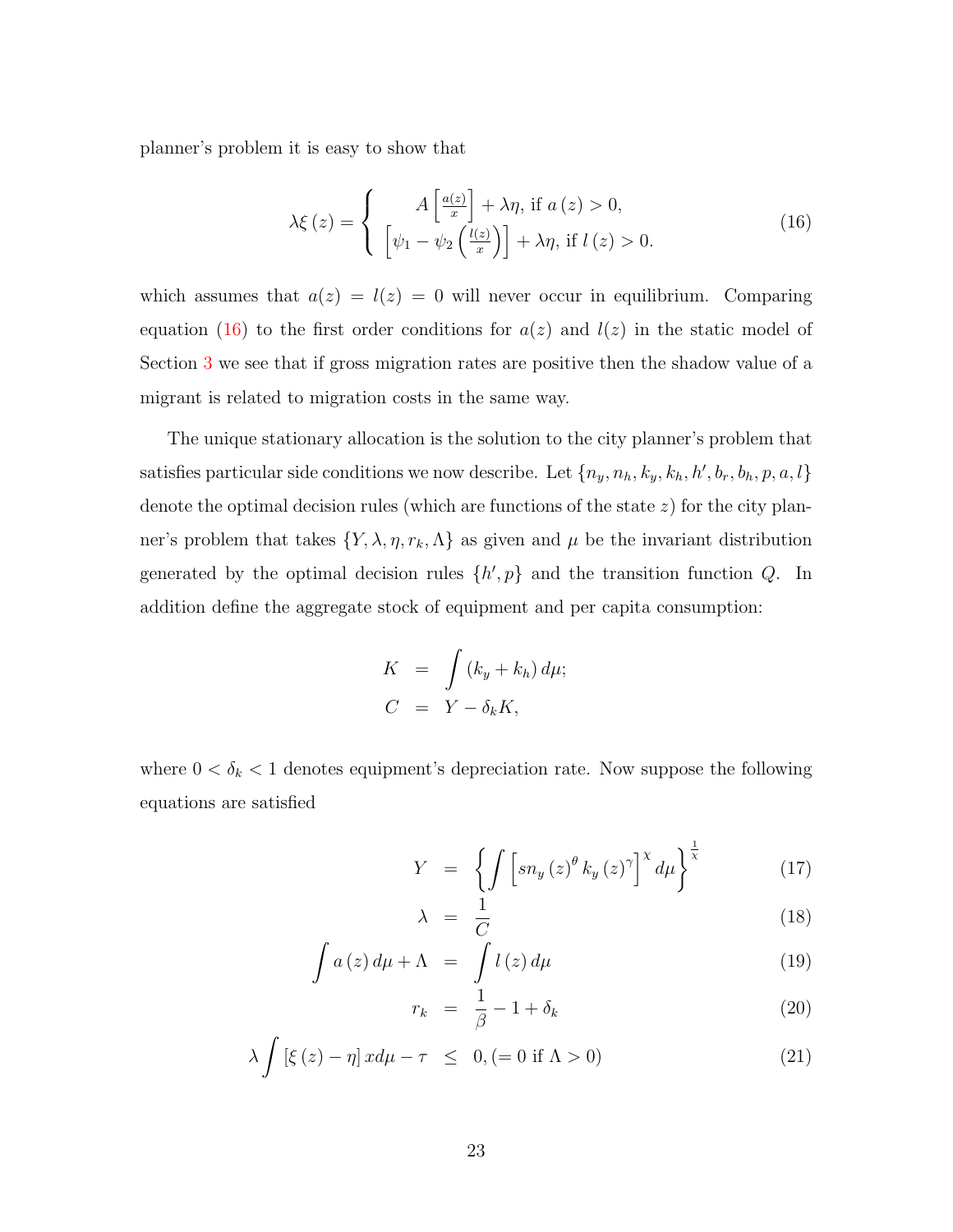Then  $\{C, K, n_y, n_h, k_y, k_h, h', b_r, b_h, p, \Lambda, a, l\}$  is a steady state allocation.<sup>[22](#page-0-0)</sup>

In the steady state the variables taken as given in the city planner's problem solve the side conditions given by  $(17)-(21)$  $(17)-(21)$ . Equation  $(17)$  expresses aggregate output in terms of intermediate good production in each city. This equation is the theoretical counterpart to equation [\(2\)](#page-8-1) used to estimate city-specific TFP. The marginal utility of consumption is given by equation  $(18)$ . Equation  $(19)$  states that total in-migration equals total out-migration. Equation [\(20\)](#page-23-1) defines the rental rate for equipment. The last side condition [\(21\)](#page-23-1) determines steady state undirected migration. It turns out to be identical to the first order condition for  $\Lambda$  in the static model.

The function  $\xi(z)$  in [\(21\)](#page-23-1) represents the value to the city planner of bringing an additional individual to the city. It is central to the determination of migration in the model and can be shown to satisfy

<span id="page-24-0"></span>
$$
\xi(z) = C\phi \left[ n_y(z) + n_h(z) \right]^\pi (\pi - 1) p(z)^{-\pi} + CH \ln \left( \frac{h(z)^5 b_r(z)^{1-\varsigma}}{p(z)} \right) - CH + \beta \int \left( CA \left[ \frac{a(z')}{p(z)} \right]^2 + C\psi_2 \left[ \frac{l(z')}{p(z)} \right]^2 + \Lambda \left[ \xi(z') - \eta \right] + \xi(z') \right) dQ(s'; s, s_{-1}).
$$
\n(22)

The value of bringing an additional worker to a city comprises four terms: the benefits of obtaining a better selection of worker disutilities given the same amount of total employment  $n_y + n_h$ ; the benefits of the local housing services that the additional person will enjoy; the costs of reducing housing services for everybody else; and the expected discounted value of starting the following period with an additional person. This last term includes the benefits of having an additional person producing guided trips to the city, the benefits of obtaining a better selection of location-taste shocks, and the benefits of attracting additional people to the city through undirected migration.

 $2^{22}$ See the online technical appendix for a proof of this claim. We describe how we solve the model in Appendix [E.](#page-56-0)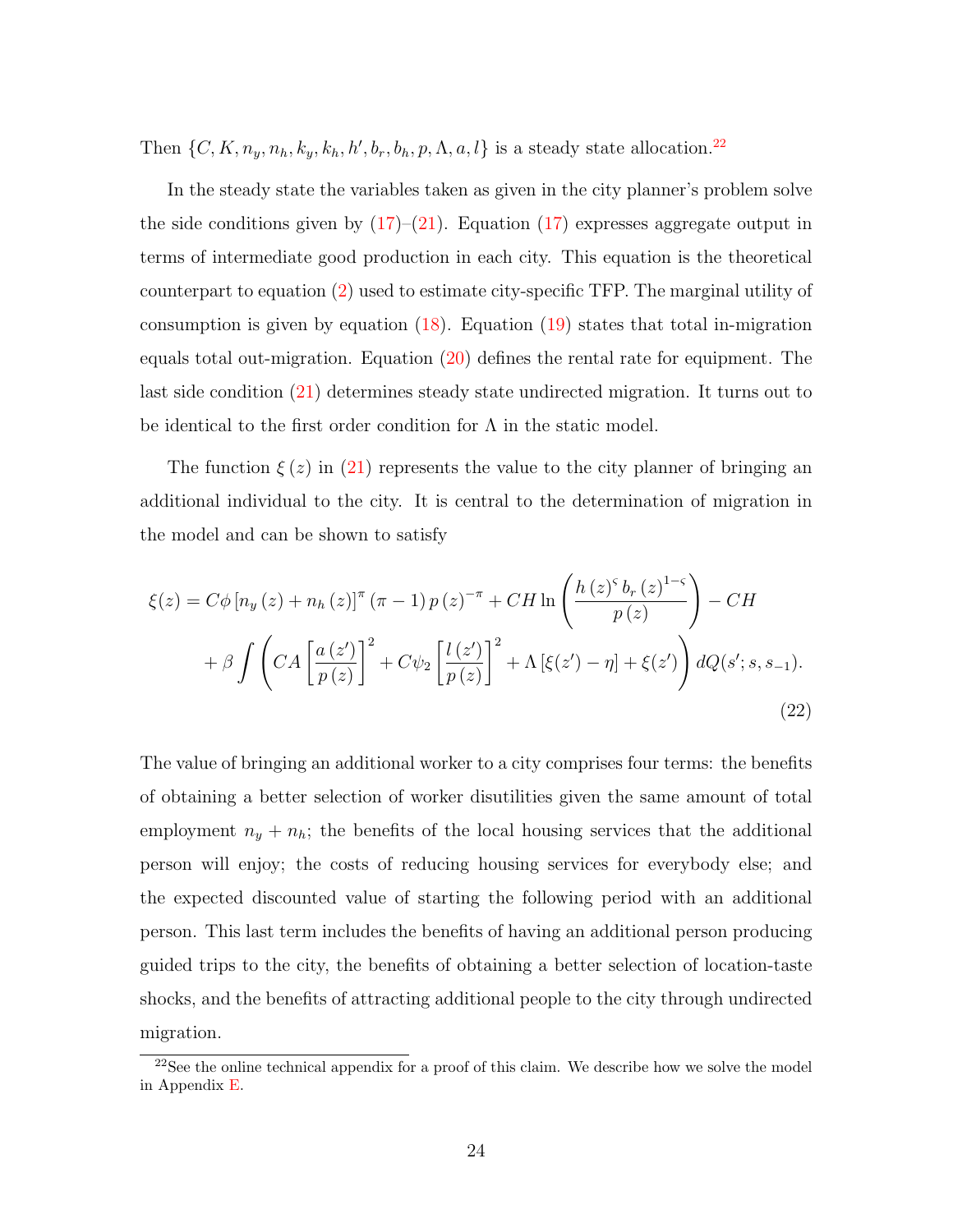When there are no migration frictions,  $A = \psi_1 = \psi_2 = 0$ , equation [\(16\)](#page-23-0) implies that the marginal value of bringing an additional individual to a city is equated across cities,  $\xi(z) = \eta$ ,  $\forall z$ . However, this does not imply that wages are equated across cities. Instead, equation [\(22\)](#page-24-0) says that the marginal savings in worker disutility plus the marginal impact on the utility of housing services is equated. When in addition to  $A = \psi_1 = \psi_2 = 0$  housing structures are made perfectly mobile across cities, the same condition is obtained because land remains immobile. Finally, when land is also made mobile, then the marginal savings in work disutility and the marginal utility of housing services are each equated across cities.

# 5. Calibration

We now calibrate the steady state competitive equilibrium to U.S. data.<sup>[23](#page-0-0)</sup> Our calibration has two important characteristics. First, the city-specific TFP process is chosen to match our estimates presented in Section [2.2](#page-8-2) thereby pinning down the model's exogenous source of persistence and volatility. Second, the calibration targets for the remaining parameters involve features of the data that are not primary to our study. So, for instance, we do not choose parameters to fit our estimated response of population to a TFP shock. The model's response of population to a TFP shock is the consequence of the estimated TFP process and the remaining parameters that are chosen to fit other features of the data.

In addition to specifying the stochastic process for TFP we need to find values for 16 parameters:

$$
\theta, \gamma, \alpha, \vartheta, \delta_k, \delta_h, \beta, H, \zeta, \pi, \phi, \psi_1, \psi_2, A, \tau, \chi.
$$

These include the factor shares in production and construction, depreciation rates for equipment and structures, the discount factor, the housing coefficient in preferences, land's share in housing services, and the parameters governing labor supply,

 $^{23}$ Except where noted the aggregate data used to calibrate our model is obtained from Haver Analytics.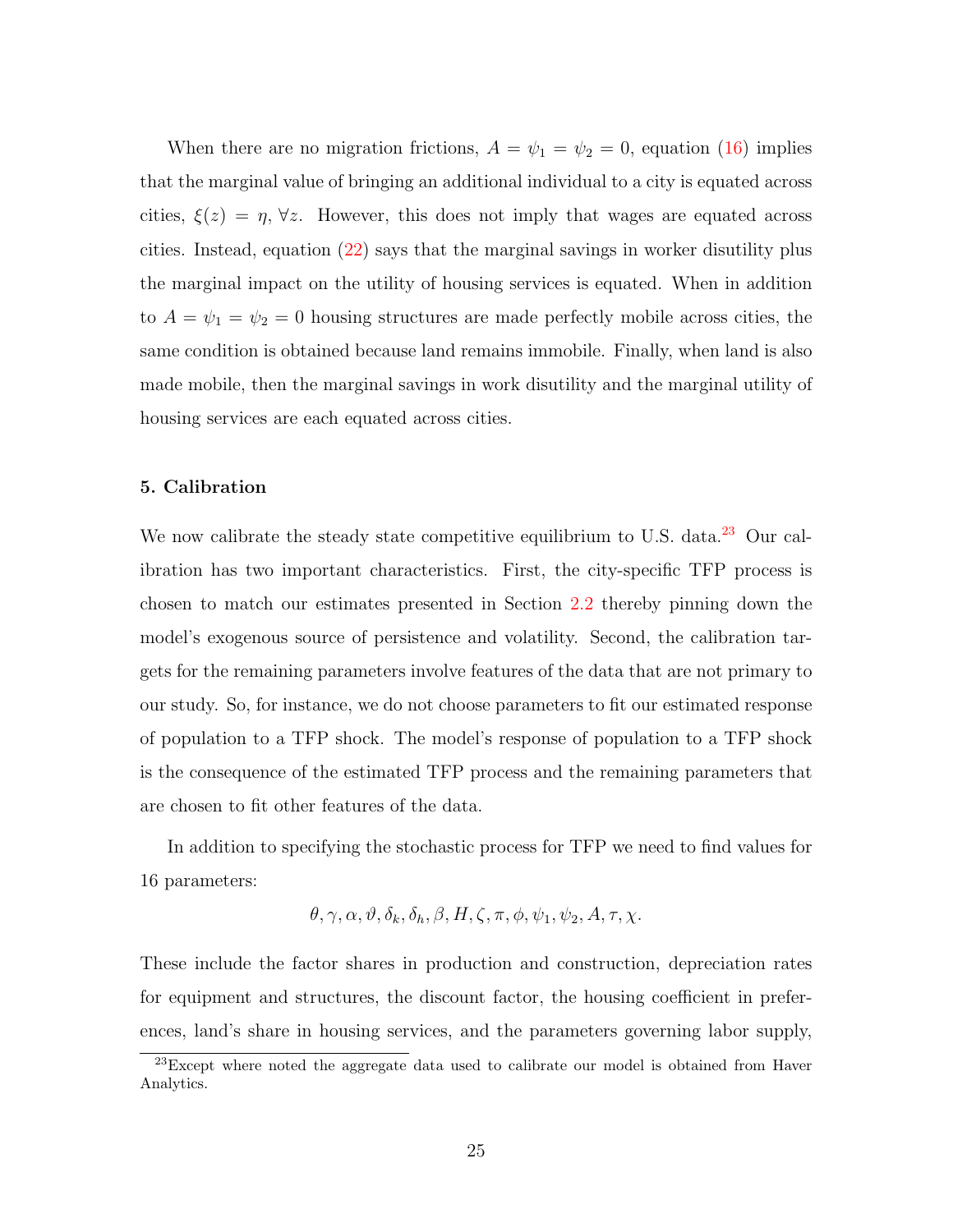migration, and intermediate goods' substitutability.

We calibrate these parameters conditional on a given quantity of undirected migration  $\Lambda$  determined by  $\tau$ . For larger values of  $\tau$  undirected migration is relatively small so that  $a(z) > 0$ ,  $\forall z$ . In these cases the behavior of the model is invariant to the specific value of  $\tau$ . For smaller values of  $\tau$  undirected migration is large and  $a(z) = 0$  for some z. In these cases the behavior of the model is affected. It turns out that even for seemingly large steady state  $\Lambda$  corner solutions for  $a(z)$  are either non-existent or extremely rare. We set our baseline so that the undirected arrival rate is 3.8%, roughly  $70\%$  of all moves.<sup>[24](#page-0-0)</sup>

The baseline calibration for the assumed value of  $\tau$  is summarized in Table [1.](#page-27-0) There we indicate for each parameter the proximate calibration target, the actual value for the target we obtain in the baseline calibration, and the resulting parameter value. In the remainder of this section we discuss the calculations underlying Table [1.](#page-27-0) We begin with the novel aspects of our calibration which involve the parameters governing migration, the city-level TFP process, the elasticity of substitution of intermediate goods, and labor supply.

# <span id="page-26-0"></span>5.1. Migration Parameters

Section [3.4](#page-16-1) establishes that the migration parameters A,  $\psi_1$  and  $\psi_2$  are central to determining the speed of population's adjustment to TFP shocks in the model. Fortunately there is evidence at hand that makes assigning values to these parameters straightforward. First, conditional on a value for A reproducing reproducing Figure [2](#page-7-0) pins down  $\psi_1$  and  $\psi_2$  via equation [\(10\)](#page-16-0).<sup>[25](#page-0-0)</sup> In particular

$$
\frac{\psi_1}{A+\psi_2} + \frac{A}{A+\psi_2} \Lambda = 5.5; \quad \frac{\psi_2}{A+\psi_2} = 0.57.
$$

<sup>&</sup>lt;sup>24</sup>The specific value is  $\tau = 1$ . For this value the baseline calibration has 0.3% of city-year observations involving zero arrivals.

<sup>&</sup>lt;sup>[2](#page-7-0)5</sup>The constant term for arrivals in Figure 2 is the sample average gross migration rate, but gross migration is declining over our sample. We examined the implications of calibrating to the average gross migration rate at the start and end of our sample and found that our results are substantively the same.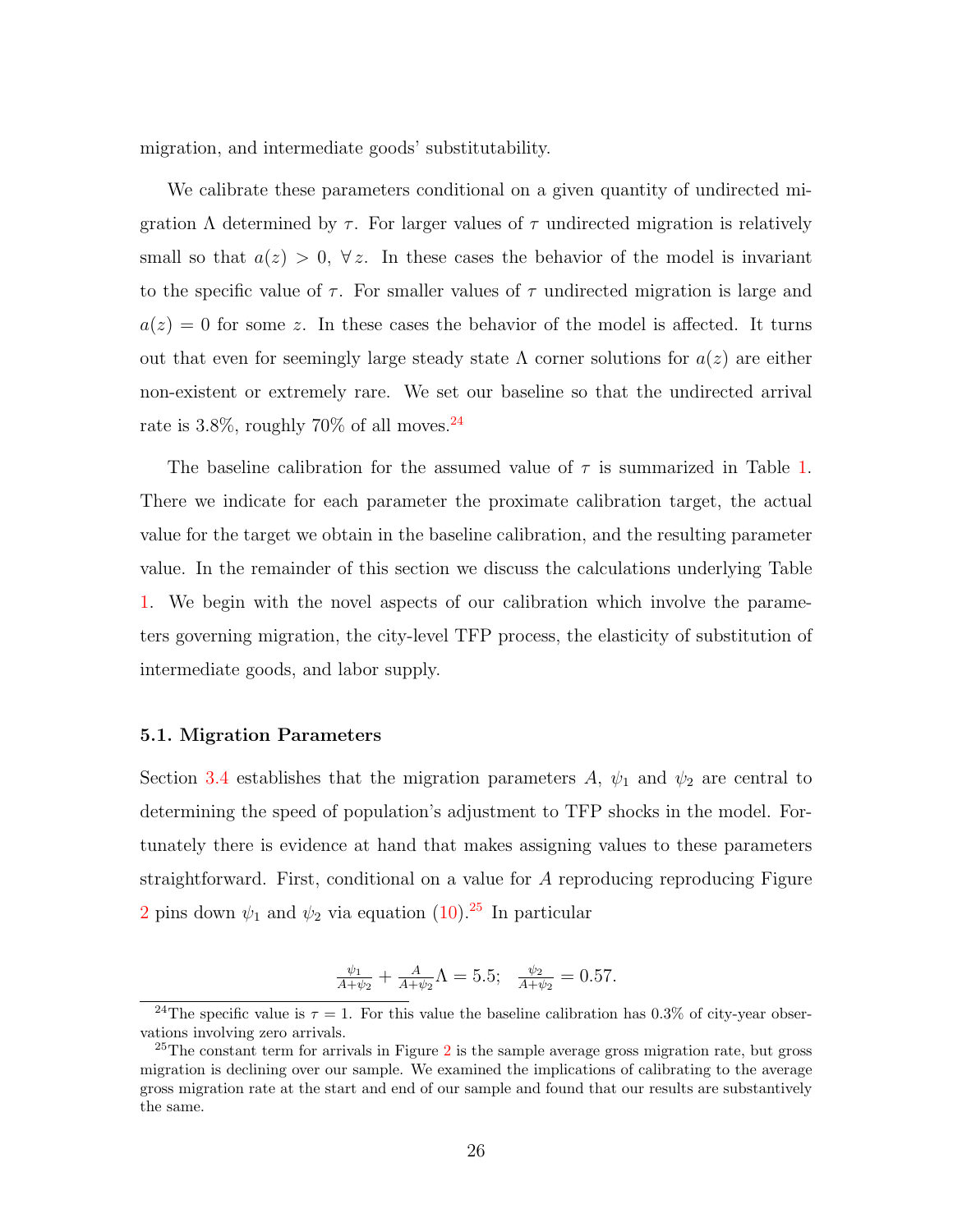<span id="page-27-0"></span>

| Parameter | Parameter Description                                                                 | Calibration Target                                                                                                                                                                                             | Target<br>Value | Actual<br>Value | Parameter<br>Value |
|-----------|---------------------------------------------------------------------------------------|----------------------------------------------------------------------------------------------------------------------------------------------------------------------------------------------------------------|-----------------|-----------------|--------------------|
|           | Labor's share in intermediate goods                                                   | $\int w\left[n_y+n_h\right]d\mu/GDP$                                                                                                                                                                           | 0.64            | 0.64            | 0.66               |
|           | Labor's share in construction                                                         | $\int n_h d\mu / \int \left[n_y + n_h\right] d\mu$                                                                                                                                                             | 0.042           | 0.042           | 0.41               |
|           | Discount factor                                                                       | Real interest rate                                                                                                                                                                                             | 0.04            | 0.04            | 0.9615             |
|           | equipment share<br>Intermediate goods'                                                | $K_y/GDP$                                                                                                                                                                                                      | 1.53            | 1.53            | 0.235              |
|           | equipment<br>Depreciation rate of                                                     | $\delta_k K/GDP$                                                                                                                                                                                               | 0.16            | 0.16            | 0.104              |
|           | Equipment's share in construction                                                     | $K_{\hbar}/GDP$                                                                                                                                                                                                | 0.022           | 0.022           | 0.05               |
|           | Depreciation rate of structures                                                       | IGDP                                                                                                                                                                                                           | 0.064           | 0.064           | 0.045              |
|           | Land's share in housing services                                                      | $\int q^b b_r d\mu / \left[ \int q^h h d\mu + \int q^b b_r d\mu \right]$                                                                                                                                       | 0.37            | 0.36            | 0.215              |
|           | Housing coefficient in preferences                                                    | $(q^h h d\mu/GDP)$                                                                                                                                                                                             | 1.55            | 1.50            | 0.205              |
|           | Labor disutility                                                                      | $\lceil n_y+n_h \rceil d\mu / \int pd\mu$                                                                                                                                                                      | 0.63            | 0.63            | 1.61               |
|           | Labor supply elasticity                                                               | $\partial \ln \left[n_y + n_h/p\right]/\partial \ln w$                                                                                                                                                         | 0.24            | 0.25            | 5.0                |
|           | Laste shock slope                                                                     | Mean arrivals                                                                                                                                                                                                  | 5.6             | 5.6             | 6.12               |
|           | Taste shock curvature                                                                 | Slope of arrivals versus net                                                                                                                                                                                   | 75.0            | 75.0            | 44.4               |
|           | Guided trip cost                                                                      | Average moving costs/average wages                                                                                                                                                                             | $-1.9$          | $-1.9$          | 33.5               |
|           | complimentarity<br>Intermediate goods'                                                | Zipf's law for population                                                                                                                                                                                      | $-1.0$          | $-1.3$          | 0.9                |
|           | Orift in technology                                                                   | Zipf's law for TFP                                                                                                                                                                                             | $-3.5$          | $-3.4$          | $-0.0017$          |
|           | TFP lag coefficient                                                                   | Serial corr. of TFP growth                                                                                                                                                                                     | 0.24            | 0.22            | 0.35               |
|           | err.<br>TFP innovation std.                                                           | TFP growth innovation std. err                                                                                                                                                                                 | 0.015           | 0.015           | 0.019              |
|           | are based on simulations. The underlyin<br>Note: The calibration is based on $\tau =$ | 1. See the text for details. The actual values for the serial correlation and innovation of TFP growth<br>ag parameter values for the TFP process are somewhat different because of the discrete approximation |                 |                 |                    |
| we use.   |                                                                                       |                                                                                                                                                                                                                |                 |                 |                    |

Table 1: Baseline Calibration Table 1: Baseline Calibration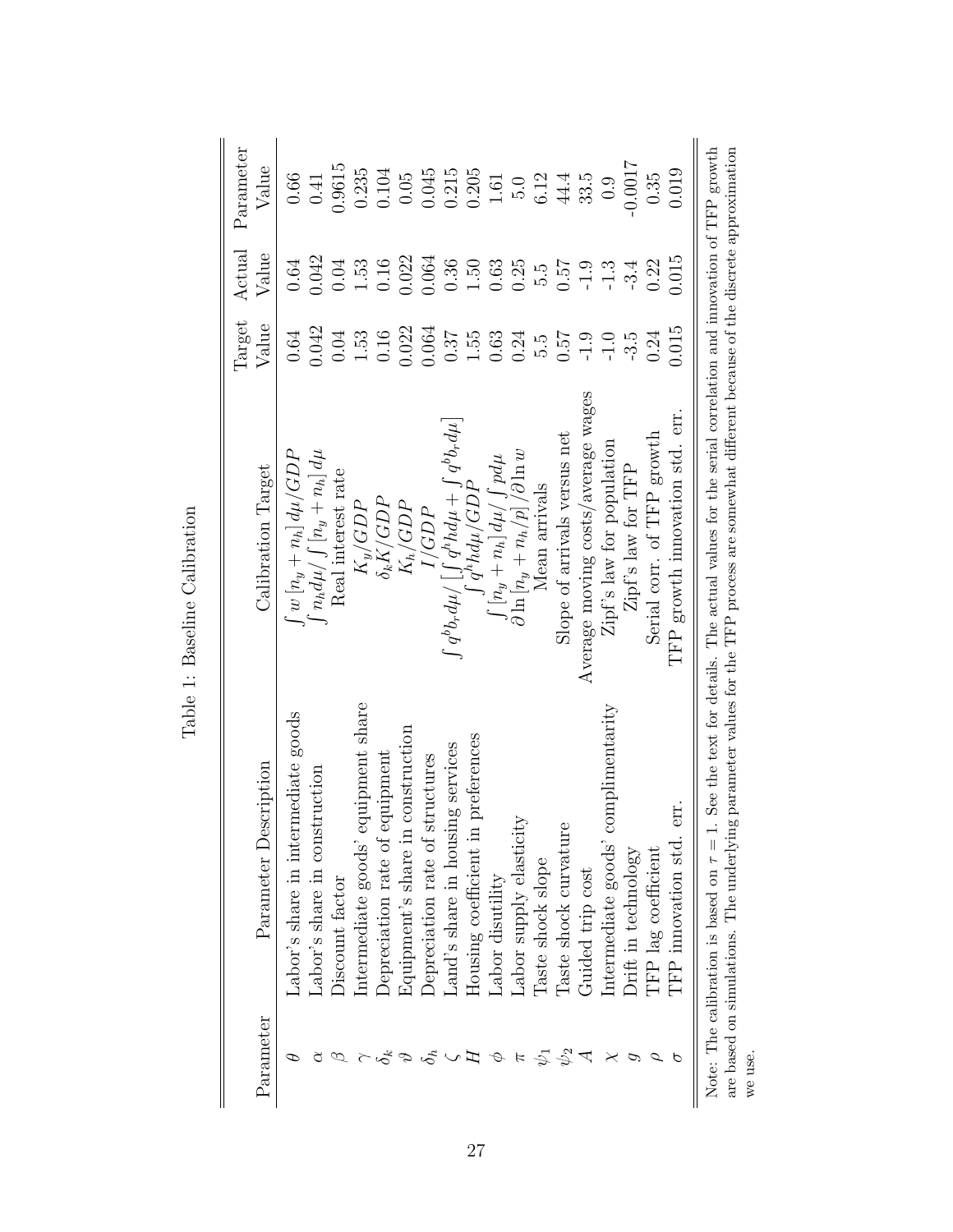To identify A we take advantage of KW's estimate of the average net cost of migration for those who move. Specifically, we match the statistic defined as the average net cost of migration of those who move divided by average wages where we take the latter from KW as well.<sup>[26](#page-0-0)</sup> It is straightforward to replicate their concept of moving costs in our model. In KW, net moving costs sum two components of the utility flow of an individual in the period of a move. One component called "deterministic moving costs" is a function of the distance of the move, whether the move is to a location previously visited or not, the age of the mover, and the size of the destination location. The second component is the difference between idiosyncratic benefits in the current and destination location. We interpret the cost of guided trips and undirected migration as representing the first component and the location-taste shocks the second one. Consequently we measure average moving costs of individuals who move as

$$
\frac{\int q(z)a(z) d\mu + C\tau\Lambda}{\int a(z) d\mu + \Lambda} + \frac{C \int \left(-\psi_1 \frac{l(z)}{x} + \psi_2 \left(\frac{l(z)}{x}\right)^2\right) x d\mu}{\int l(z) d\mu},
$$

where  $q(z)$  is the price of a guided trip in the decentralization discussed in Appendix [B.](#page-50-0) Average wages are simply

$$
\frac{\int w(z) \left[ n_y(z) + n_h(z) \right] d\mu}{\int \left[ n_y(z) + n_h(z) \right] d\mu},
$$

where wages in a type-z city,  $w(z)$ , equal the marginal product of labor.

There are two potential drawbacks to using KW's estimate of moving costs. First, KW identify moving costs using individual-level data. Since an individual's choice of location is not determined in the model we cannot replicate their estimation strategy. Still, our model implies a value for KW's moving cost statistic so it is natural to take

<sup>26</sup>Using KW's estimates, average net moving costs of those who move divided by average annual wages equal -1.9. This value equals the ratio -\$80,768/\$42,850. The numerator is the entry in the row and columns titled 'Total' in Table V and the denominator is the wage income of the median AFQT scorer aged 30 in 1989 reported in Table III. The negative value of the estimate indicates that individuals receive benefits to induce them to move.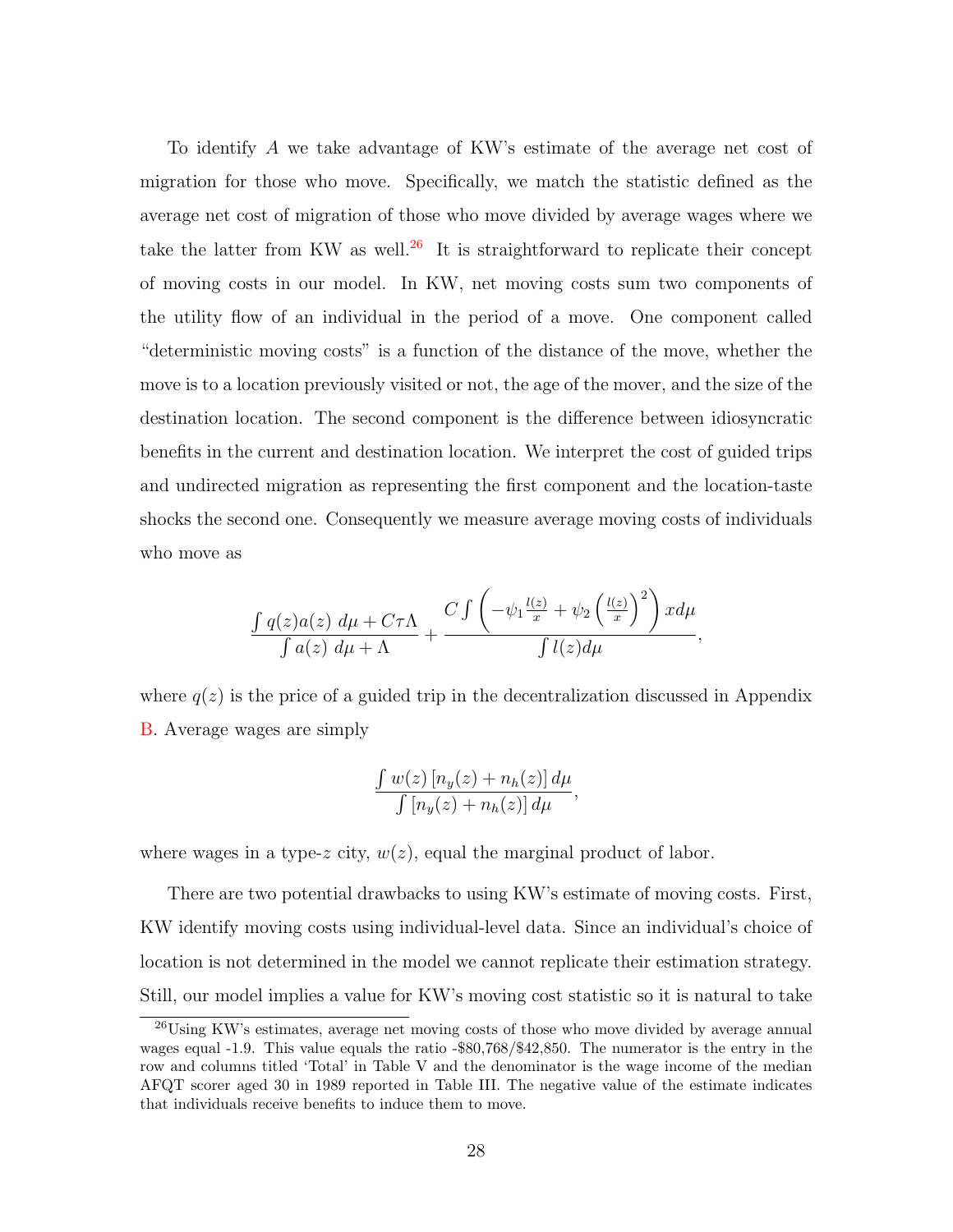advantage of their estimates. Of more concern is the fact that KW estimate moving costs using data on the frequency of inter-state moves, while our quantitative model describes inter-*city* moves. Inter-city moves are more frequent than moves between states. Consequently it is possible that KW would have estimated a different value for moving costs had they had data on all inter-city moves, in which case we would be calibrating our model to the wrong value. This suggests it is important to quantify any bias in KW's estimate arising from their focus on inter-state moves only. In Appendix [D](#page-53-0) we study a calibrated variant of their model and find that any bias is likely to be small. We conclude that using KW's estimate is valid in our context.

# 5.2. TFP and Substitutability of City-specific Goods

The calibration of the substitution parameter  $\chi$  and the stochastic process for TFP are interconnected because  $\chi$  is used to measure TFP. When we measure TFP using the procedure described in Section [2.2](#page-8-2) its growth rate is well-represented as a stationary AR(1) process which is non-stationary in levels and therefore inconsistent with a steady state. To overcome this we assume a reflecting barrier process for TFP:

<span id="page-29-0"></span>
$$
\ln s_{t+1} = \max \left\{ g + (1+\rho)\ln s_t - \rho \ln s_{t-1} + \varepsilon_{t+1}, \ln s_{\min} \right\}.
$$
 (23)

where  $\varepsilon_{t+1} \sim N(0, \sigma^2)$ ,  $g < 0$  and  $\rho > 0$ . With this process TFP growth is approximately  $AR(1)$ , while its level is stationary due to having a negative drift and being reflected at the barrier  $\ln s_{\text{min}}$  (normalized to zero).<sup>[27](#page-0-0)</sup> The model's endogenous variables will appear to be non-stationary over samples of similar length to our data.

The case  $\rho = 0$  was used by [Gabaix](#page-46-6) [\(1999\)](#page-46-6) to explain the cross section distribution of cities by population. In this case the invariant distribution has an exponential upper tail given by

$$
\Pr\left[s_{t}>b\right]=\frac{d}{b^{\omega}}
$$

<sup>&</sup>lt;sup>27</sup>[Coen-Pirani](#page-46-0) [\(2010\)](#page-46-0) assumes a stationary  $AR(2)$  for the level of TFP, calibrating it to match serial correlation in net state-to-state worker flows.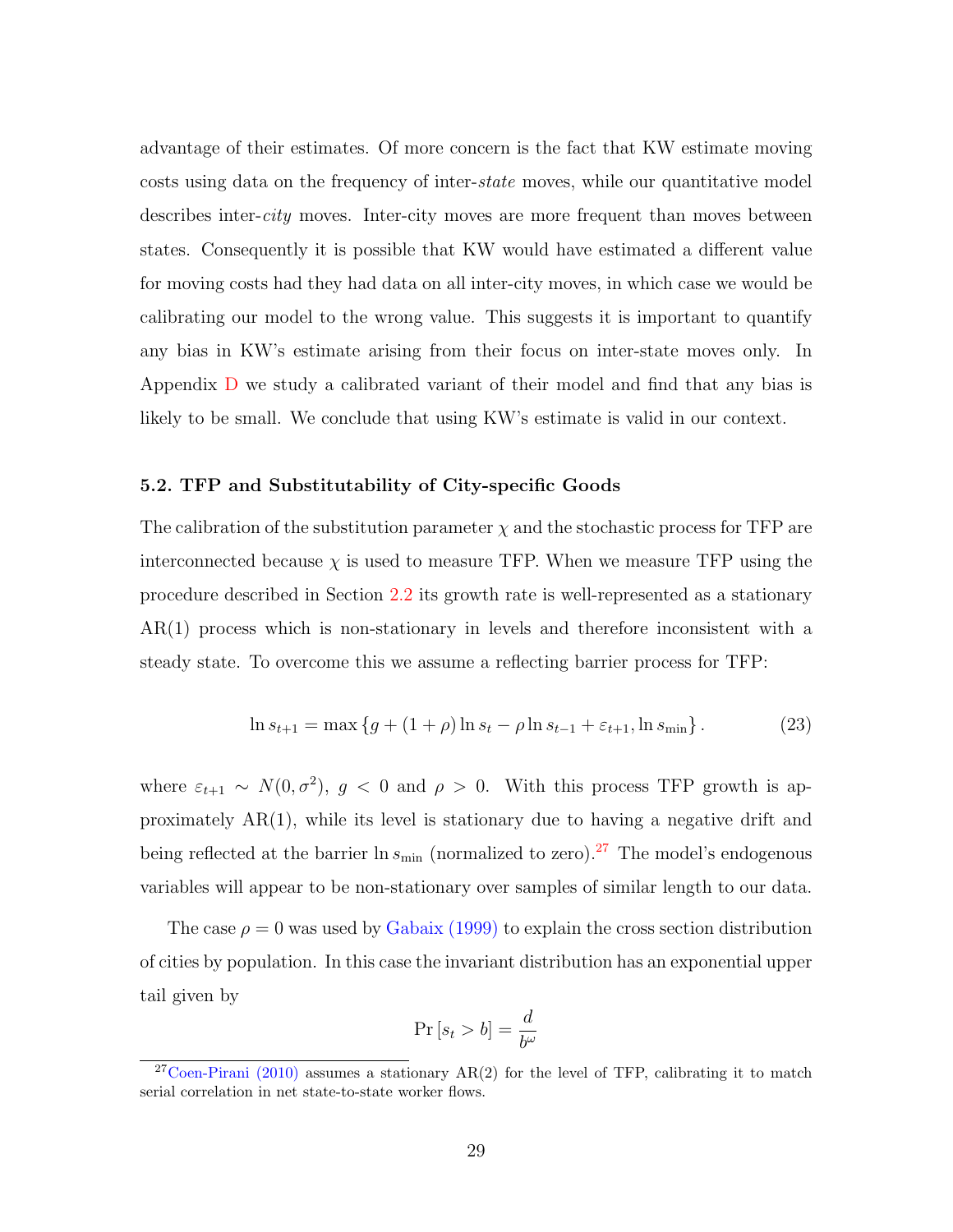for scalar parameters d and  $\omega$ . A striking characteristic of cities is that when s measures a city's population one typically finds that  $\omega \simeq 1$ . Equivalently a regression of log rank on log level of city populations yields a coefficient close to -1. This property is called Zipf's law and so we refer to  $\omega$  as the Zipf coefficient. The case  $\rho > 0$ , which applies when TFP growth is serially correlated, has not been studied before. Simulations suggest this case behaves similarly to the  $\rho = 0$  case in that it has an invariant distribution with an exponential-like upper tail. We verify below that a version of Zipf's law holds for TFP and so using the reflecting barrier process with  $\rho > 0$  seems justified.

Our calibration of  $\chi$  and [\(23\)](#page-29-0) proceeds as follows. For a given  $\chi$  (and  $\theta$  and  $\gamma$ which are calibrated independently as discussed below) we measure TFP in the data following the procedure in Section [2.2,](#page-8-2) obtain its Zipf coefficient, and estimate an AR(1) in its growth rate. We then find the g,  $\rho$  and  $\sigma$  to match the Zipf coefficient and the parameters of the estimated AR(1) using data simulated from our model and based on all of these parameters calculate the model's population Zipf coefficient. The calibrated value of  $\chi$  is the one that generates a population Zipf coefficient that is as close as possible to the one we find in the data, 1.0. The best fit is at  $\chi = 0.9$ with a population Zipf coefficient equal to 1.3. The corresponding values of  $g, \rho$  and  $\sigma$  are shown in Table [1.](#page-27-0)

Figure [5](#page-31-0) demonstrates the model's success at replicating the two Zipf's laws by plotting log rank versus log level for population and TFP with empirical and simulated data.[28](#page-0-0) Log level of TFP is calculated using [\(4\)](#page-9-0) without the first difference operator. The scales in the plots differ because we use the cumulative distribution functions to measure rank in the model and TFP's domain is narrower in the model because of the computational cost of matching the data. $29$  Notice that TFP's Zipf coefficient

<sup>28</sup>The left plot is constructed using the top 200 cities by population in 1990. The right plot excludes the lower 5% of cities to be comparable and also the top 5% because of the technical necessity of limiting the upper bound of the TFP domain which introduces bunching at the top end of the population distribution.

 $^{29}$ The narrower domain does not matter for our calibration. For example, the migration parameters are based on Figure [2](#page-7-0) and KW's estimate of migration costs. In the model the former does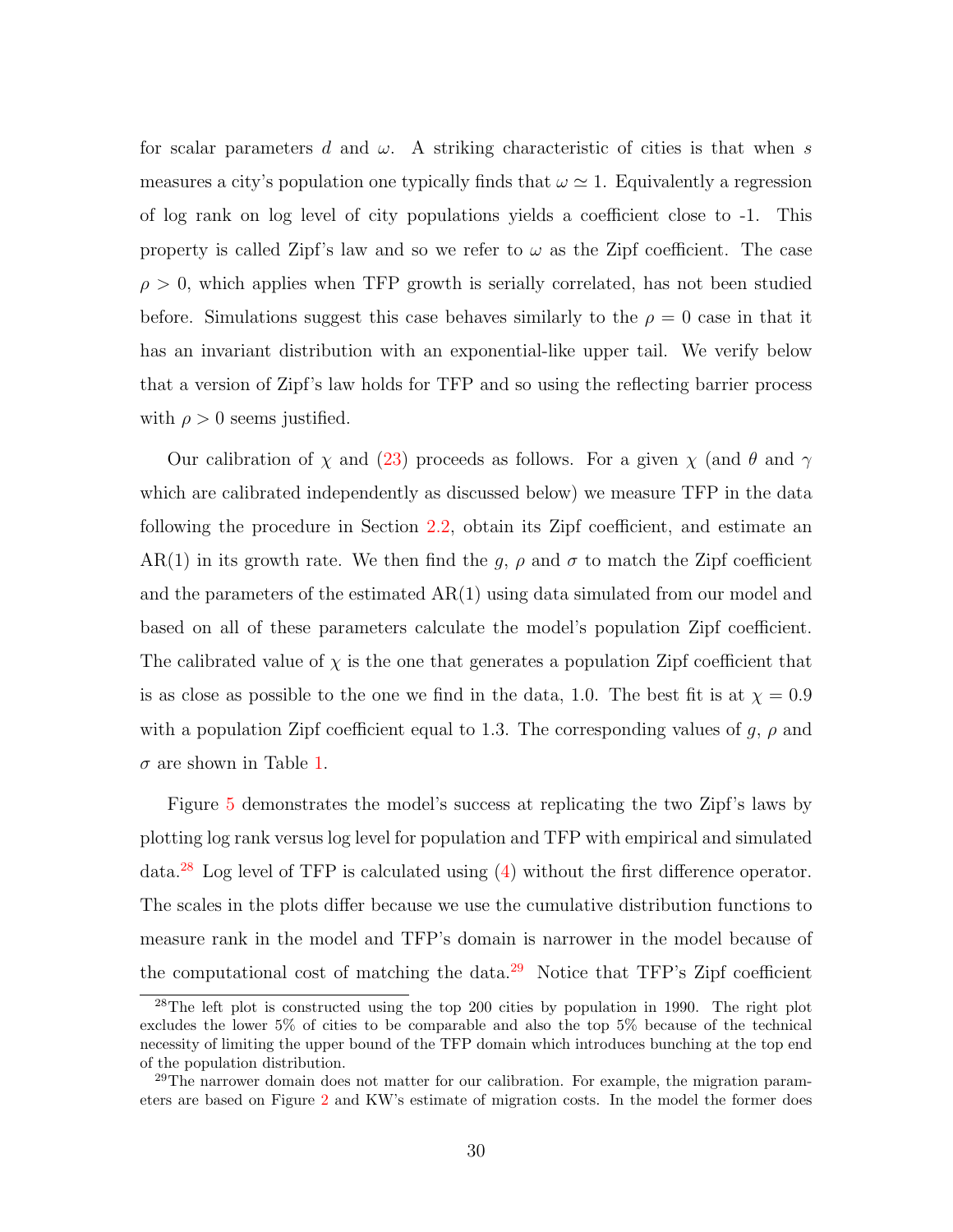<span id="page-31-0"></span>



is larger than population's in the data. This feature arises naturally in the model because population tends to be allocated away from lower toward higher TFP cities. Equivalently, the long run response of population to a TFP shock is larger than that of TFP. [Luttmer](#page-47-12) [\(2007\)](#page-47-12) finds a similar relationship between employment and TFP in an equilibrium model of firm size.

# 5.3. Labor Supply

The labor disutility parameters are calibrated to match statistics involving employment to population ratios. The multiplicative parameter  $\phi$  is chosen to match the ratio of aggregate civilian employment to population obtained from Census Bureau data. The curvature parameter  $\pi$  is chosen using the first order condition for labor supply in a city. In the model's decentralization the representative household chooses labor supply to equate the disutility of putting an additional household member to

not depend on the level of TFP and the latter depends on the distribution of TFP growth which is essentially independent of the domain. Our quantitative analysis is based on growth rates and so is similarly independent of the underlying domain.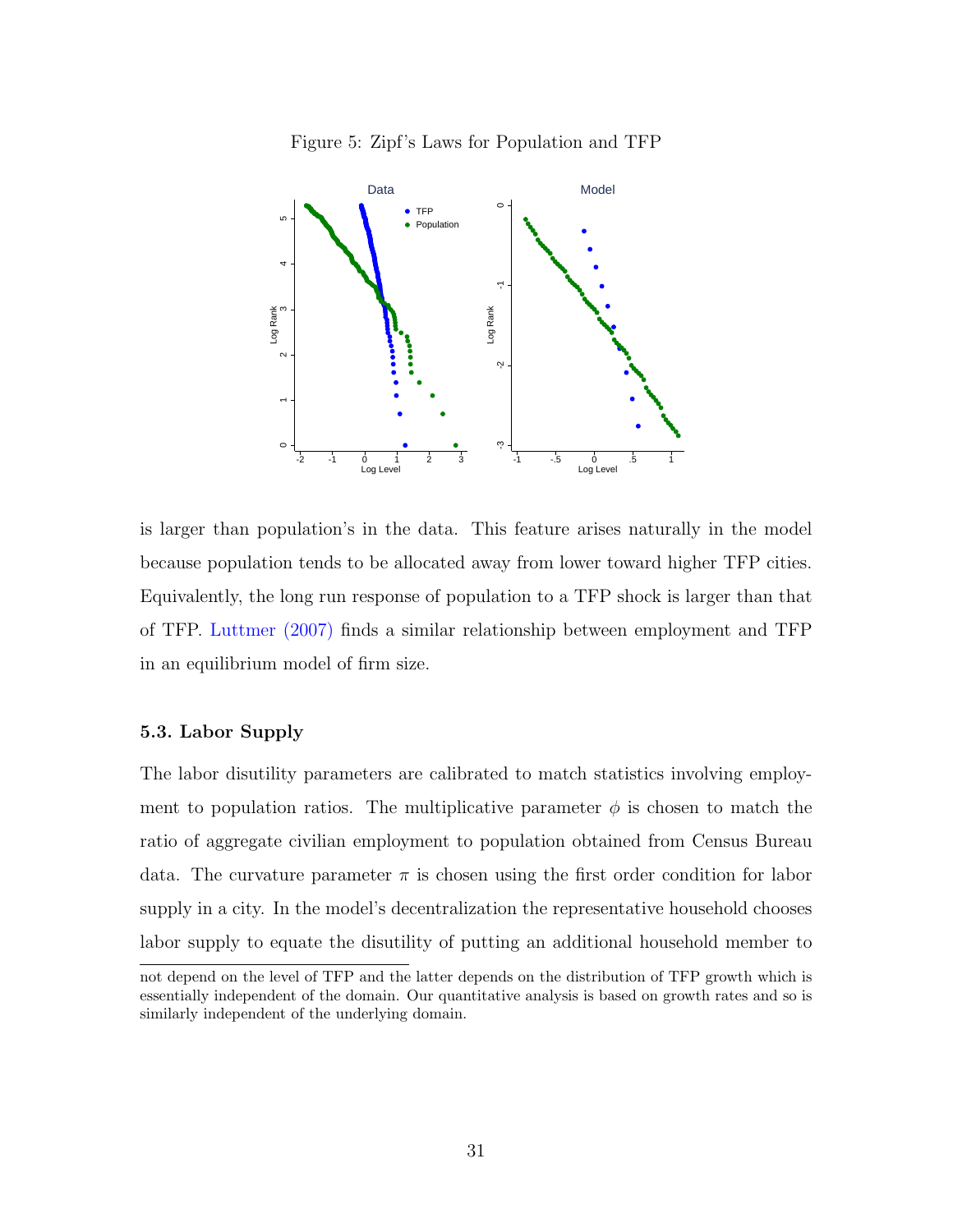work to the local wage. This implies:

$$
(1 - \pi) (\Delta \hat{n}_{it} - \Delta \hat{p}_{it}) + \Delta \hat{w}_{it} = 0,
$$

where *n* is the sum of  $n_y$  and  $n_h$  and the "delta" and "hat" notation is described in Section [2.2.](#page-8-2) Using the methods described in Section [2.2,](#page-8-2) we estimate the dynamic responses of  $\Delta \hat{n}_{it}$ ,  $\Delta \hat{p}_{it}$  and  $\Delta \hat{w}_{it}$  to a local TFP shock and calibrate  $\pi$  so that this equation holds in the period of a shock. Note that this procedure does not force the model to match these variables' individual impulse responses even in the period of a shock.

# 5.4. Remaining Parameters

Our strategy for calibrating the remaining parameters borrows from studies based on the neo-classical growth model. Several calibration targets involve GDP and we measure this in the model as

$$
GDP = Y + I,\t\t(24)
$$

where  $Y$  is output of non-construction final goods and  $I$  is residential investment. Residential investment is measured as the value in contemporaneous consumption units of the total additions to local housing in a year. Specifically,

$$
I = \int \left[ \beta \int q_h(z') dQ(s'; s, s_{-1}) \right] n_h(z)^\alpha k_h(z)^\vartheta b_h(z)^{1-\alpha-\vartheta} d\mu
$$

where  $q_h$  denotes the price of residential structures. This price is obtained as the solution to the following no arbitrage condition

$$
q_h(z) = r_h(z) + (1 - \delta_h) \beta \int q_h(z') dQ(s'; s, s_{-1})
$$

where the rental price of residential structures,  $r<sub>h</sub>$ , equals the marginal product of structures in the provision of housing services. The National Income and Product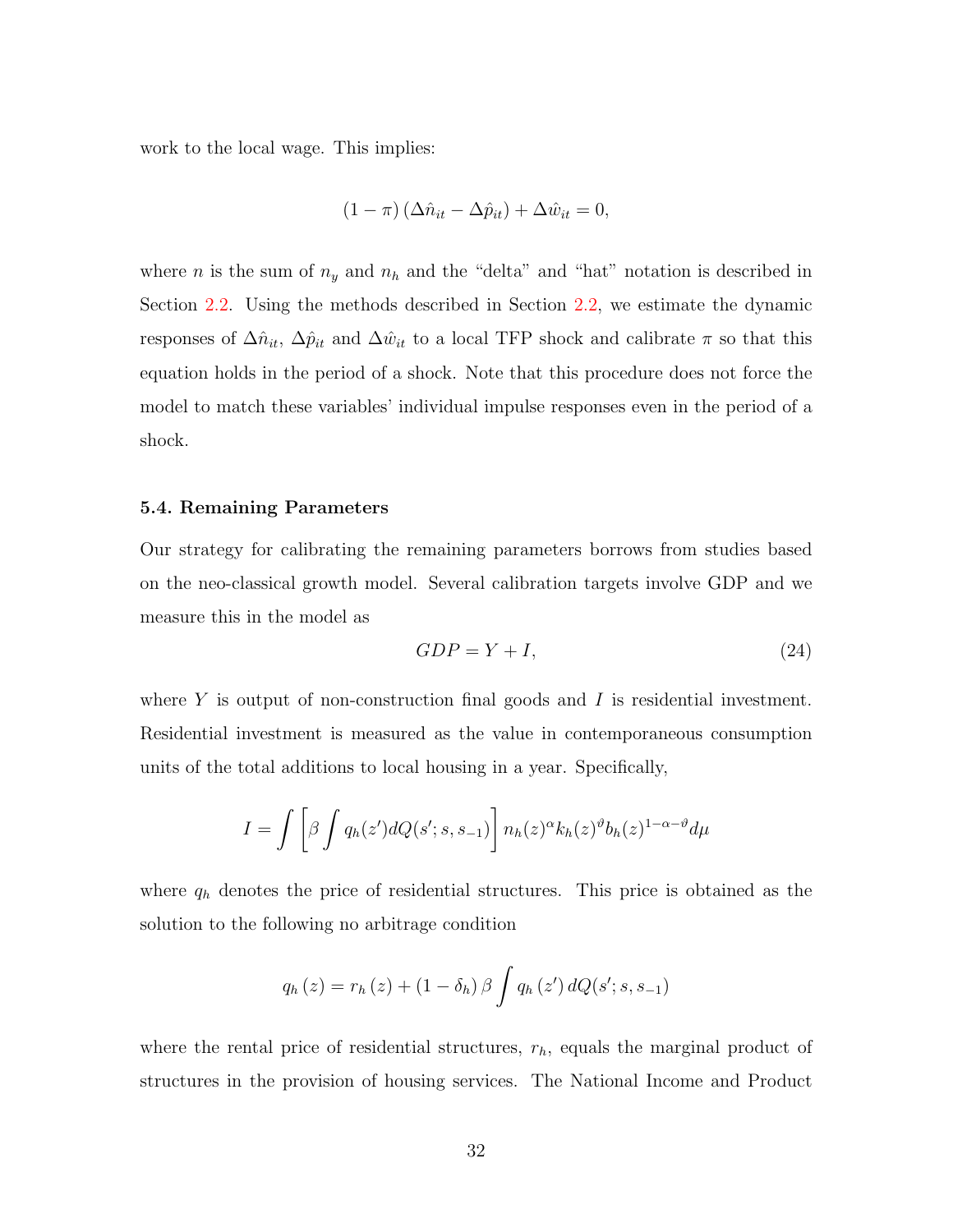Accounts (NIPA) measure of private residential investment is the empirical counterpart to I. Our empirical measure of Y is the sum of personal consumption expenditures less housing services, equipment investment and private business inventory investment. Because our model does not include non-residential structures investment, government expenditures and net exports we exclude these from our empirical concept of GDP.

Our measurement of model GDP and wages excludes the value of guided trip services, which might be problematic. For example, workers produce guided trips and in principle they should be compensated for this. We calculate the total value of guided trips in our baseline calibration to be 1.8% of model GDP. The decentralization described in Appendix [B](#page-50-0) suggests we can interpret guided trips as encompassing many market and non-market activities. Some of these activities appear in the national accounts as business services and therefore count as intermediate inputs that appear only indirectly in measured GDP. Others do not appear anywhere in the national accounts because they are essentially home production or are impossible to measure. Fortunately, given its small size, including the total value of guided trips in model GDP and wages does not change our baseline calibration.

Measuring employment also is complicated by the fact that all household members participate in generating guided trips. We count those agents engaged in intermediate good production,  $n_y$ , and residential construction,  $n_h$ , as employed and measure their wages by their marginal products excluding the value of guided trips. The non-employed who also produce guided trips are assumed to be engaged in home production and so are not included in our accounting of employment. In Table [1](#page-27-0) the labor share parameters are chosen to match total labor compensation as a share of GDP (the target is borrowed from traditional real business cycle studies) and our estimate of the share of residential construction employment in total private non farm employment.<sup>[30](#page-0-0)</sup>

 $30\,\text{We estimate residual construction employment by multiplying total construction employment}$ by the average over our sample period of the nominal share of residential investment expenditures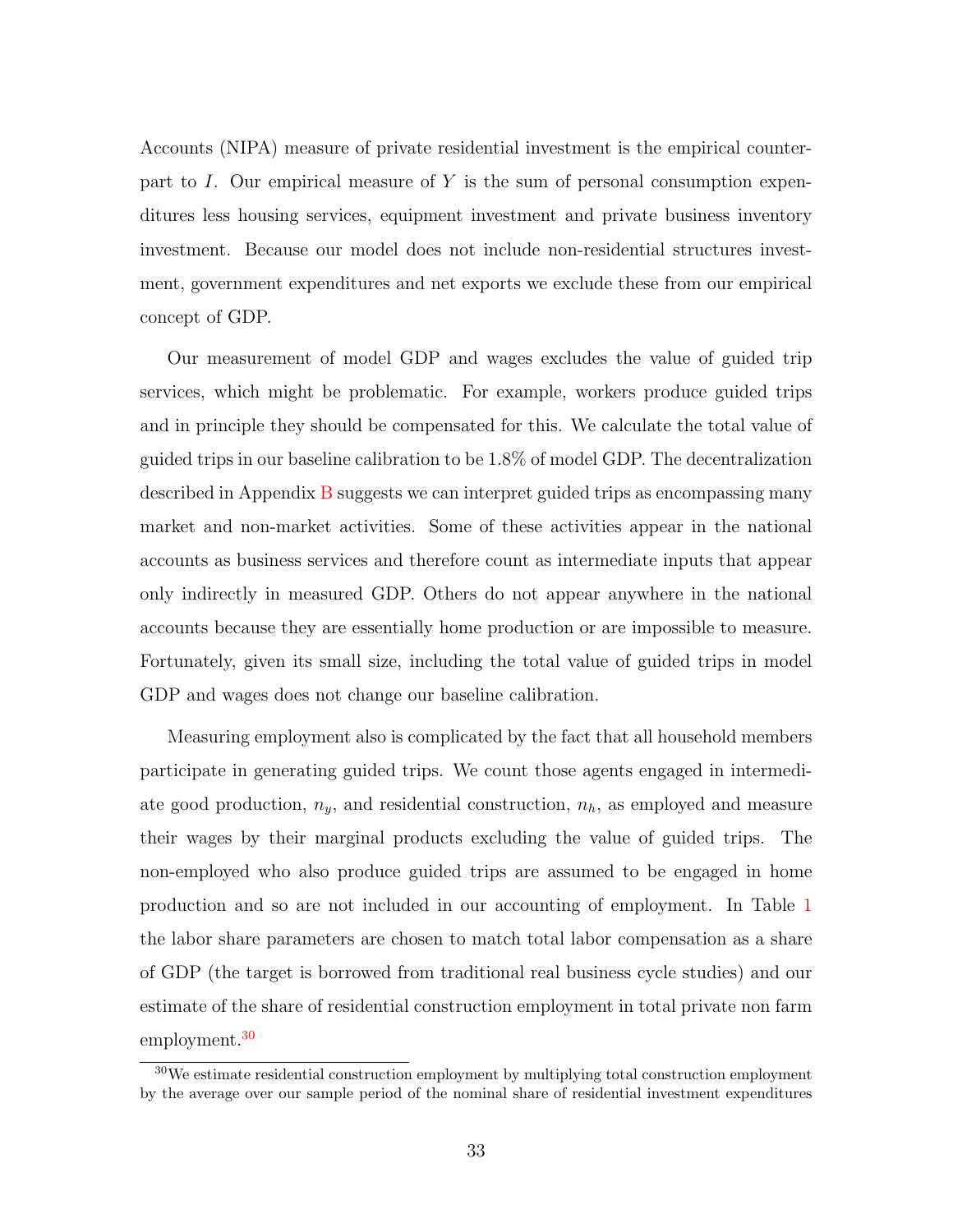We fix the discount rate so the model's real interest rate is 4%. Combined with this target the equipment-output ratio in the non-construction sector,  $K_y/Y$ , identifies equipments's share in that sector's production. Our empirical measure of equipment for this calculation is the Bureau of Economic Analysis' (BEA) measure of the stock of equipment capital. Equipment's depreciation rate is identified using the investment to GDP ratio, where we measure investment using the NIPA estimate of equipment investment. Equipment's share in residential construction is identified by the ratio of capital employed in the residential construction sector,  $K_h$ , to GDP where the empirical counterpart to capital in this ratio is the BEA measure of equipment employed in residential construction. The depreciation rate of residential structures is identified using the residential investment to GDP ratio.<sup>[31](#page-0-0)</sup>

We identify the housing service parameters as follows. First the housing coefficient H is chosen to match the residential capital to GDP ratio, where the measurement of residential capital is consistent with our measure of residential investment described above. Land's share in housing services,  $\zeta$ , is chosen to match the estimate of land's share of the total value of housing in [Davis and Heathcote](#page-46-11) [\(2007\)](#page-46-11). To measure this object in the model we need the price of land,  $q_b$ . We obtain this variable as the solution to the no-arbitrage condition

$$
q_b(z) = r_b(z) + \beta \int q_b(z') dQ(s'; s, s_{-1}),
$$

where  $r<sub>b</sub>$  denotes the rental price of land which equals the marginal product of land in the provision of housing services. Land's share of the economy-wide value of housing is then given by  $\int q_b b_r d\mu / \left[ \int q_h h d\mu + \int q_b b_r d\mu \right]$ .

in total structures investment expenditures.

 $31$ The depreciation rate for residential structures obtained this way is close to the mean value of the (current cost) depreciation-stock ratio for residential structures obtained from the BEA publication "Fixed Assets and Consumer Durable Goods," once output and population growth are taken into account. Calibrating to this alternative depreciation rate has virtually no impact on our quantitative findings.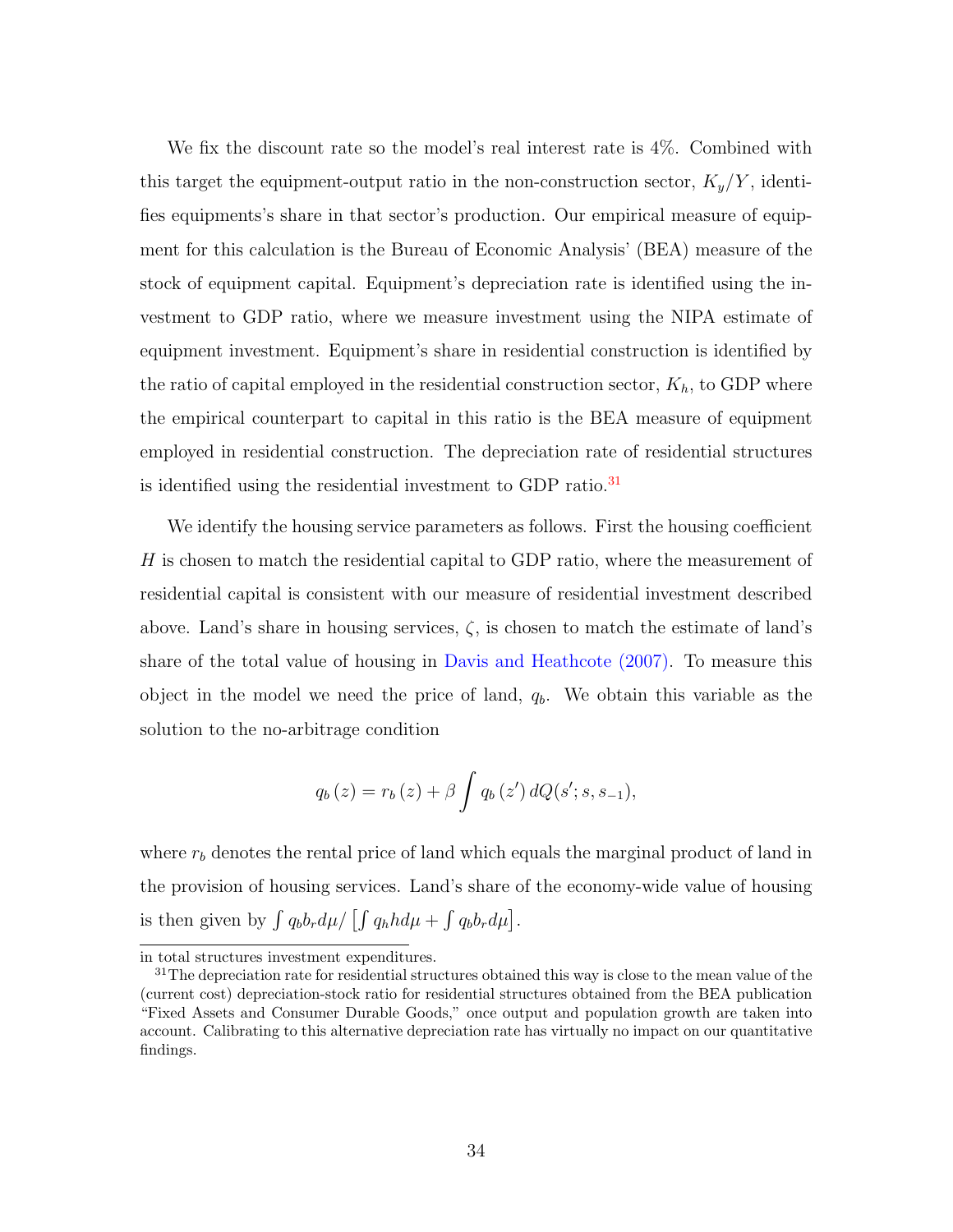# 6. Quantitative Analysis

We now consider the model's empirical predictions. First, we confirm that the model accounts for population's slow adjustment to TFP shocks and that this success comes with generally accurate predictions for the other variables we study. Next, we assess the model's unconditional dynamics and find it is similarly successful even though TFP shocks are the only source of fluctuations in the model. After establishing the empirical plausibility of our framework, we investigate how migration and housing influence slow population adjustments.

# 6.1. Model Validation with Conditional Correlations

Comparisons of model and empirical impulse response functions is a model validation tool common in macroeconomics, see for example [Christiano, Eichenbaum, and Evans](#page-46-12) [\(2005\)](#page-46-12). Its key advantage over studying unconditional statistics, is that in principle it is robust to the presence of other shocks. We estimate the responses to TFP shocks of population, gross migration, employment, wages, residential investment and house prices in both the model and the data using the procedure described in Section [2.2,](#page-8-2) basing our model responses on the simulation of a large panel of cities over a long time period. TFP is measured the same way with model generated and empirical data.

Figure [6](#page-36-0) displays model and estimated responses of population to a one standard deviation positive innovation to TFP. It demonstrates that the model's population response is statistically and economically close to the one for the data. In other words our model accounts for the slow response of city populations to local TFP shocks. Note that the model is able to account for the unconditional population distribution depicted in Figure [5](#page-31-0) with a slow conditional response of population to a TFP shock because ultimately the long run response of population exceeds that for TFP.

Figure [7](#page-36-1) shows this accounting for slow population adjustments involves replicat-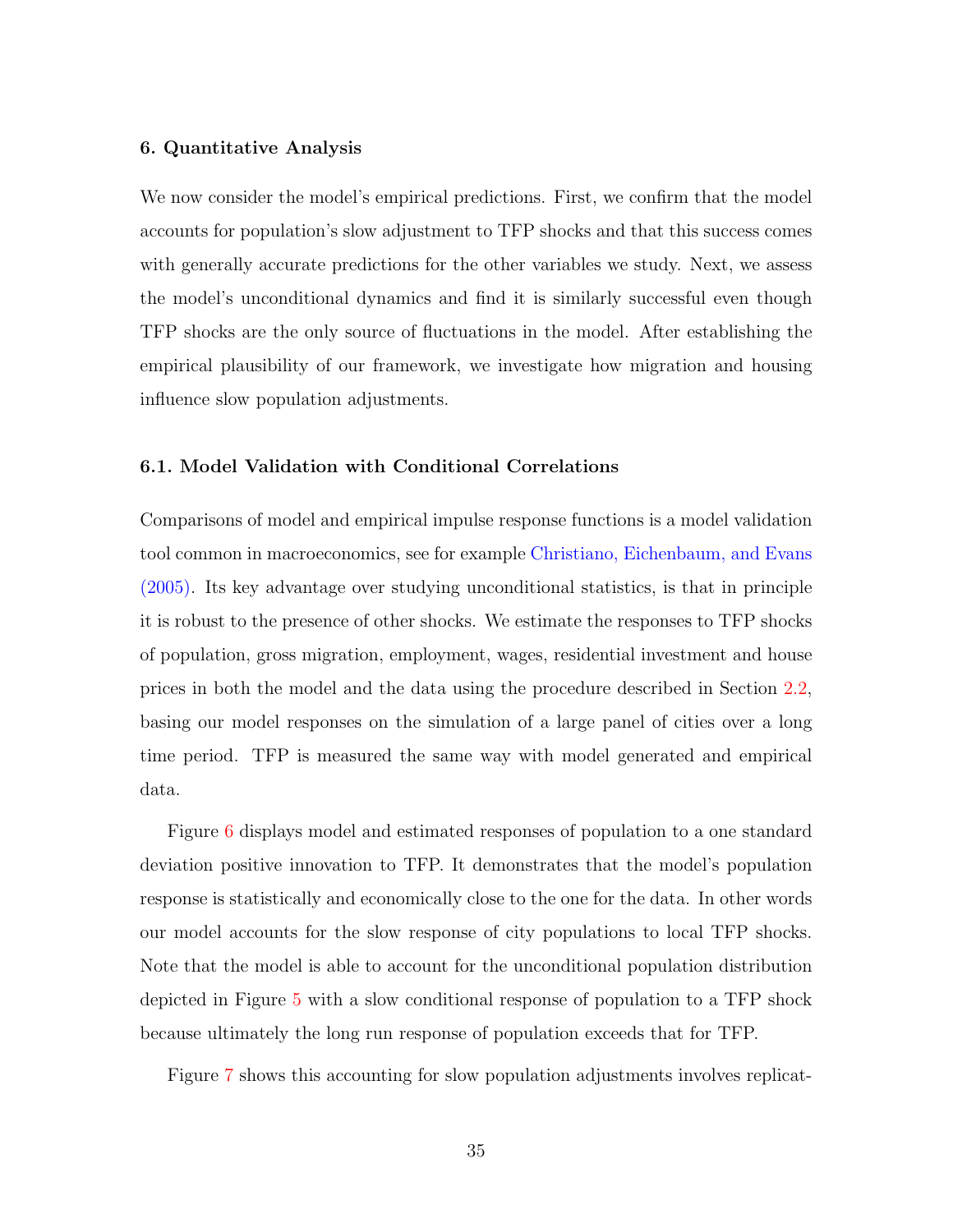<span id="page-36-0"></span>



Note: Point estimates along with 2 standard error bands.

<span id="page-36-1"></span>Figure 7: Responses of Arrival and Leaving Rates



Note: Point estimates along with 2 standard error bands.

ing quite closely the dynamic responses of the arrival and leaving rates. $32$  Crucially the model is consistent with the negative conditional correlation between the gross

<sup>&</sup>lt;sup>32</sup>The difference between the model's migration rates in the the first period do not correspond exactly to the response of population which in principle it should according to equation [\(15\)](#page-22-0). The discrepancy is due to using logarithmic first differences to approximate the net rate of population growth.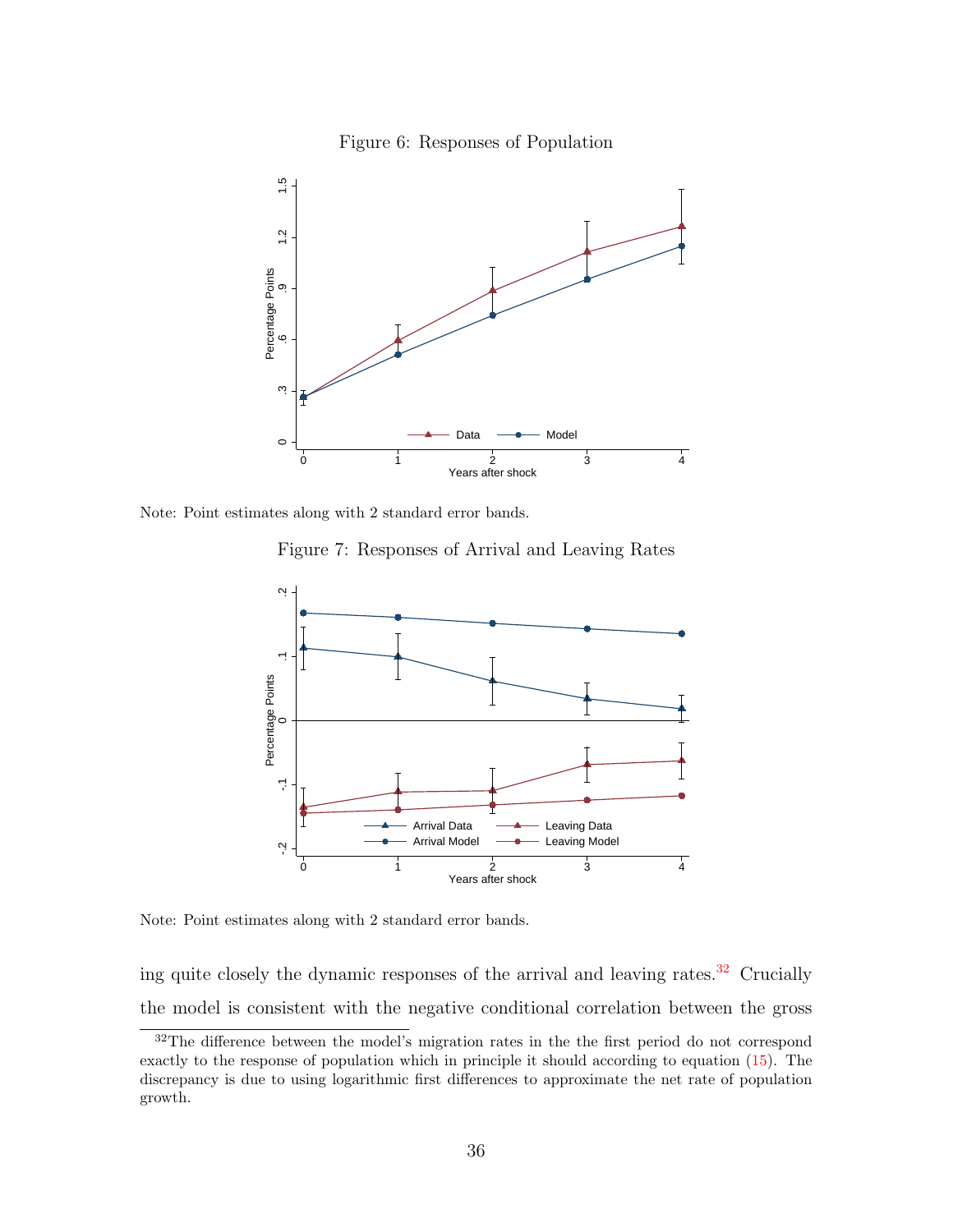migration rates. The intuition for this finding is simple. Having multiple margins to respond to the increase in productivity, the city planner takes advantage of all of them. It can raise employment per person and bring more workers to the city. For the latter it can cut back on the fraction of the initial population that leaves for other cities, that is reduce the leaving rate, and attract more workers to the city with more guided trips. The goodness-of-fit is weaker for gross migration than it is for population, for example both responses are more persistent than in the data and the arrival rate's initial response is a little too strong. Nevertheless given its simplicity the model does surprisingly well.



<span id="page-37-0"></span>Figure 8: Responses of Labor and Housing Markets

Note: Point estimates along with 2 standard error bands.

Figure [8](#page-37-0) shows the dynamic responses of employment, wages, residential investment and house prices. We define house prices,  $q_{sf}$ , as the total value of structures and land used to produce housing services per unit of housing services provided:

$$
q_{sf}(z) = \frac{q_h(z) h(z) + q_b(z) b_n(z)}{h(z)^{1-\varsigma} b_r(z)^{\varsigma}}.
$$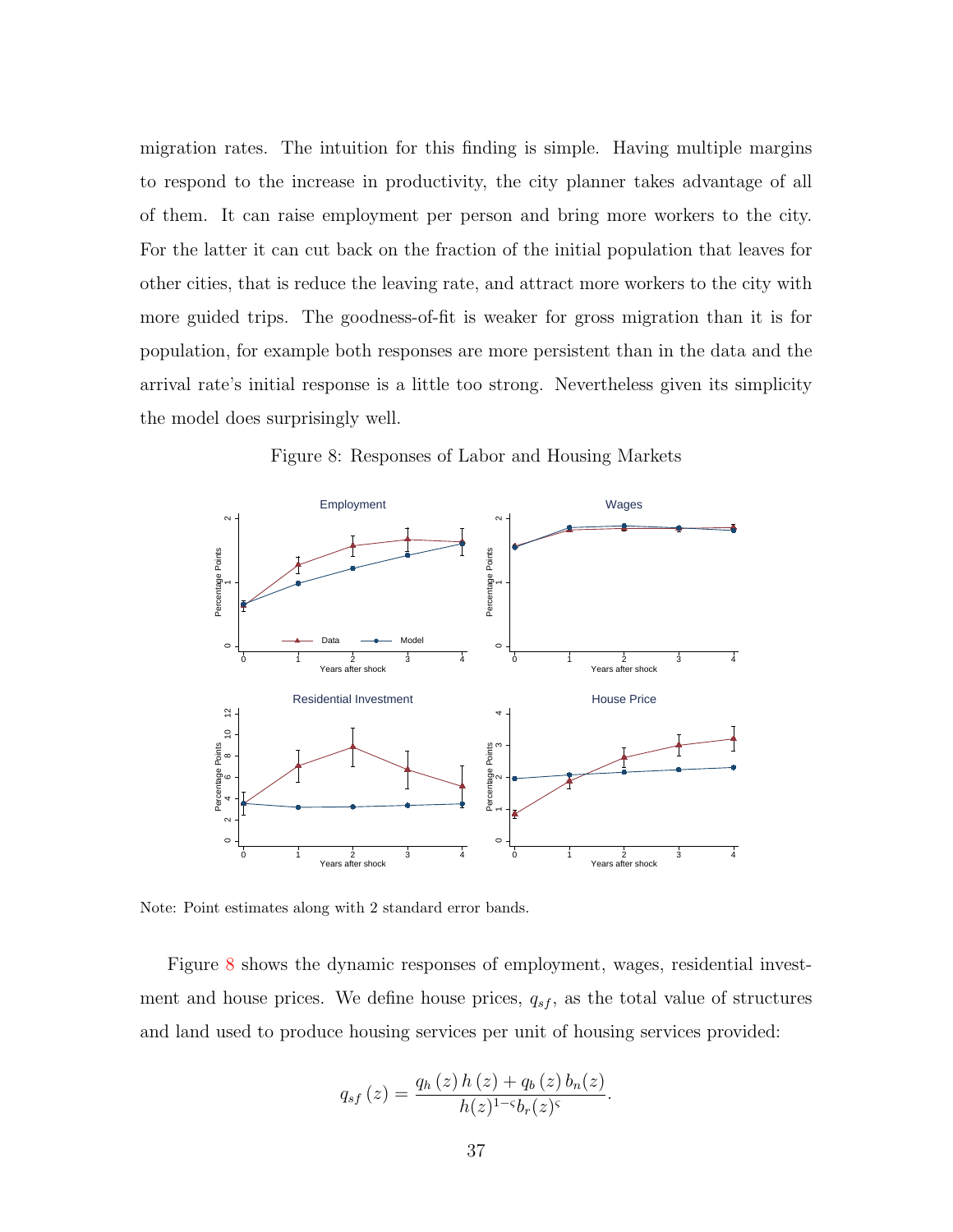The price  $q_{sf}$  corresponds to the price of housing per square foot under the assumption that every square foot of built housing yields the same quantity of housing services.

The labor market responses are a very good fit. Observe that the employment response in the model, as in the data, is stronger than the population response. That is, the employment to population ratio rises after a positive TFP shock indicating that the labor supply margin is indeed exploited in both the data and the model. The qualitative responses of construction and housing also are consistent with the data. These findings derive from a higher population desiring additional housing and that local factor inputs with alternative uses are used in construction thereby creating an imperfectly elastic supply of new housing. The model is less successful accounting for the quantitative responses of housing. Residential investment misses the hump shape in the data and the house price response is too fast. However in both cases the order of magnitude of the responses are about right.<sup>[33](#page-0-0)</sup>

# 6.2. The Model's Predictions for Unconditional Dynamics

A city's response to TFP shocks is in principle robust to the presence of other shocks and is therefore informative about model validity even with such shocks. However it is likely that there are shocks to local taxes, amenities and intermediate good demand and so it is worth knowing the extent to which TFP shocks alone account for unconditional moments of the data. Table [2](#page-39-0) displays unconditional standard deviations, contemporaneous correlations, and auto-correlations of the same variables discussed above in the model and in our data.

The first thing to notice from Table [2](#page-39-0) is that TFP shocks generate about two thirds of population's variance suggesting that they are a quantitatively important source of local variation. The model is strikingly successful at replicating the qualitative pattern of relative volatilities and only somewhat less successful quantitatively.

<sup>33</sup>One explanation for housing's discrepancy with the data is that our model does not include search frictions in the local housing market. [Lloyd-Ellis et al.](#page-47-10) [\(2014\)](#page-47-10) demonstrate that search frictions show promise in generating serially correlated responses of construction and house price growth to productivity shocks.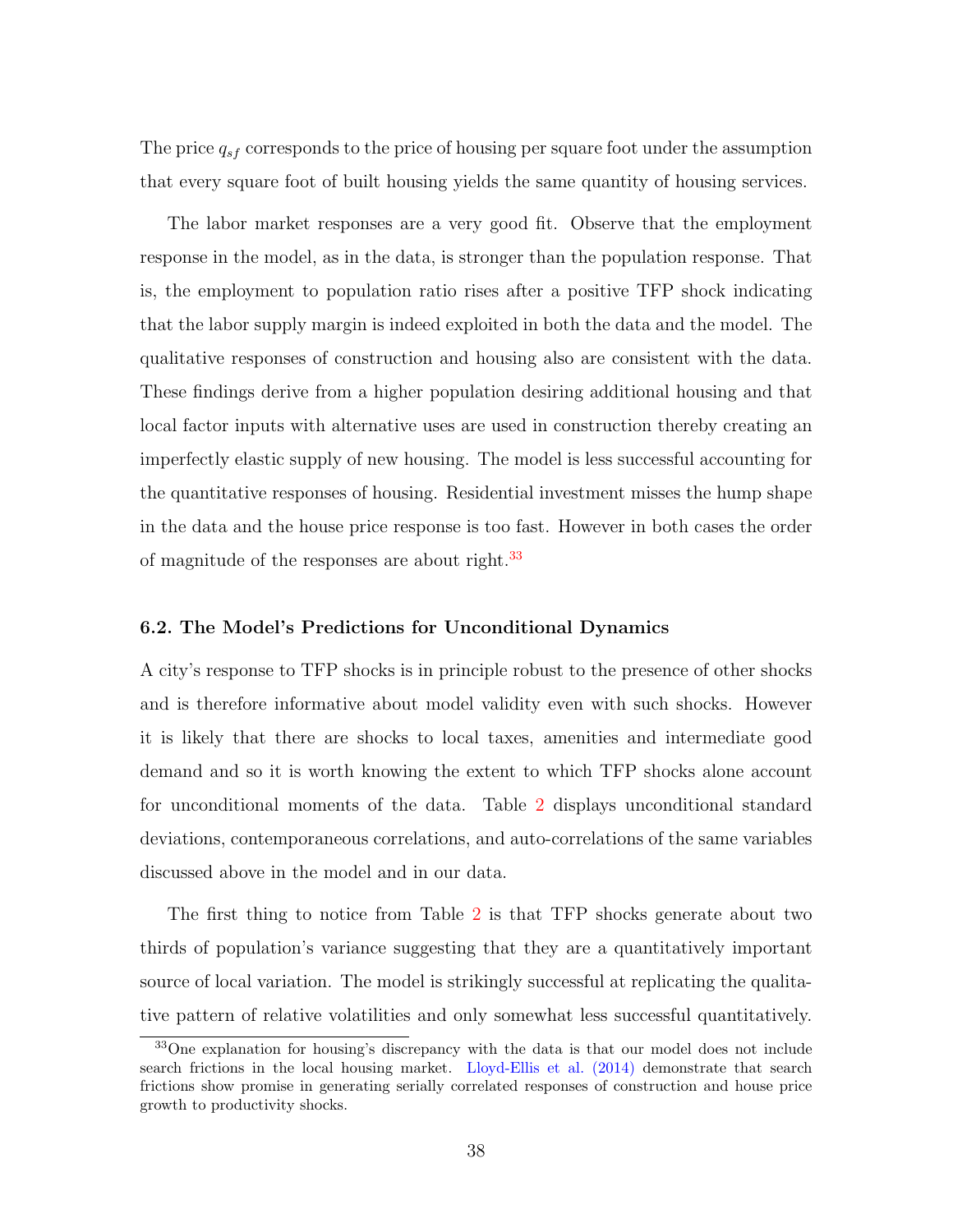|                     | Standard  |       |              |         | Auto-        |       |
|---------------------|-----------|-------|--------------|---------|--------------|-------|
|                     | Deviation |       | Correlations |         | Correlations |       |
| Variable            | Data      | Model | Data         | Model   | Data         | Model |
| Population          | 1.33      | 0.87  |              |         | 0.81         | 0.93  |
| Arrival Rate        | 0.68      | 0.53  | 0.59         | 1.00    | 0.81         | 0.93  |
| Leaving Rate        | 0.57      | 0.48  | $-0.43$      | $-1.00$ | 0.80         | 0.93  |
| Employment          | 1.58      | 1.23  | 0.56         | 0.93    | 0.52         | 0.73  |
| Wages               | 1.23      | 1.81  | 0.16         | 0.32    | 0.15         | 0.20  |
| Res. Investment     | 19.7      | 4.27  | 0.14         | 0.40    | 0.12         | 0.09  |
| <b>House Prices</b> | 3.77      | 2.32  | 0.29         | 0.47    | 0.73         | 0.07  |

<span id="page-39-0"></span>Table 2: Volatility, Co-movement and Auto-Correlation Within Cities

Note: The statistics are based levels of the gross migration rates and on the growth rates of the other variables. All variables have been transformed as described in Section [2.](#page-5-0) Standard deviations of all variables except population are expressed relative to the standard deviation for population. Correlations are with population.

Of note the model is consistent with residential construction being the most volatile variable, but it fluctuates much less in the model than in the data. House prices are more than twice as volatile as population in the model, but not quite as volatile as in the data. The high volatility of house prices is a direct consequence of construction having factor inputs with alternative uses. The model is qualitatively consistent with all the correlations with population growth. $34$  Population, gross migration, employment and wages all display similar persistence to that in the data, although the model's variables are more persistent. Construction in the model and data are similarly random-walk like, although this feature must be due to other shocks given the serially correlated growth after TFP shocks we find in the data. House prices display the greatest difference with substantial serial correlation in the data while in the model house prices are more like a random-walk.

<sup>&</sup>lt;sup>34</sup>The largest discrepancies involve the arrival and leaving rates being perfectly positively and negatively correlated with population growth. Including a mechanism to reproduce KW's finding that out-migration is relatively high for recent in-migrants might move the model in the direction of the data. See [Coen-Pirani](#page-46-0) [\(2010\)](#page-46-0) for one such mechanism.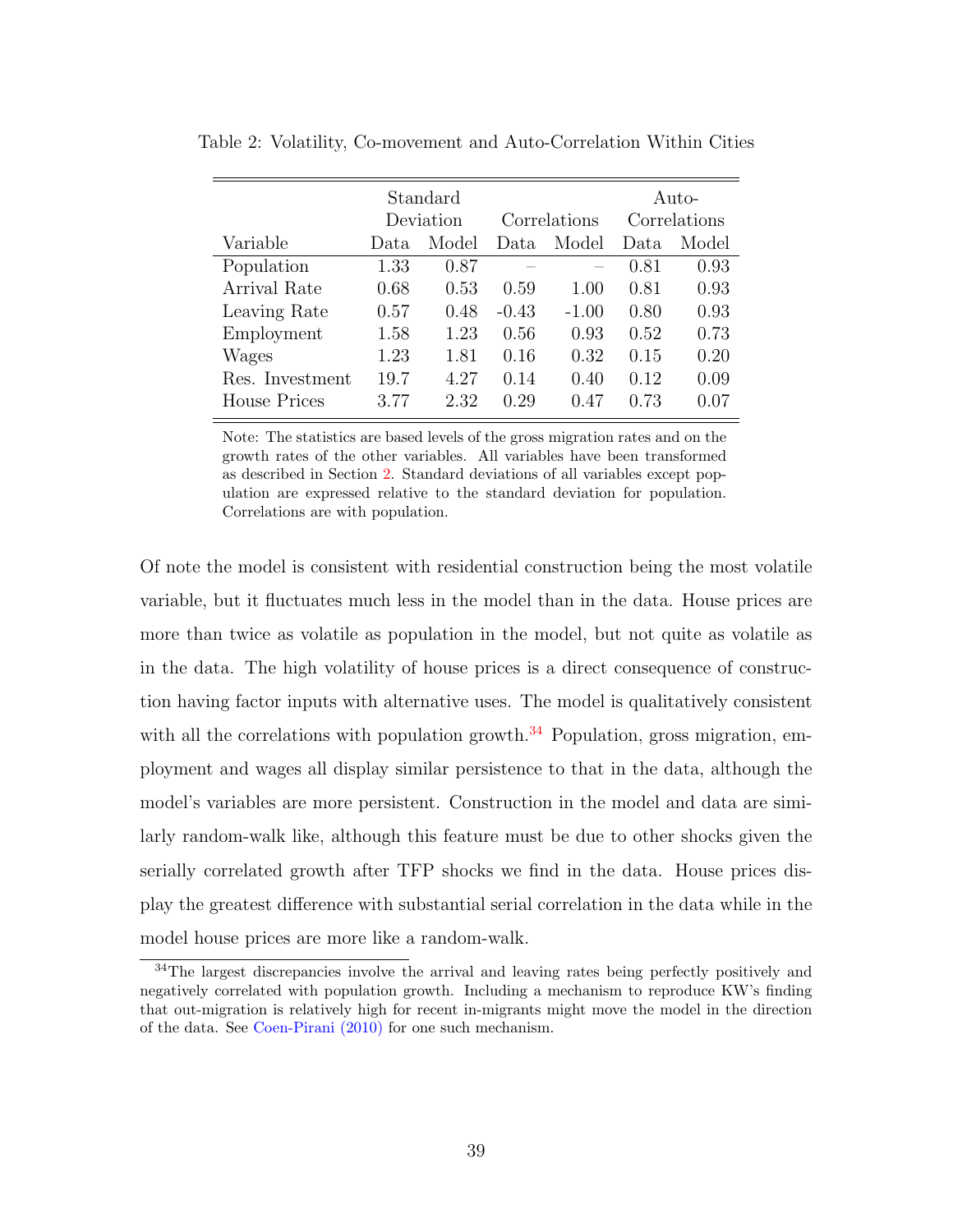### 6.3. The Source of Slow Population Adjustments

We now address the sources of slow population adjustments in our model. Figure [9](#page-41-0) displays impulse responses to TFP shocks implied by several different versions of the model. The different versions consist of perturbations relative to the baseline, holding parameters not involved in the perturbation fixed at their baseline values. The "Free Guided Trips" case sets  $A = 0$ . This case is identical to assuming all the migration parameters are set to zero.<sup>[35](#page-0-0)</sup> In this case only the housing frictions are operative. "No Location-Taste Shocks" is the case where  $\psi_1 = \psi_2 = 0$  so that costly guided trips are the only migration friction. "Mobile Housing" corresponds to the case in which housing can be rented at a fixed price from any city; housing is perfectly mobile and there are no adjustment costs. "Full Flexibility" combines all the perturbations so there are no migration costs and housing is perfectly mobile.

Figure [9](#page-41-0) displays the levels of the responses.<sup>[36](#page-0-0)</sup> It shows that in the Full Flexibility case the population dynamics essentially follow the path of TFP with roughly 90% of the five year adjustment occurring after 2 years compared to 85% for TFP (see Figure [3\)](#page-10-1) – absent migration and housing frictions the model has essentially no internal mechanism to propagate TFP shocks.

The No Location-Taste Shocks and Mobile Housing cases are very close to the baseline, with the latter being almost the same. In other words removing from the model costly out-migration or immobile housing, leaving costly guided trips as the only model friction, leaves the population response essentially as slow as it is in the baseline economy and hence the data. In the Free Guided Trip case the population response is closer to the full-flexibility case and does not take the model all the way to the data. In the Free Guided Trip case the only friction is that housing is immobile,

<sup>35</sup>This is because when guided trips are free the city-planner sets the leaving rate in each city to the constant value that minimizes leaving costs and adjusts population by changing the arrival rate at zero cost.

<sup>36</sup>What is not shown is that the long run response of population is completely pinned down by the size of the TFP shock. For example, the response in the baseline economy converges in the long run to the response in the Full Flexibility case.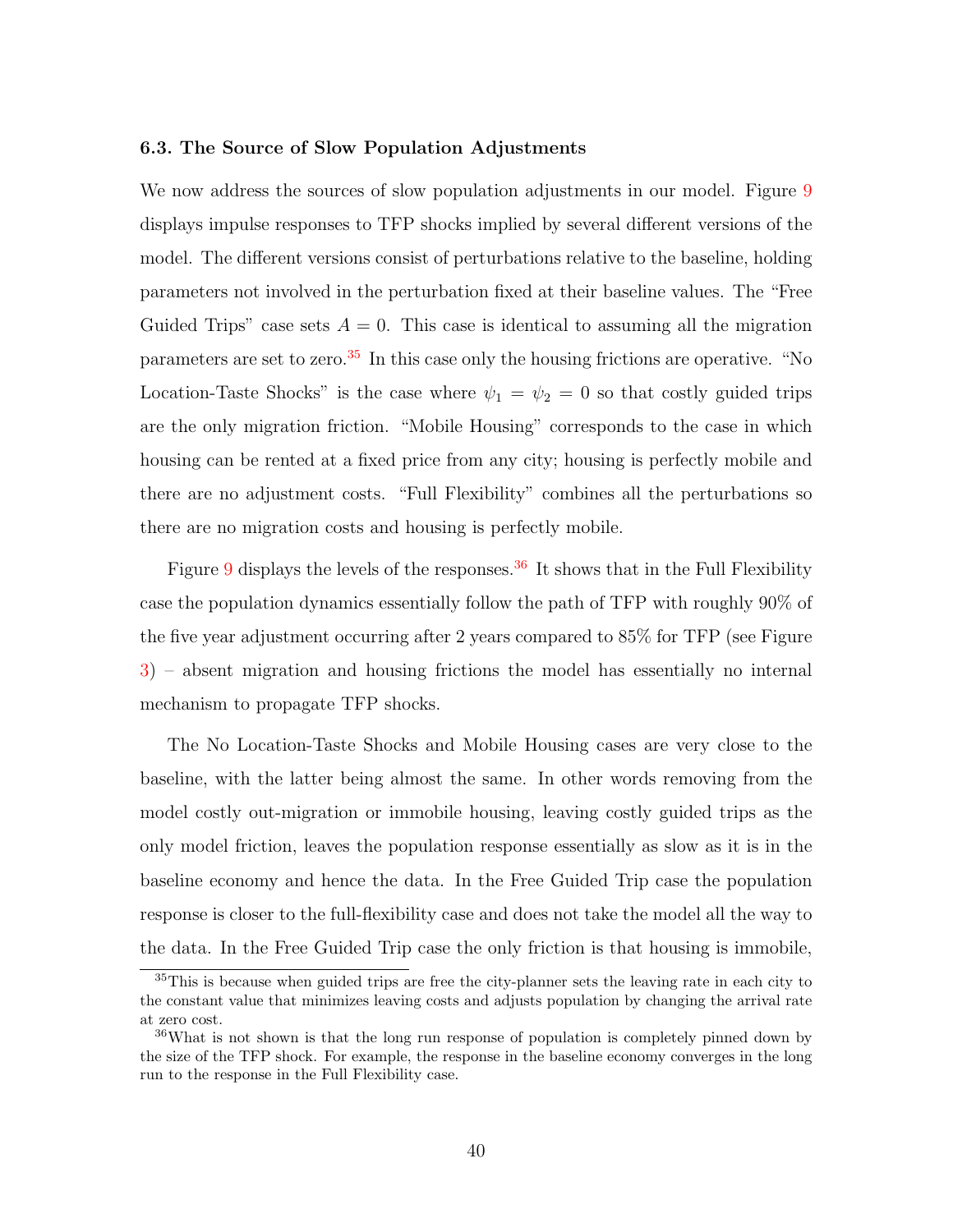

<span id="page-41-0"></span>Figure 9: Why is Population Slow to Adjust to Shocks?

suggesting some role for housing in slowing population adjustments.

Despite this last result, we still conclude that costly guided trips are the main source of slow population adjustments. The discrepancy of Free Guided Trips with Full Flexibility arises from a property of adjustment costs highlighted by [Abel and](#page-46-13) [Eberly](#page-46-13) [\(1994\)](#page-46-13). The first adjustment cost introduced to an otherwise frictionless model always has a relatively large impact on dynamics. So, introducing immobile housing into an otherwise frictionless model has seemingly large effects. However immobile housing on its own is not sufficient to deliver the amplitude and persistence of the population response in the data. Yet, the population dynamics with migration costs and mobile housing, the Mobile Housing case, are essentially the same as the baseline. This suggests that the prime driver of slow population adjustment in the model is costly guided trips.

The finding of slow population adjustment driven mostly by costly migration confirms and reinforces results in KW. Using the parameters of a migration choice problem estimated with data on the frequency of inter-state moves taken from the National Longitudinal Survey of Youth, KW calculate optimal responses of individuals in all states to a one-time permanent change in wages of one particular state (they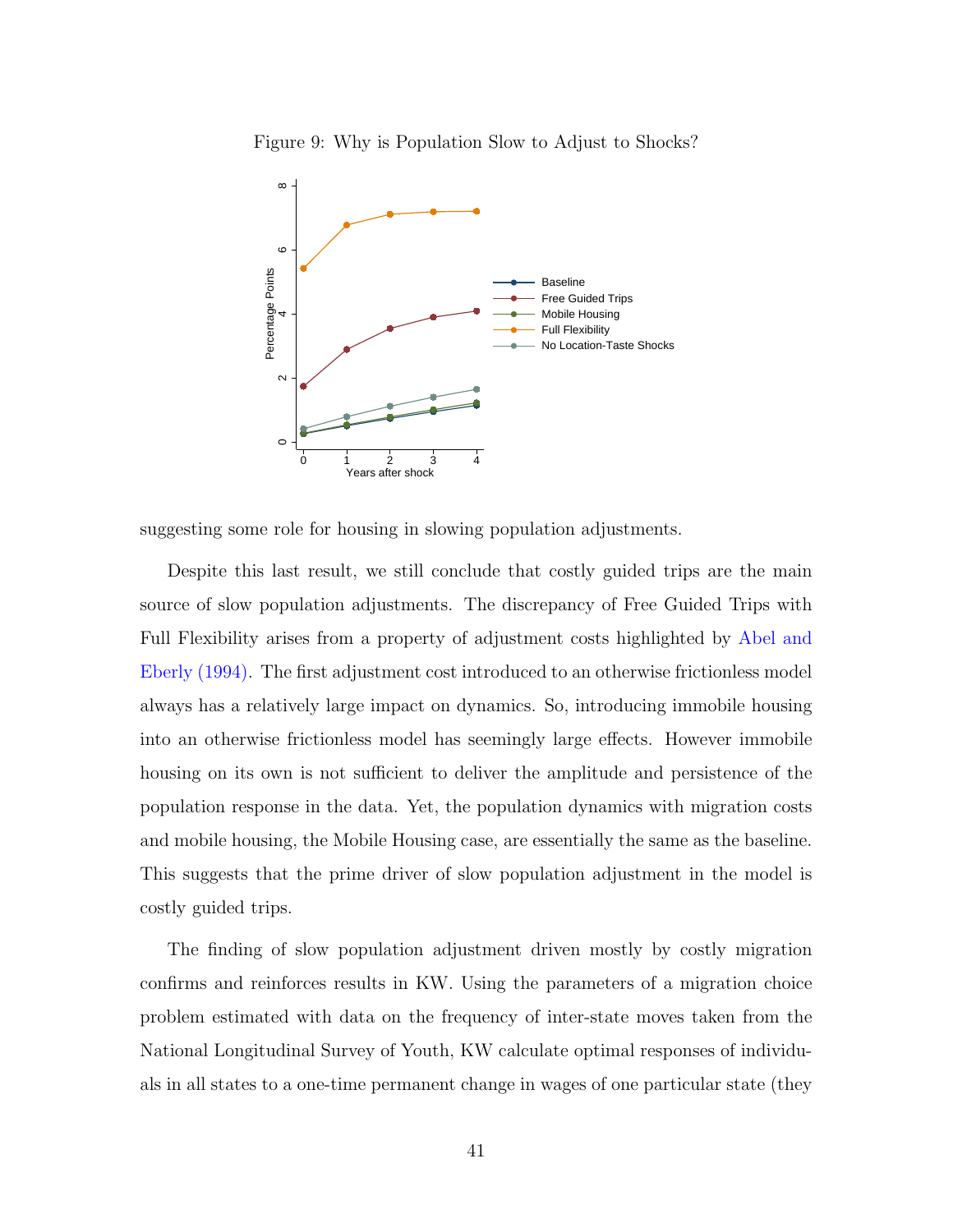consider changes in California, Illinois and New York). From these choices they obtain a matrix of transition probabilities which they simulate to trace out the response of population in the state to the permanent change in wages. Strikingly, we find roughly the same five year elasticity of population with respect to the wage, about  $0.5^{37}$  $0.5^{37}$  $0.5^{37}$  KW find that about 30% of the five period response occurs in the first period (see their Figure 1), whereas we find a response closer to 20%. The slower initial response we obtain is consistent with the fact that in our analysis wages take a few periods to reach their long run level due to the nature of the TFP process we estimate and our identification taking into account feedback to future migration from lower wages induced by greater net in-migration. The fact that our model includes housing does not appear to be an important source of the difference. Overall our results establish that KW's findings are robust to the presence of housing and equilibrium interactions as well as considering migration between cities instead of states.

# 6.4. Migration and Urban Decline

There are many cities which experience declining populations over the sample period 1985-2007. This is evidence of the persistent urban decline studied by [Glaeser and](#page-47-1) [Gyourko](#page-47-1) [\(2005\)](#page-47-1). Interestingly, the cities with declining populations also have relative TFP declining for most of the sample. Our model's ability to reproduce the *short run* response of population to TFP shocks then suggests it might account for population dynamics over the long run and in particular persistent urban decline. We now discuss a simple experiment that demonstrates that indeed our calibrated model does account for persistent urban decline.

We focus on the 15 cities of the 365 total that experience the greatest population declines in our sample. The corresponding TFP paths are fed into the model from the common initial condition that takes the mid-point of our TFP grid and assumes TFP stays at that level for a long time. We use the first 12 years of our sample, 1985 to

<sup>37</sup>KW consider a 10% increase in wages and find that population is 5% higher after five years. We find a  $1.1\%$  response of population to a  $2\%$  (roughly) permanent increase in the wage.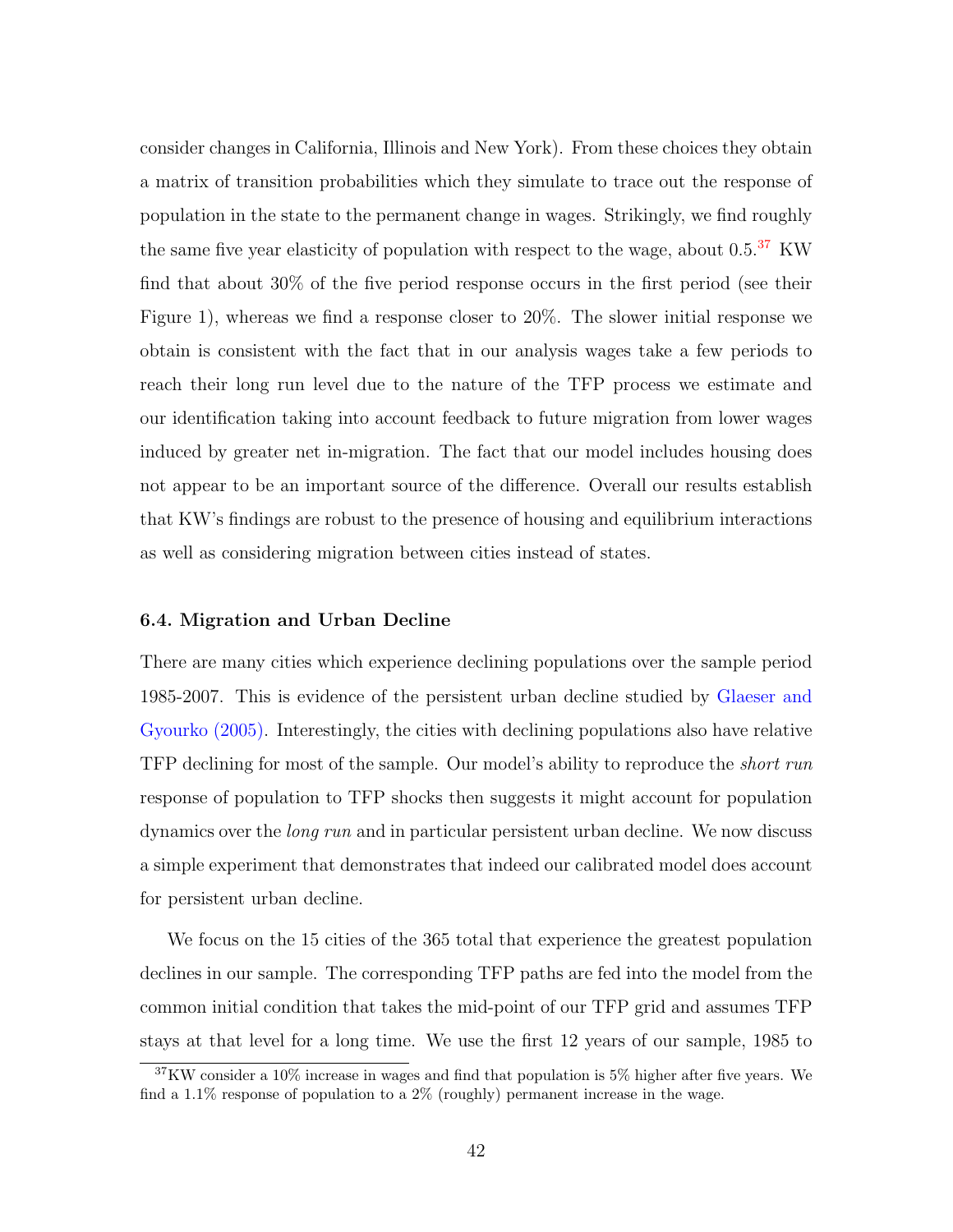<span id="page-43-0"></span>



1997, to simulate unique initial conditions for each city based on each city's empirical TFP path. This procedure builds in the possibility that past declines in TFP show through into future population declines. For each city we calculate the predicted path for log population starting in 1998, average over these paths and compare the result to the same object constructed using the data.<sup>[38](#page-0-0)</sup>

Figure [10](#page-43-0) shows the average log paths for TFP and population for the data and the model. TFP falls by .06 from 1998-2007 and population falls by twice as much.<sup>[39](#page-0-0)</sup> Strikingly, the model's predicted path for population lies very close to its empirical counterpart. Obviously the fit is not as perfect for the individual cities, but the general impression is similar. There are two key factors driving the model's success: persistent declines in TFP taken from the data and the very slow response of population to past declines in TFP predicted by the model. The impact of past TFP declines on current population is demonstrated by the faster rate of population decline relative to TFP – in the short run population's response to a TFP innovation is much smaller than

 $38$  For this experiment we (incorrectly) equate our empirical measure of TFP to model TFP, s. We do this for computational tractability but the small differences involved should not affect our conclusions.

<sup>&</sup>lt;sup>39</sup>The much larger drop in population is a reflection of the forces driving our model's reproduction of Zipf's law discussed above.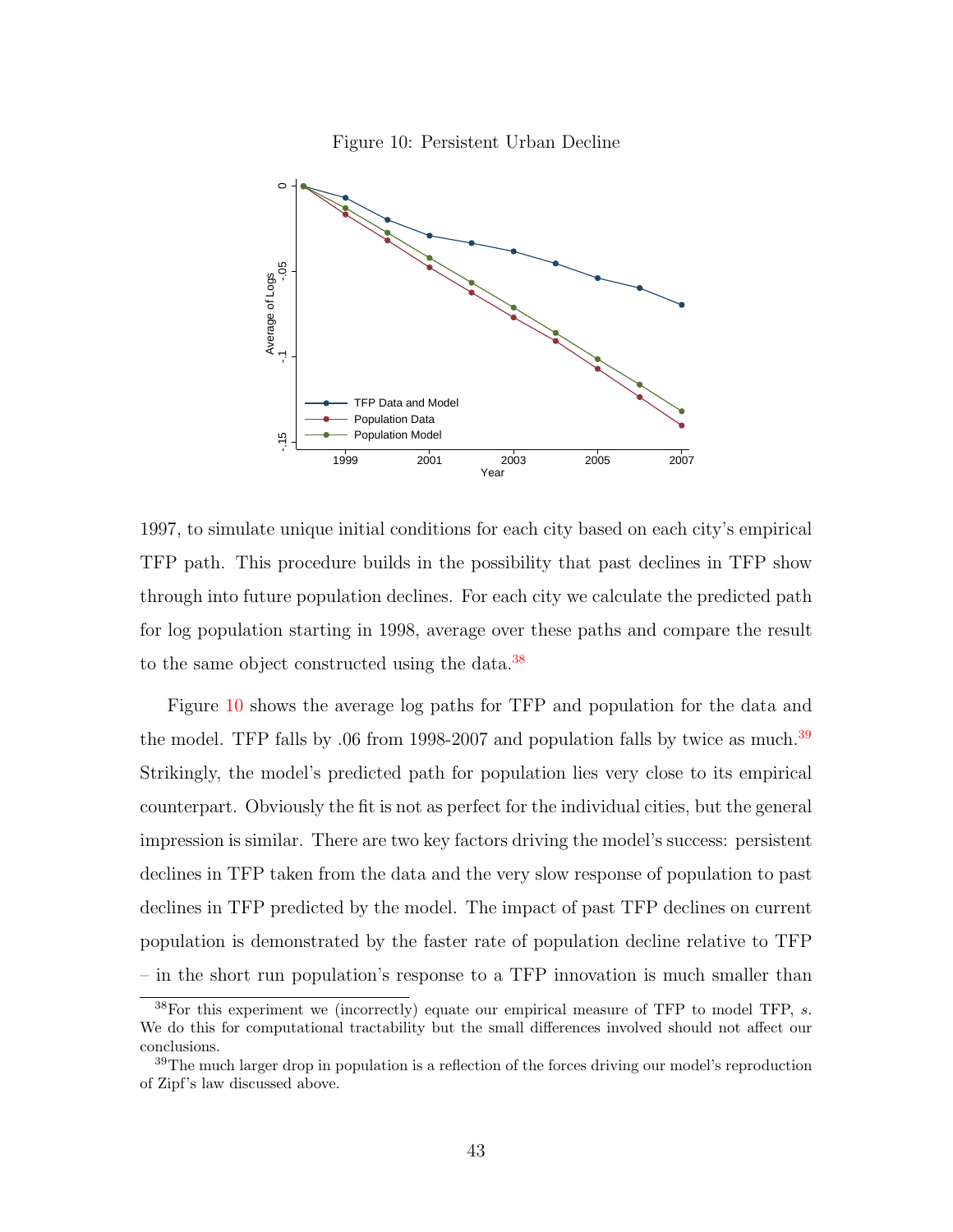TFP's, but over longer horizons it responds by much more.

Since the dominant source of slow population adjustment in the model is the cost of finding new cities to live and work, we conclude that these costs are integral to our model's explanation of persistent urban decline. Durable and immobile housing is not important at all in the sense that migration frictions on their own essentially account for slow population adjustments. This contrasts with [Glaeser and Gyourko](#page-47-1) [\(2005\)](#page-47-1) who argue that durable and immobile housing explains persistent urban decline.<sup>[40](#page-0-0)</sup> These authors do not integrate costly migration into their empirical analysis. We consider both housing and migration costs in a unified framework, but housing turns out to be unimportant.

# 7. Conclusion

This paper documents that population adjusts slowly to near random-walk TFP shocks and proposes an explanation for why: the incentive to reallocate population after a TFP shock is limited by costs of finding new cities to live and work. We show that these same costs can also account for the persistence of urban decline. The framework that delivers these results is not arbitrary, but is dictated by the nature of the relationship between gross and net population flows in cities that we uncover in our panel of 365 cities from 1985 to 2007 and microeconomic estimates of migration costs from KW.

Our model has left out interesting features that are undoubtedly important for understanding the full range of adjustment to shocks within and across cities. For example we have abstracted from search frictions in local labor and housing markets. We think it would be interesting to add these features to our framework. Doing so

<sup>&</sup>lt;sup>40</sup>They show that irreversible housing in cities with declining populations has several empirical predictions which they verify in the data. Our model does not share these predictions since the irreversibility constraint is never binding. It is never binding because of the relatively small variance of TFP innovations compared to the depreciation rate for housing. This constraint appears not to bind in our data as new building permits are always strictly positive. It presumably binds for neighborhoods within a city and this might play a role in explaining [Glaeser and Gyourko](#page-47-1) [\(2005\)](#page-47-1)'s findings.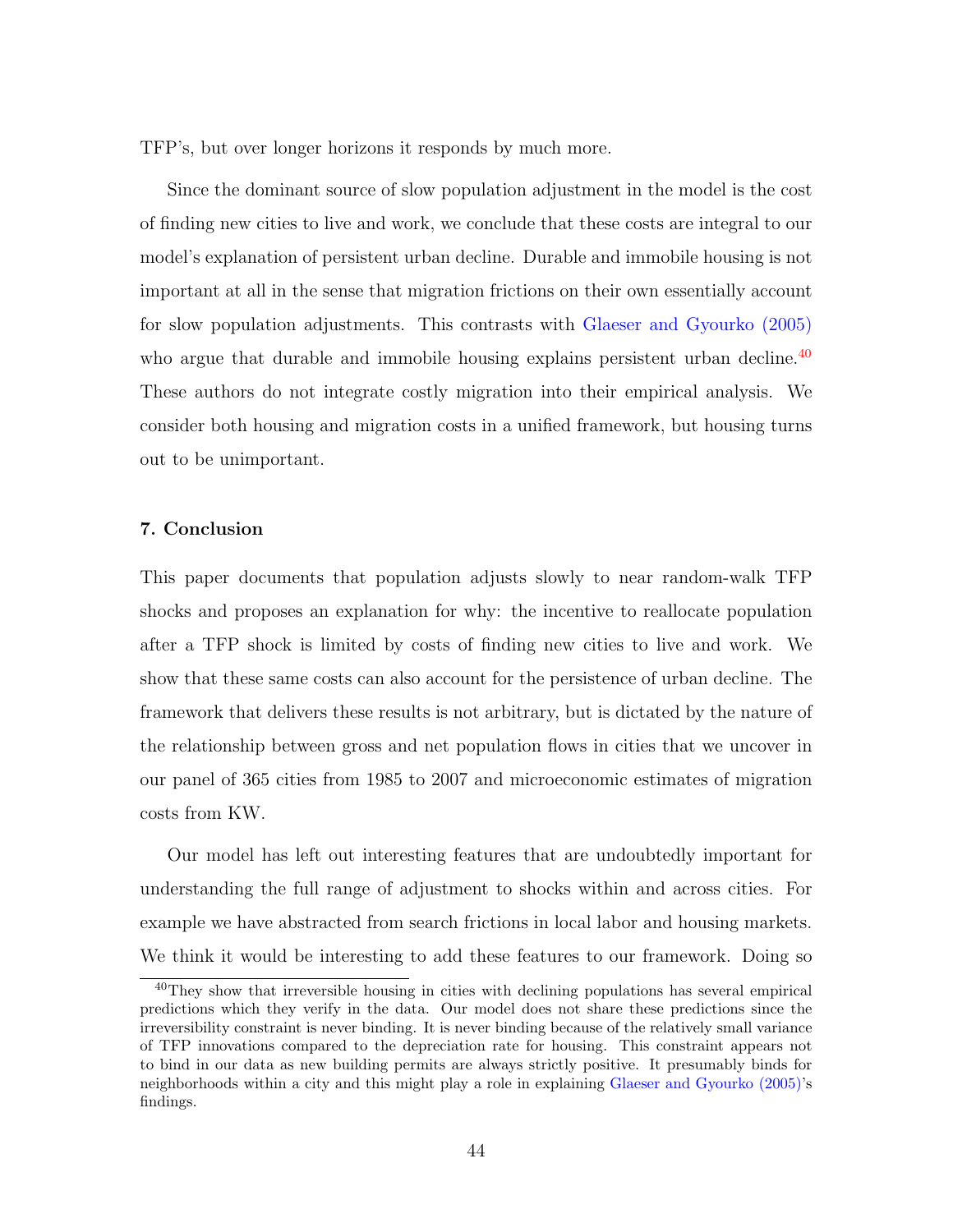would help disentangle the contributions to labor reallocation of traditional search from the migration frictions we introduce. For example, local housing and labor search frictions might play a role similar to the migration frictions in our framework. It remains to be determined whether these frictions can account for the empirical relationship between gross and net migration and the slow response of population to TFP shocks that we uncover.

We abstracted from secular decline in rates of gross migration as well. While our model is able to explain persistent urban decline as the slow response of population to declines in local TFP, it is possible that this mechanism interacts with others that have been proposed to explain the trend. Understanding whether such an interaction exists seems worth exploring in future research.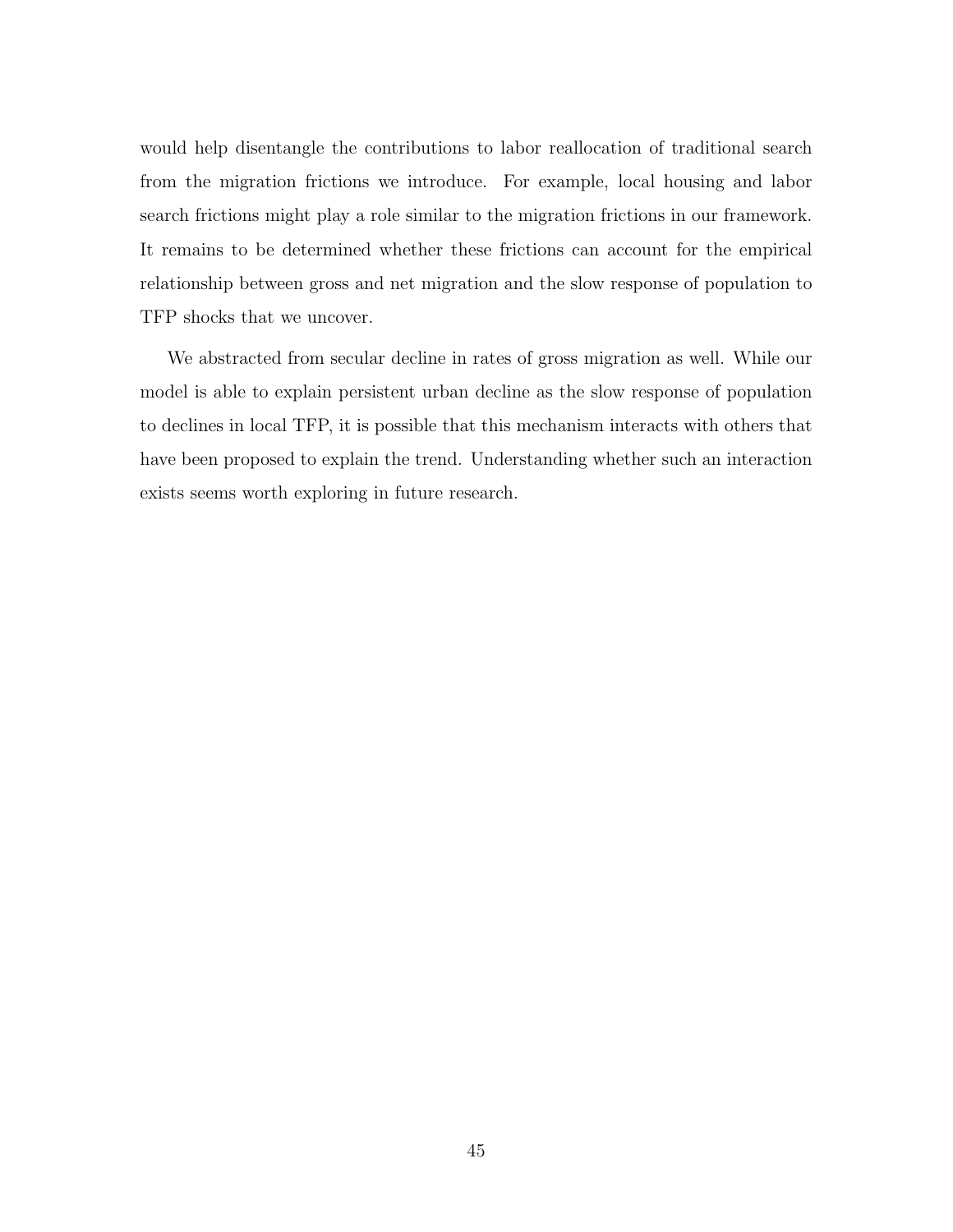#### References

- <span id="page-46-13"></span>Abel, A. B. and J. C. Eberly (1994). A unified model of investment under uncertainty. American Economic Review 84 (1), 1369–1384.
- <span id="page-46-9"></span>Alvarez, F. and R. Shimer (2011). Search and rest unemployment. Econometrica  $79(1)$ , 75-122.
- <span id="page-46-10"></span>Alvarez, F. and M. Veracierto (2012). Fixed-term employment contracts in an equilibrium search model. Journal of Economic Theory.
- <span id="page-46-3"></span>Caliendo, L., E. Rossi-Hansberg, F. Parro, and P. Sarte (2014). The impact of regional and sectoral productivity changes on the U.S. economy. Princeton Univeristy manuscript.
- <span id="page-46-12"></span>Christiano, L., M. Eichenbaum, and C. Evans (2005). Nominal rigidities and the dynamic effects of a shock to monetary policy. Journal of Political Economy 113 (1), 1–45.
- <span id="page-46-0"></span>Coen-Pirani, D. (2010). Understanding gross worker flows across us states. Journal of Monetary Economics 57, 769–784.
- <span id="page-46-4"></span>Davis, M., J. Fisher, and M. Veracierto (2011). The role of housing in labor reallocation. Revision to Chicago Fed working paper no. 2010-18.
- <span id="page-46-7"></span>Davis, M., J. Fisher, and T. Whited (2014). Macroeconomic implications of agglomeration. *Econometrica*  $82(2)$ , 731–764.
- <span id="page-46-11"></span>Davis, M. and J. Heathcote (2007). The price and quantity of residential land in the United States. Journal of Monetary Economics 54 (8), 2595–2620.
- <span id="page-46-8"></span>Davis, M. and F. Ortalo-Magné (2011). Household expenditures, wages, rents. Review of Economic Dynamics 14 (2), 248–261.
- <span id="page-46-5"></span>Davis, S., J. Faberman, and J. Haltiwanger (2006). The flow approach to labor markets: New data sources and micro-macro links. *Journal of Economic Perspec*tives  $20(3)$ .
- <span id="page-46-1"></span>Davis, S., J. Faberman, and J. Haltiwanger (2011). Labor market flows in the cross section and over time. *Journal of Monetary Economics* 59, 1–18.
- <span id="page-46-2"></span>Ferreira, F., J. Gyourko, and J. Tracy (2011). Housing busts and household mobility: An update. NBER Working Paper No. 17405.
- <span id="page-46-6"></span>Gabaix, X. (1999). Zipf's law for cities: An explanation. *Quarterly Journal of Eco*nomics  $114(3)$ , 739–767.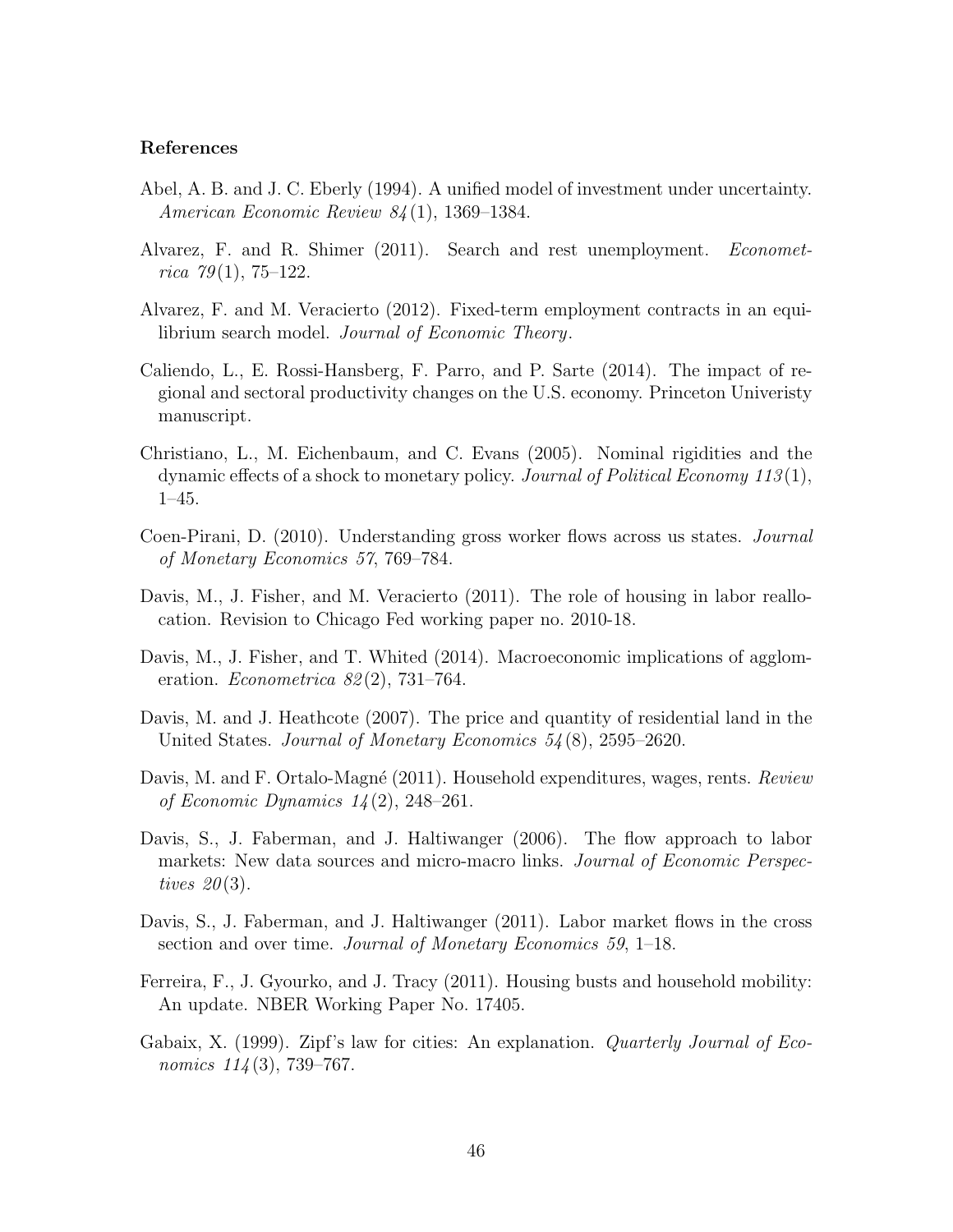- <span id="page-47-1"></span>Glaeser, E. L. and J. Gyourko (2005). Urban decline and durable housing. *Journal* of Political Economy  $113(2)$ , 345–375.
- <span id="page-47-2"></span>Greenwood, M. (1997). Internal migration in developed countries. In M. Rosenzweig and O. Stark (Eds.), *Handbook of Population and Family Economics*, Volume 1B. North Holland.
- <span id="page-47-5"></span>Kaplan, G. and S. Schulhofer-Wohl (2012). Understanding the long-run decline in interstate migration.
- <span id="page-47-6"></span>Karahan, F. and S. Rhee (2012). Geographical reallocation and unemployment during the great recession: The role of the housing bust. University of Pennsylvania working paper.
- <span id="page-47-4"></span>Karahan, F. and S. Rhee (2013). Population aging, migration spillovers, and the decline in interstate migration. Univeristy of Pennsylvania manuscript.
- <span id="page-47-13"></span>Kennan, J. (2008). Average switching costs in dynamic logit models. University of Wisconsin-Madison manuscript.
- <span id="page-47-0"></span>Kennan, J. and J. R. Walker (2011). The effect of expected income on indivisual migration decisions. *Econometrica*  $79(1)$ , 211–251.
- <span id="page-47-7"></span>Lloyd-Ellis, H. and A. Head (2012). Housing liquidity, mobility, and the labour market. Review of Economic Studies.
- <span id="page-47-10"></span>Lloyd-Ellis, H., A. Head, and H. Sun (2014). Search, liquidity, and the dynamics of house prices and construction. American Economic Review  $104(4)$ , 1172–1210.
- <span id="page-47-3"></span>Lucas, R. (1997). Internal migration in developing countries. In M. Rosenzweig and O. Stark (Eds.), Handbook of Population and Family Economics, Volume 1B. North Holland.
- <span id="page-47-12"></span>Luttmer, E. (2007). Selection, growth, and the size distribution of firms. *Quarterly* Journal of Economics 122 (3), 1103–1144.
- <span id="page-47-14"></span>Lyche, T. and K. Morken (2011). Spline methods. Department of Informatics, Centre of Mathematics for Applications, University of Oslo, manuscript.
- <span id="page-47-9"></span>Modestino, A. and J. Dennett (2012). Are american homeowners locked into their houses? the impact of housing market conditions on state-to-state migration. Federal Reserve Bank of Boston Working Paper No. 12-1.
- <span id="page-47-11"></span>Molloy, R., C. L. Smith, and A. Wozniak (2011). Internal migration in the united states. Journal of Economic Perspectives 25 (2), 1–42.
- <span id="page-47-8"></span>Nenov, P. (2012). Regional mismatch and labor reallocation in an equilibrium model of migration. Norwegian Business School working paper.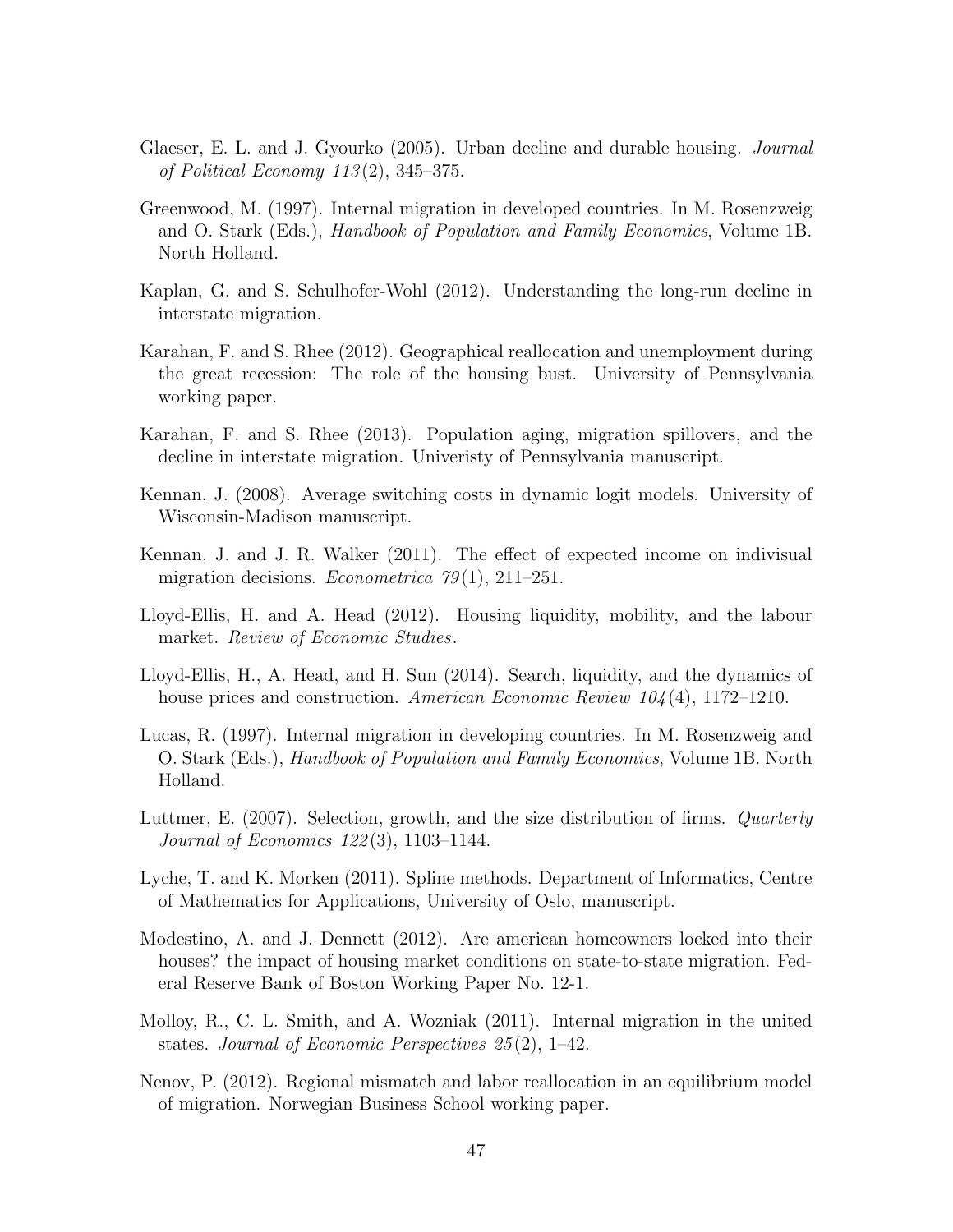- <span id="page-48-0"></span>Roback, J. (1982). Wages, rents, and the quality of life. *Journal of Political Econ* $omy \; 90(6), 1257-1278.$
- <span id="page-48-1"></span>Rosen, S. (1979). Wagebased indexes of urban quality of life. In P. N. Miezkowski and M. R. Straszheim (Eds.), Current Issues in Urban Economics, pp. 74–104. Baltimore, MD: Johns Hopkins University Press.
- <span id="page-48-4"></span>Saks, R. E. and A. Wozniak (2011). Labor reallocation over the business cycle: New evidence from internal migration. Journal of Labor Economics 29(4), 697–739.
- <span id="page-48-3"></span>Schulhofer-Wohl, S. (2012). Negative equity does not reduce homeowners' mobility. NBER Working Paper No. 16701.
- <span id="page-48-6"></span>Shoenberg, I. (1967). On spline functions. In O. Shisha (Ed.), *Proceedings of a sympo*sium held at Wright-Patterson Air Force Base, pp. 255–291. New York: Academic Press.
- <span id="page-48-2"></span>Van Nieuwerburgh, S. and P.-O. Weil (2010). Why has house price dispersion gone up? Review of Economic Studies 77, 1567–1606.
- <span id="page-48-5"></span>Wooldridge, J. M. (2002). Econometric Analysis of Cross Section and Panel Data. Cambridge, MA: MIT Press.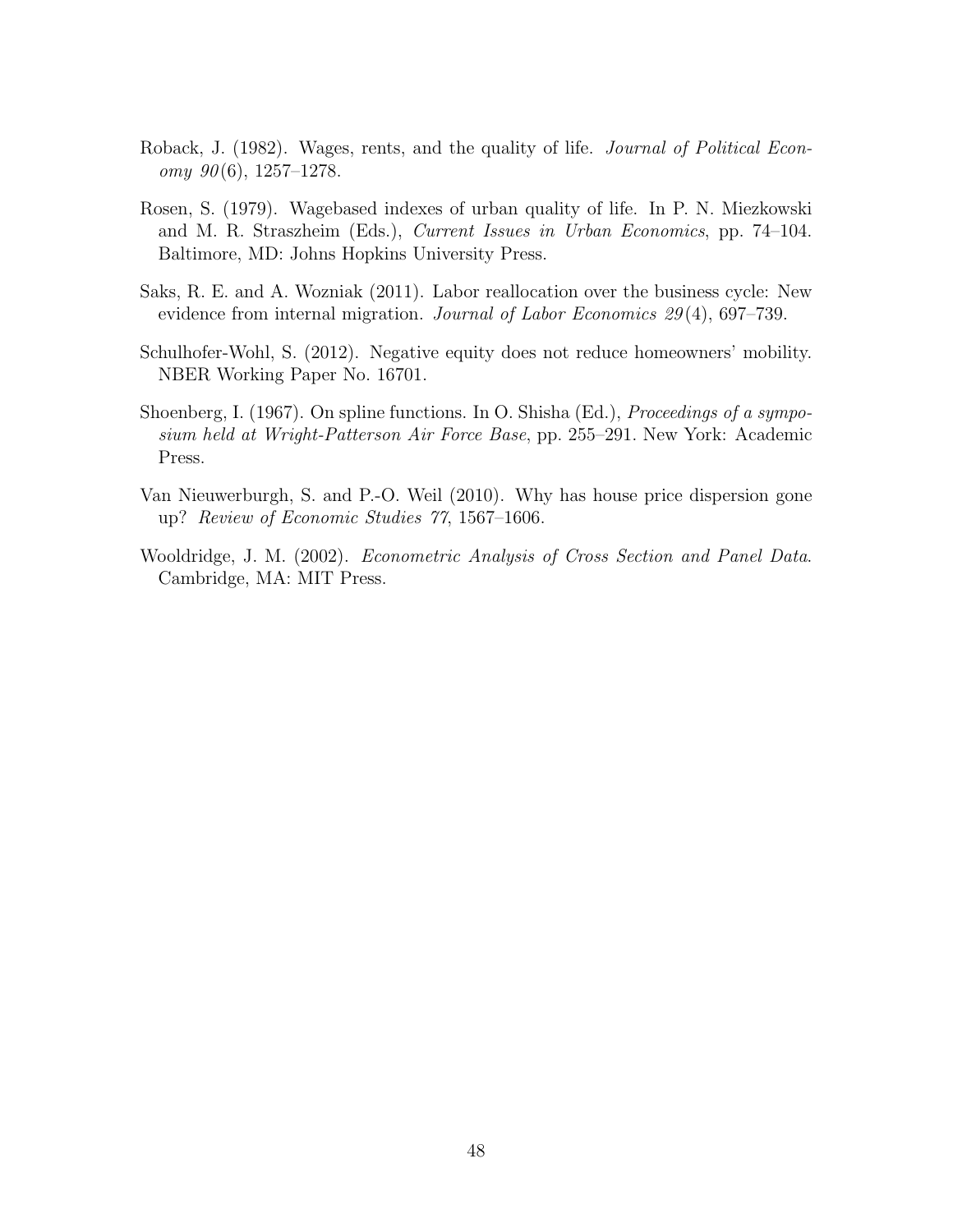# Appendix

This appendix describes how we calculate gross migration flows using IRS data; one possible decentralization of the migration problem; why housing influences urban population dynamics; how we quantify the bias in using migration costs based on inter-state migration in a model of inter-city migration; calibration of parameters not discussed in the main text; and the methods used to solve the quantitative model.

# A. Calculating Gross Migration Flows with IRS Data

We construct data on gross MSA-level population inflows and outflows using countycounty migration data based on tax records that is constructed by the Internal Revenue Service (IRS). These data are available annually from 1990 onwards on the IRS web site and are available from 1983 through through 1992 at the Inter-University Consortium for Political and Social Research (ICPSR) web site. The data are annual and cover the "filing year" period, not calendar year. For example, the data for 2007 approximately refer to migration over the period April, 2007 to April, 2008.

For each of the years, the IRS reports the migration data using two files, one for outflows and one for inflows. These files cover the experience of each county in the United States. Both the inflow and the outflow files report migrants in units of "returns" and in units of "personal exemptions." According to information from the IRS web site, the returns data approximates the number of households and the personal exemptions data approximates the population.<sup>[41](#page-0-0)</sup> We use the exemptions data.

We define gross inflows into an MSA as the sum of all migrants into any county in that MSA, as long as the inflows did not originate from a county within the MSA. Analogously, we define gross outflows from an MSA as the sum of all migrants leaving any county in that MSA, as long as the migrants did not ultimately move to another county in the MSA. We exclude people migrating into- and out of the United States. But otherwise, for gross inflows the originating counties are not restricted to be part of one of the 365 MSAs, and for gross outflows the counties receiving the migrants are not restricted to be included in one of the 365 MSAs. Over our sample period, counties inside MSAs slightly increased in population, on-net, relative to counties outside of MSAs.

Define a as the number of new entrants to an MSA during a given year,  $l$  as the number of people exiting the MSA during the year, and  $\bar{p}$  as all the people that did not move into or out of the MSA during the year. We compute the beginning of year population  $x$  and end of year population  $p$  as

$$
x = \bar{p} + l
$$

 $^{41}$ See http://www.irs.gov/taxstats/article/0,,id=212683,00.html for details.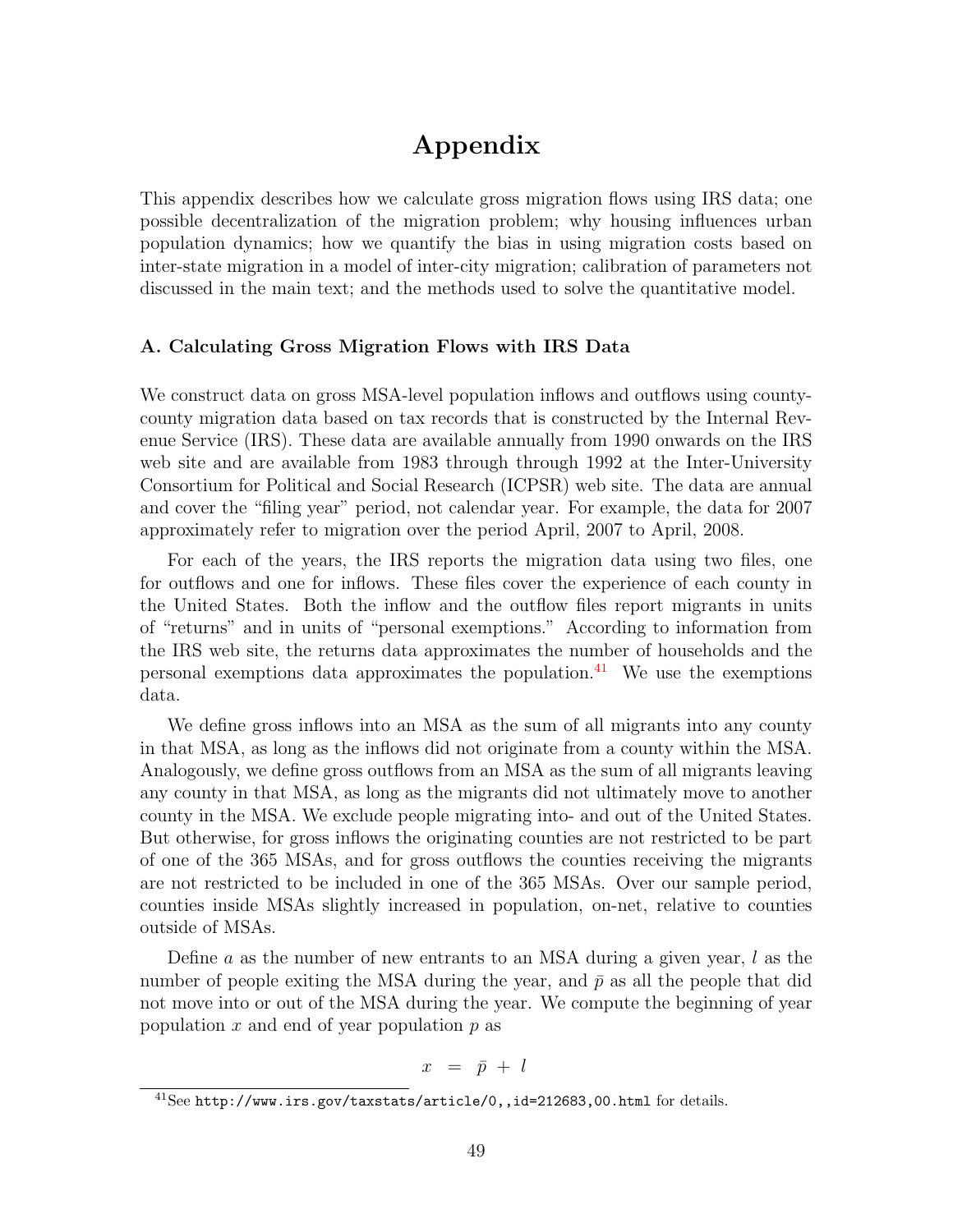$$
p\ =\ \bar p\ +\ a
$$

Net migration is therefore  $p - x = a - l$ . Note that due to births and deaths and foreign migration,  $p$  in any given year is typically less than  $x$  in the subsequent year.

# <span id="page-50-0"></span>B. One Possible Decentralization of the Static Model

Decentralizing the static model's planning problem is useful for calibrating the quantitative model. The key challenge involved is how to treat guided trips. One valid approach is to have guided trips allocated entirely within the household through home production without any market interactions. We view guided trips in the model as an amalgam of both market and non-market activities and so we think a more natural approach involves both activities. We now consider such a decentralization.

Markets are competitive. Firms in a city of type z hire labor at wage  $w(z)$  and produce consumption goods to maximize profits. Household members initially located in a type-z city produce  $a_m(z)$  guided trips to that city which they sell to prospective migrants at price  $q(z)$ . The household also home produces guided trips, denoted by  $a_h(z)$ . Let  $m(z)$  denote the total number of guided trips to z-type cities purchased by household members in the market.

The representative household solves the following optimization problem

$$
\max_{\substack{\{C,\Lambda,m(z),\\a_m(z),a_h(z),\\l(z),p(z)\}}} \{ln C - \int \left[ \frac{A}{2} \left( \frac{a_m(z) + a_h(z)}{x} \right)^2 x + \left( -\psi_1 \frac{l(z)}{x} + \frac{\psi_2}{2} \left( \frac{l(z)}{x} \right)^2 \right) x \right] d\mu - \tau \Lambda \}
$$
\n
$$
(25)
$$

subject to:

<span id="page-50-1"></span>
$$
C + \int q(z) m(z) d\mu = \int q(z) a_m(z) d\mu + \int w(z) p(z) d\mu + \int \Pi(z) d\mu \quad (26)
$$

$$
p(z) = x + m(z) + a_h(z) + \Lambda x - l(z), \forall z \tag{27}
$$

$$
\int l(z) d\mu = \int [m(z) + a_h(z) + \Lambda x] d\mu \tag{28}
$$

along with non-negativity constraints on the choice variables. Equation [\(26\)](#page-50-1) is the household's budget constraint where Π denotes profits from owning the firms. Equation [\(27\)](#page-50-1) states that the population of a city after migration equals the initial population plus migrants from guided trips and undirected migration less the initial population that migrates out of the city. Finally, equation [\(28\)](#page-50-1) states that the household members that migrate to cities must equal the number of household members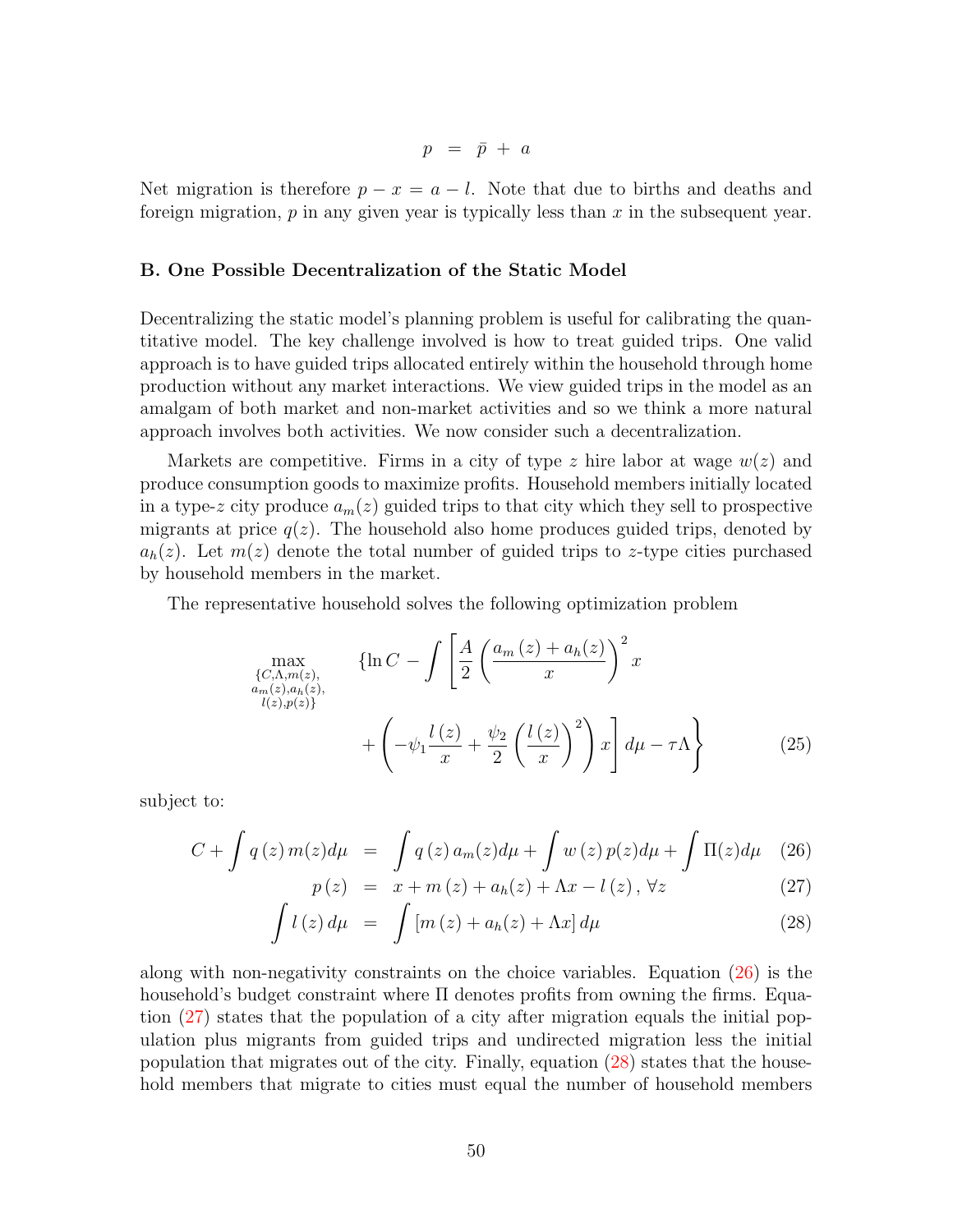that migrate out of cities.

The unique competitive equilibrium is defined in the usual way. Using the market clearing condition  $m(z) = a_m(z)$  and the first order conditions of the household's problem we verify that a competitive equilibrium only determines the total number of guided trips into a city,  $a_m(z) + a_h(z)$ . The composition of these guided trips between market and non-market activities is left undetermined.

This particular decentralization makes it possible to calculate the total value of guided trips. In particular, as long as there are some guided trips purchased in the marketplace their total value is given by  $q(z)a(z)$ , with  $a(z) = a_m(z) + a_h(z)$  and  $q(z) = CAa(z)/x.$ 

# <span id="page-51-0"></span>C. Urban Population Dynamics with Housing

We expect housing to influence urban population dynamics for the reasons stated in the introduction: it is costly to build quickly, durable and immobile. Here we study a simple model to explain why these factors may be important. The model borrows the geography and production structure from Section [3.](#page-11-1) There are three differences with that model: individuals have a preference for housing services; to emphasize the role of housing, the model excludes migration frictions; and to study dynamics the model introduces infinitely lived households.

To analyze this simple model it is convenient to exploit the fact that the unique stationary competitive equilibrium can be obtained as the solution to a representative city planner's problem that maximizes local net surplus taking economy-wide variables as given, where the economy-wide variables are constrained to satisfy particular side conditions.<sup>[42](#page-0-0)</sup> Since here we are only interested in the qualitative implications of housing we ignore the side conditions and study the city planner's problem assuming the economy-wide variables are exogenous. When we analyze our quantitative model below we take into account the relevant side conditions so that the economy-wide variables are determined endogenously.

Gross surplus in the representative city is given by

$$
E_0 \sum_{t=0}^{\infty} \beta^t \left\{ s_t p_t^{\theta} + H \ln(\frac{h_t}{p_t}) p_t \right\}
$$

where  $E_0$  denotes the date  $t = 0$  conditional expectations operator and  $0 < \beta < 1$  is the household's time discount factor. Housing services are perfectly divisible so that each individual in the city enjoys  $h_t/p_t$  units of housing services where  $h_t$  denotes the local housing stock. The total utility individuals in the city derive from housing is given by  $H \ln(h_t/p_t)p_t$ ,  $H > 0$ . The planner must give up  $\eta > 0$  units of surplus for each individual it brings to the city and employs in the production of consumption

 $42$ This is the same property we exploit when we analyze the quantitative model.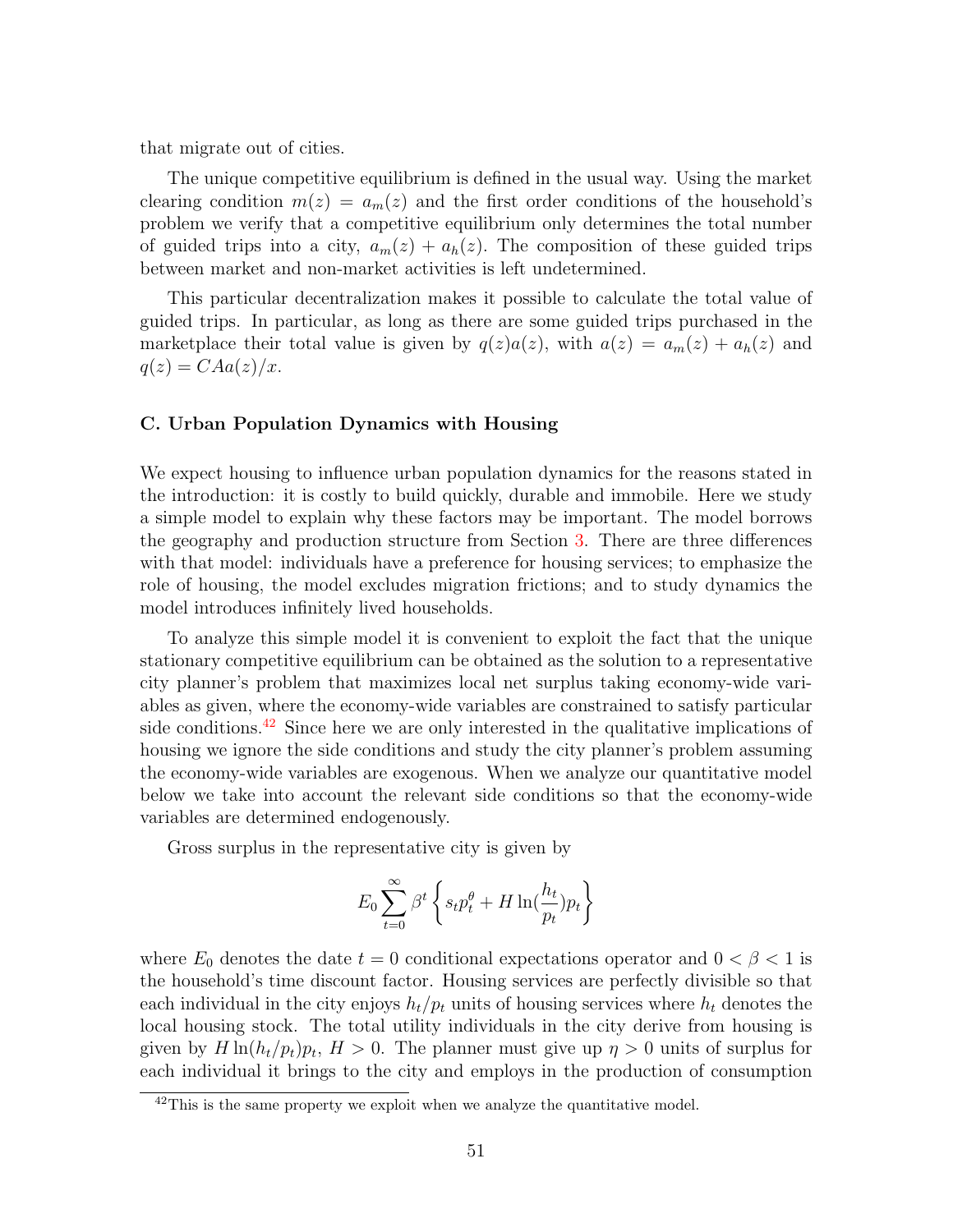goods.

Within this framework we consider the speed of adjustment of population to a one time permanent change to TFP. To be concrete, suppose the city is in a steady state at  $t = 0$  with  $s = s_0$  and then at date  $t = 1$  it faces a one-time unanticipated permanent change in TFP to  $s = s^*$ . We consider the adjustment of population to this unanticipated change in TFP under three scenarios for housing.

In the first scenario the planner can rent housing services from other cities at the exogenous price  $r<sub>h</sub>$ . This assumption is equivalent to assuming that housing is perfectly mobile across cities. Equilibrium in this scenario is characterized by the first order conditions for population and housing:

<span id="page-52-0"></span>
$$
s_t \theta p_t^{\theta - 1} + H \ln(\frac{h_t}{p_t}) = \eta + H; \qquad (29)
$$

$$
H\frac{p_t}{h_t} = r_h. \tag{30}
$$

Condition [\(29\)](#page-52-0) shows that population adjusts to equate the marginal benefit of moving an additional individual to a city to the cost. The former is the sum of the individual's marginal product and housing services, while the latter includes the shadow cost of not moving the individual to another city and the housing services that are lost by the original inhabitants of the receiving city. The second condition equates the marginal utility of an extra unit of housing services with its cost. Replacing housing per individual in [\(29\)](#page-52-0) using [\(30\)](#page-52-0) yields

<span id="page-52-1"></span>
$$
H \ln(\frac{H}{r_h}) - H + s_t \theta p_t^{\theta - 1} = \eta.
$$
\n<sup>(31)</sup>

The key feature of  $(31)$  is that it does not include the housing stock,  $h_t$ . This means that after the unanticipated change in TFP population jumps immediately to its new permanent level  $p = p^*$  found as the solution to  $(31)$  with  $s_t = s^*$ . So, when housing is perfectly mobile it is irrelevant for population dynamics.

Now assume the city is endowed with  $h_0$  units of housing at  $t = 0$  and that housing is immobile, meaning that it cannot be rented from or to any other city. In addition, suppose the change in TFP at  $t = 1$  coincides with the onset of a potentially different exogenous path of the local housing stock satisfying

<span id="page-52-2"></span>
$$
\ln h_t - \ln h^* = \rho_h^{t-1} (\ln h_0 - \ln h^*)
$$
\n(32)

for  $t \geq 1, 0 \leq \rho_h < 1$ , and  $h^*$  is the new long run level for h. Equilibrium population is determined by [\(29\)](#page-52-0) conditional on [\(32\)](#page-52-2). We consider two cases for this scenerio.

First suppose that the local, immobile housing stock does not change with TFP, that is  $h^* = h_0$ . From [\(29\)](#page-52-0) after the change in TFP p jumps immediately to its new level given by the value  $p^*$  that solves this equation. The new long run level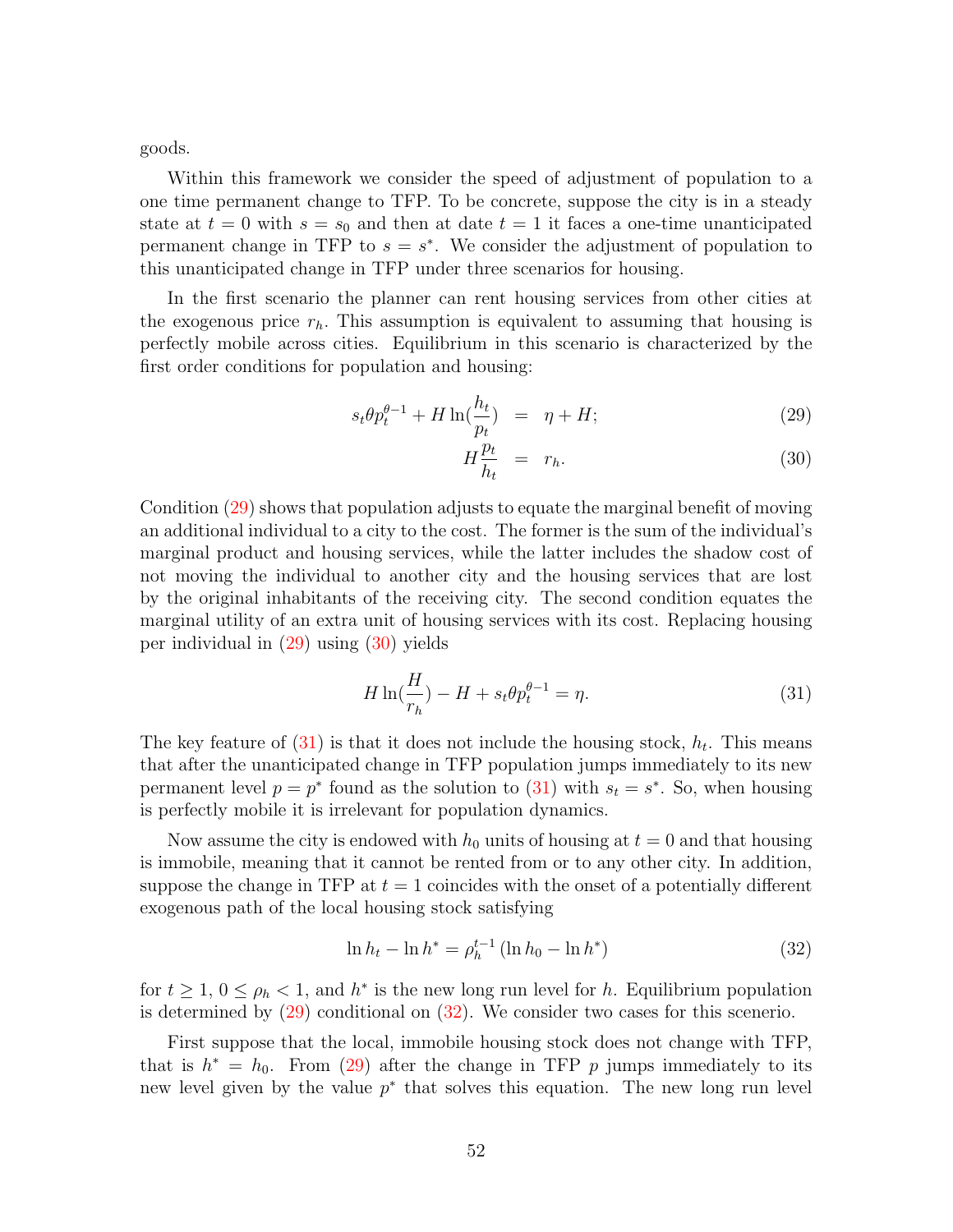of population depends on  $h_0$  but the speed of adjustment to  $p^*$  is the same as when housing is perfectly mobile. In other words the presence of local, immobile housing is not sufficient for housing to affect population dynamics.

The second case is the new long run level of housing changes with TFP,  $h^* \neq h_0$ . We approximate the transition of population to its new steady state in this case by log linearizing  $(29)$  around  $\ln p^*$  and  $\ln h^*$ . This yields

$$
\ln p_t - \ln p^* = \frac{H}{H + s^*\theta (1 - \theta) p^{*\theta - 1}} \rho_h^{t-1} (\ln h_0 - \ln h^*).
$$

In this case the speed of convergence of population to its new steady state  $p^*$  is directly related to the speed of convergence of housing to its new steady state through  $\rho_h$ . If the adjustment of housing is immediate,  $\rho_h = 0$ , then population's adjustment is instantaneous as in the case when  $h^* = h_0$ . If  $0 < \rho_h < 1$  then population adjusts in proportion to the adjustment of housing.

We conclude that housing must be immobile and adjust slowly to changes in local productivity for it to affect population dynamics. It follows that a plausible quantitative analysis of urban population dynamics in response to TFP shocks must include endogenous immobile housing and include the possibility of its slow adjustment. Natural candidates for influencing the speed of adjustment of housing are construction depending on local resources and durability which is the approach we take when formulating our quantitative model.

# <span id="page-53-0"></span>D. Inter-state and Inter-city Migration Costs in the [Kennan and Walker](#page-47-0) [\(2011\)](#page-47-0) Model

We now justify our conclusion that it is valid to apply KW's estimate of migration costs in our environment. The argument is based on a calibrated model that incorporates the essence of the individual discrete choice problem studied by KW within an equilibrium setting.

There are  $N$  locations called cities. Each city  $i$  is associated with a wage that is fixed over time,  $w_i$ <sup>[43](#page-0-0)</sup> A person living in city i receives the wage and then receives a vector of i.i.d. preference shocks, one for each city including the person's current city,  $e = (e_1, e_2, \ldots, e_N)$ . After receiving the preference shocks, the person decides whether to move. The expected value of living in city  $i$  before the shocks are realized

<sup>43</sup>For simplicity we abstract from idiosyncratic wage shocks included by KW. KW assume that individuals are finitely lived and only know the permanent component of wages of their current city and any city they have lived in previously. In an infinite horizon context individuals eventually live in every city and therefore have knowledge of the complete wage distribution.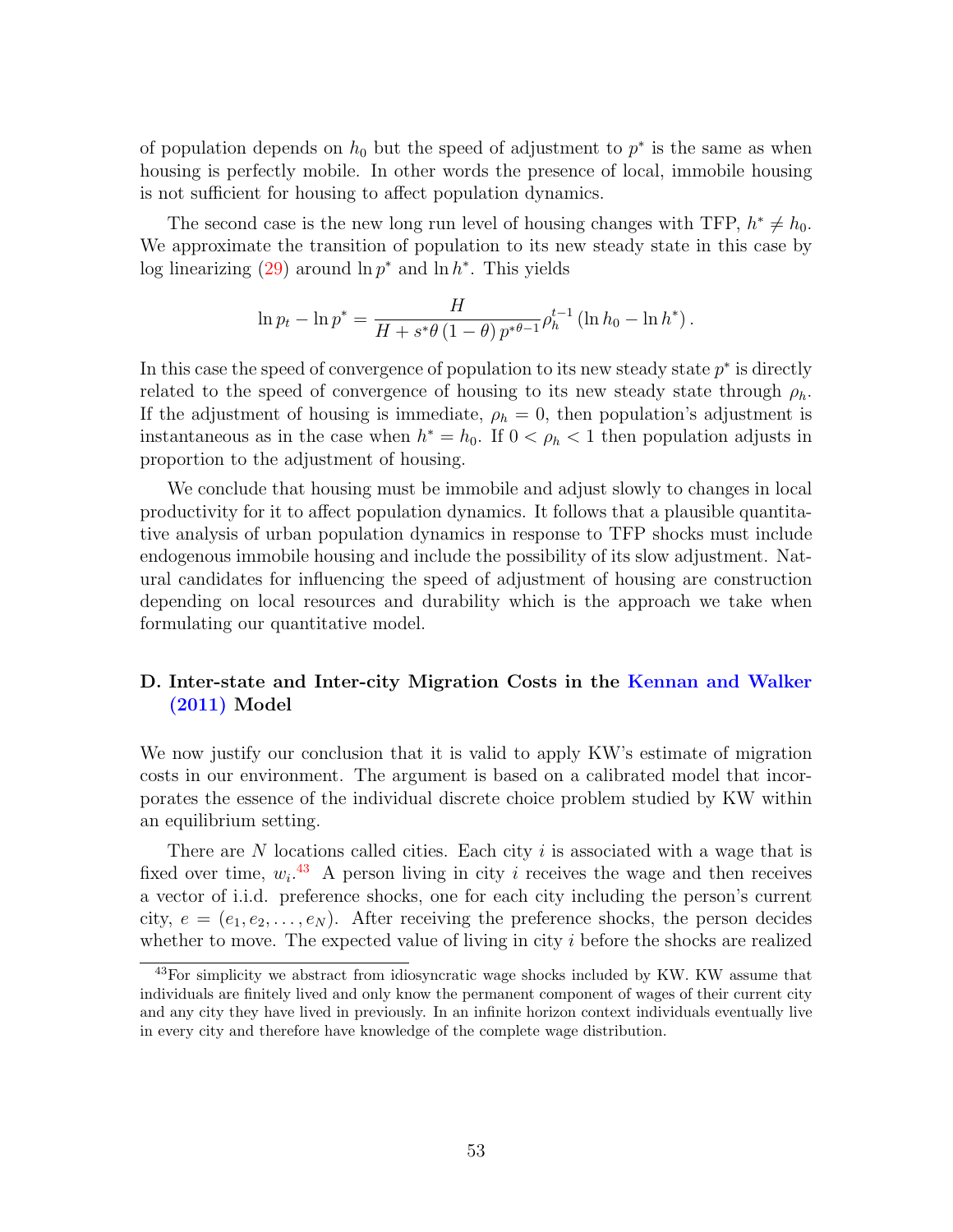but after the wage is paid is

$$
V_i = E\left[\max_{j \in \{1, \dots, N\}} \left\{ \frac{w_i}{\alpha} - \frac{c(i,j)}{\alpha} + e_j + \beta V_j \right\} \right]
$$

Let s denote the state (a unique grouping of cities) containing city  $i$  and  $s'$  the state containing j. The moving cost function  $c(i, j)$  is

$$
c(i,j) = \begin{cases} 0, & \text{if } i = j \\ c_1, & \text{if } i \neq j \text{ and } s = s' \\ c_2, & \text{if } i \neq j \text{ and } s \neq s' \end{cases}
$$

People pay no moving costs if they do not move, and in-state moving costs  $c_1$  may be different than out-of-state moving costs  $c_2$ . Allowing  $c_1$  to be different from  $c_2$  is in the spirit of KW's finding that moving costs increase with distance moved.<sup>[44](#page-0-0)</sup>

Following KW we assume that the preference shocks are drawn from the Type 1 Extreme Value Distribution. Given a wage for each location  $w<sub>i</sub>$  and the parameters of the model,  $\alpha$ ,  $\beta$ ,  $c_1$  and  $c_2$ , we compute the value functions using backwards recursion. We start with a guess of the expected value functions for every  $j = 1, ..., N$ . Call the current guess of the expected value function at location  $j$  as  $V_j$ . We then update the guess at each  $i = 1, \ldots, N$ 

$$
\widetilde{V}_i = \log \left\{ \sum_{j=1}^N \left[ \exp \left( \frac{w_i}{\alpha} - \frac{c(i,j)}{\alpha} + \beta \widehat{V}_j \right) \right] \right\} + \zeta
$$

where  $\zeta$  is Euler's constant and  $V_i$  is the updated guess. We repeat this entire process until the expected value functions have converged, that is until  $V_i$  is equal to  $V_i$  at each of the  $i = 1, \ldots, N$  cities.

We set  $N = 365$ . For each city, we set  $w_i$  equal to the average wage in the corresponding MSA in 1990 (the year KW use to calculate average state wages) in thousands of dollars. For states that span multiple MSAs, we set the state s as the state where most of the population of the MSA lives in 1990.<sup>[45](#page-0-0)</sup>

We assume that  $\beta = 0.96$ , leaving three parameters to be estimated:  $\alpha$ , which scales the shocks into dollar equivalents, and the two moving costs  $c_1$  and  $c_2$ . We estimate these parameters by targeting three moments: the average rate of individual migration across all MSAs, 4.47 percent, the average rate of across-state migration, 3.0 percent, and the average flow benefit scaled by average wage experienced by migrants, 1.9. For a worker moving from city  $i$  to city  $j$ , the flow benefit (scaled to dollars) is  $\alpha (e_j - e_i) - c(i, j)$ . Our target value of the average flow benefits of across-state

<sup>&</sup>lt;sup>44</sup>See the estimate of  $\gamma_1$  in Table II on page 230 of their paper.

<sup>45</sup>Some MSAs span multiple states and this may introduce some error because within-MSA acrossstate moves that are truly within MSA will be misclassified as moves to a new labor market.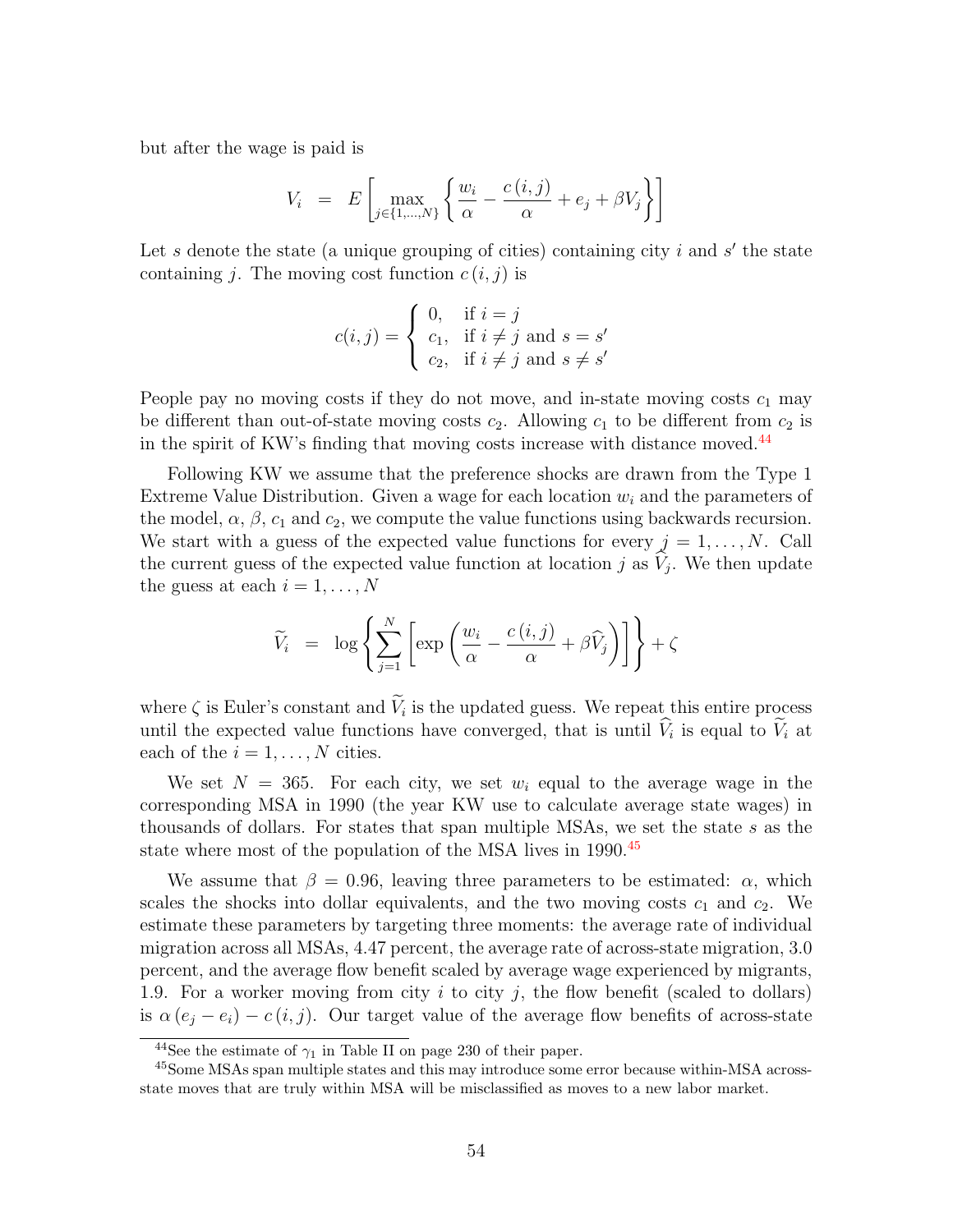movers scaled by average wage is taken from estimates produced by KW (see footnote [26](#page-26-0) in the main text.) We use data from the IRS for 1990 to compute across-MSA and across-state migration rates. Our estimate of the across-state migration rate is almost identical to the estimate reported in Table VIII, page 239 by KW of 2.9 percent.

We compute all three moments analytically. The probability agents migrate to location j given their current location of i,  $\gamma(j, i)$  has the straightforward expression

$$
\gamma(j,i) = \frac{\exp\left(\frac{w_i}{\alpha} - \frac{c(i,j)}{\alpha} + \beta V_j\right)}{\sum_{k=1}^N \left[\exp\left(\frac{w_i}{\alpha} - \frac{c(i,k)}{\alpha} + \beta V_k\right)\right]}.
$$

We construct the  $N \times N$  matrix Γ, with individual elements  $\gamma(i,i)$ , and determine the steady state distribution of population across metro areas, the N-dimensional vector  $\rho$ , such that  $\rho = \Gamma \rho$ . Given  $\rho$ , we compute the probability of any move at the steady-state population distribution as

$$
\sum_{i=1}^{N} \rho(i) \left[ \sum_{j \neq i} \gamma(j, i) \right]
$$

and the probability of an across-state move as

$$
\sum_{i=1}^{N} \rho(i) \left[ \sum_{j \neq i, s' \neq s} \gamma(j, i) \right].
$$

For the third moment, it can be shown that the expected increase in continuation value from a worker choosing the optimal location as compared to an arbitrary location is a function of the probability the worker chooses the arbitrary location. For example, for a worker that optimally moves to location  $j$ , the expected increase in value, inclusive of flow utility and discounted future expected value, over remaining in the current location i is  $-\log \gamma(i,i)/(1-\gamma(i,i))$ , see [Kennan](#page-47-13) [\(2008\)](#page-47-13). The expected increase in current flow payoff for all moves from  $i$  to  $i$  is therefore

$$
\frac{-\log \gamma(i,i)}{1-\gamma(i,i)} - \beta(V_j-V_i).
$$

The average of this second term across all moves, from i to all  $j \neq i$ , is

$$
\frac{\sum\limits_{j\neq i}\gamma(j,i)\,\beta\left(V_j-V_i\right)}{\sum\limits_{k\neq i}\gamma\left(k,i\right)}\quad=\quad\frac{\sum\limits_{j\neq i}\gamma\left(j,i\right)\beta\left(V_j-V_i\right)}{1-\gamma\left(i,i\right)}.
$$

The denominator is the probability a move occurs. Thus, conditional on moving, the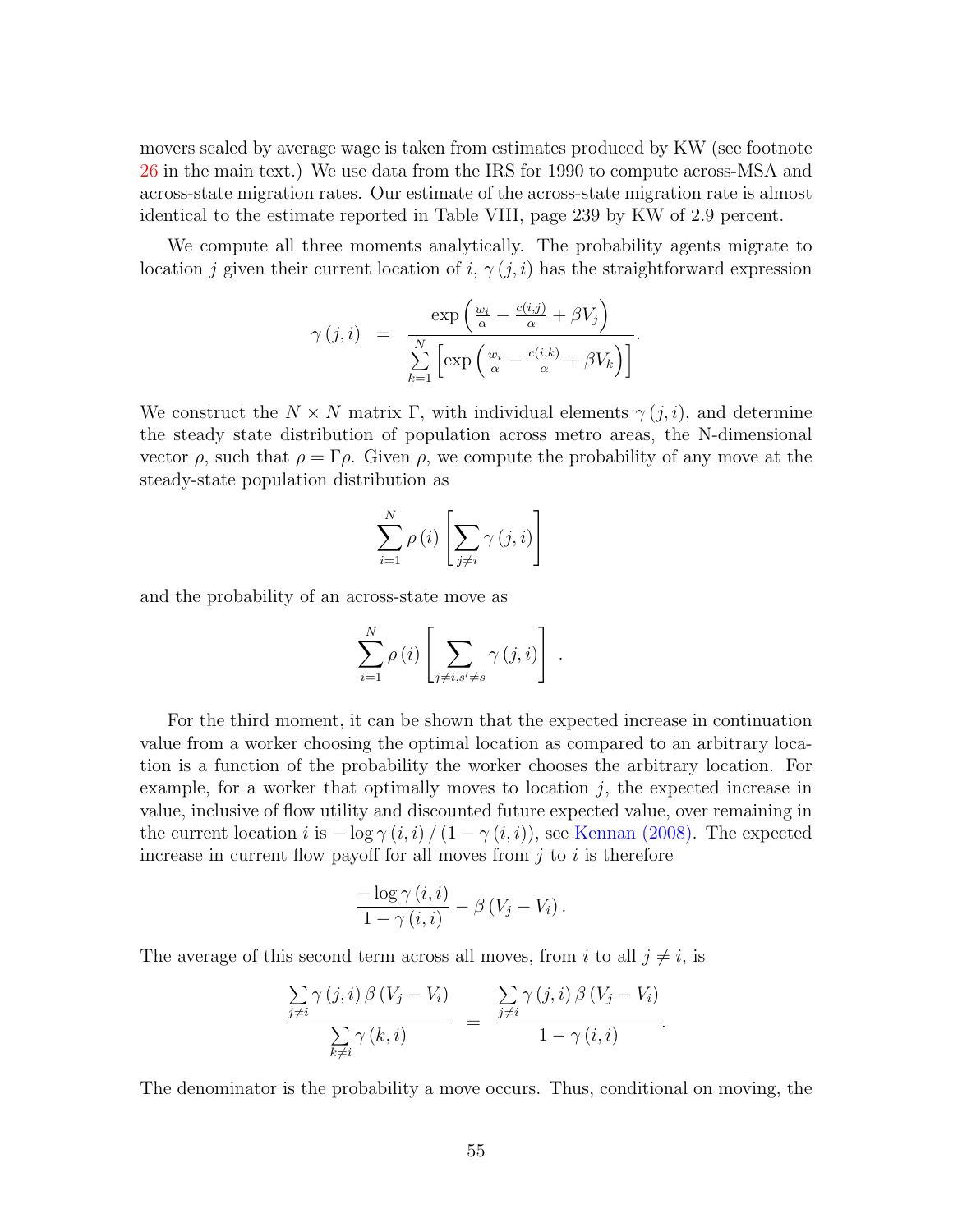average benefit of all moves that occur relative to staying put is

$$
\sum_{i} \left( \frac{\rho(i)}{1 - \gamma(i, i)} \right) \left( -\log \gamma(i, i) - \sum_{j \neq i} \gamma(j, i) \beta(V_j - V_i) \right).
$$

We divide this expression by average wage (appropriately scaled), evaluated at the steady state:  $\sum$ i  $\rho(i) w_i/\alpha$ .

We use the Nelder-Meade algorithm to search for parameters and we match our 3 target moments exactly. Our parameter estimates are  $c_2 = 76.7$ ,  $c_2 = 116.6$ , and  $\alpha = 17.6$ . For reference, the mean wage at the steady state population distribution is 39.051 (\$39,051). Our estimates of  $c_1$  and  $c_2$  imply that in-state and out-of-state moving costs are twice and three times average wages, respectively. These large costs generate low mobility rates in the face of large permanent wage differentials across metro areas. However, the estimated value of  $\alpha$  implies that the mean and variance of the preference shocks are large. This large variance generates shocks large enough to induce people to move given the high costs of moving.

To determine the size of the bias in the KW estimates from using across-state moves, rather than across-MSA moves, we run 100 simulations of the model, simulating 600,000 people per MSA in each run. This generates approximately 27,000 moves to any MSA and 20,000 out of state moves for each MSA in the simulation. In each simulation run, we compute the economy-wide average flow benefits to across-state movers scaled by average wages. Averaged across the 100 simulations, the average benefit to across-state movers scaled by average wage is exactly 2.0, 0.1 higher than the average simulated benefits accruing to all movers. The bias is therefore  $5\%$ .<sup>[46](#page-0-0)</sup> We find that a bias of this size does not affect our conclusions.

#### <span id="page-56-0"></span>E. Solving the Quantitative Model

While representing the solution of the economy-wide social planner's as the solution to a city planner's problem plus side conditions is a huge simplification, computing the solution to the city planner's problem remains a nontrivial task.

The first difficulty is that the value function of the city planner's problem has two endogenous variables and two exogenous state variables where the latter two have very large domains. Each exogenous state variable takes values in a finite grid but this grid cannot be too coarse if the resulting discrete process is to represent the original AR(2) in a satisfactory way. To make the task of computing the value function manageable we used spline approximations.

Cubic spline interpolation is usually used in these cases. A difficulty with these

 $46$ Measured across the 100 runs, the standard deviation of the percent of the bias is 0.2%, the minimum bias is 4.6% and the maximum bias is 5.7%.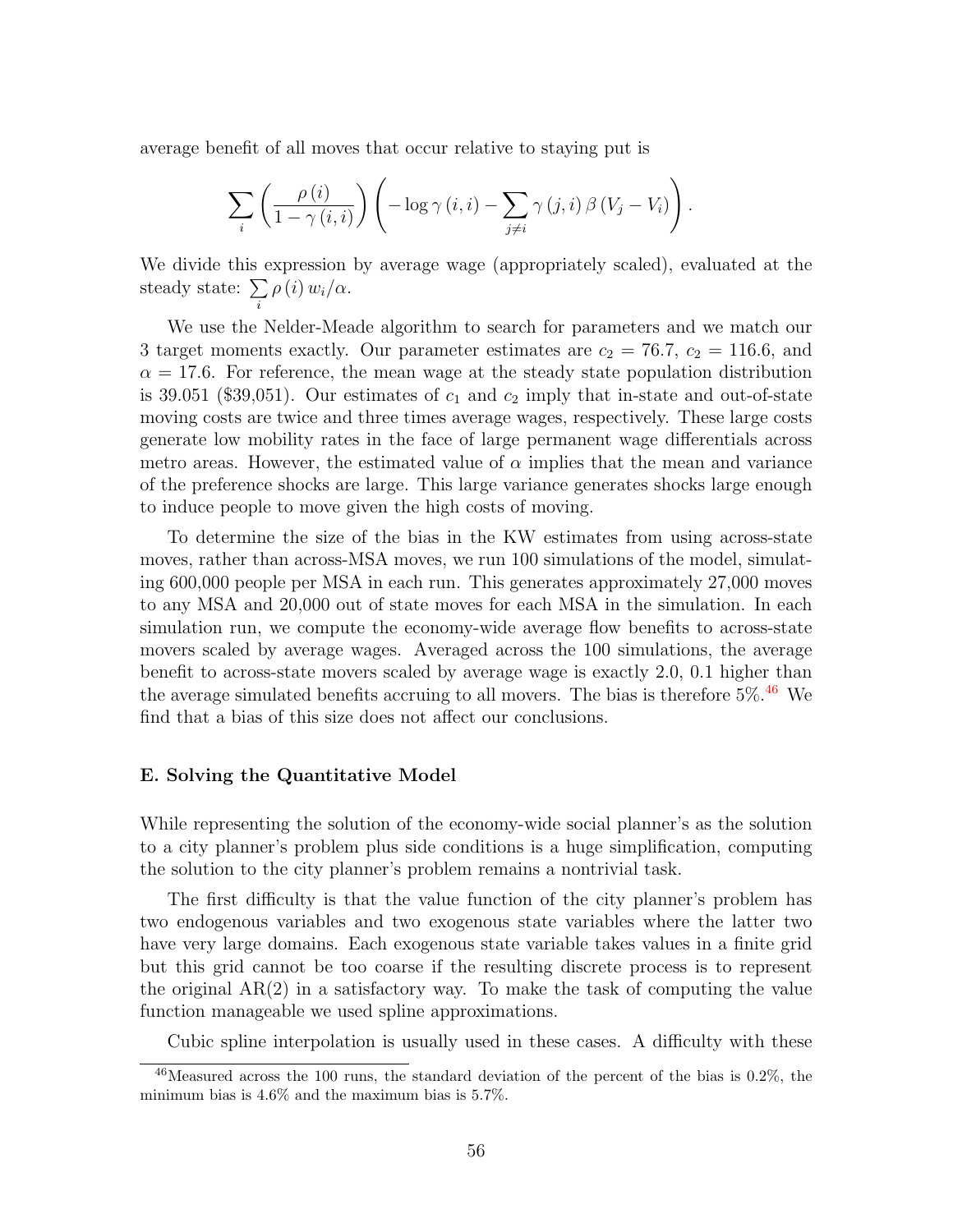methods is that they do not necessarily preserve the shape of the original function, or if they do (as with Schumacher shape-preserving interpolation) it is somewhat difficult to compute. For these reasons, we use a local method that does not interpolate the original function but that approximates it while preserving shape (monotonicity and concavity). An additional benefit is that it is extremely simple to compute (there is no need to solve a system of equations). The method is known as the Shoenberg's variation diminishing spline approximation. It was first introduced by [Shoenberg](#page-48-6) [\(1967\)](#page-48-6) and is described in a variety of sources (e.g. [Lyche and Morken](#page-47-14) [\(2011\)](#page-47-14)).

For a given continuous function f on an interval [a, b], let p be a given positive integer, and let  $\tau = (\tau_1, ..., \tau_{n+p+1})$  be a knot vector with  $n \geq p+1$ ,  $a \leq \tau_i \leq b$ ,  $\tau_i \leq \tau_{i+1}, \tau_{p+1} = a$  and  $\tau_{n+1} = b$ . The variation diminishing spline approximation of degree p to f is then defined as

$$
S_p(x) = \sum_{j=1}^{n} f\left(\tau_j^*\right) B_{jp}(x)
$$

where  $\tau_j^* = (\tau_{j+1} + ... + \tau_{j+p})/p$  and  $B_{jp}(x)$  is the *jth B*-spline of degree p evaluated at x. The B-splines are defined recursively as follows

$$
B_{jp}(x) = \frac{x - \tau_j}{\tau_{j+p} - \tau_j} B_{j,p-1}(x) + \frac{\tau_{j+1+p} - x}{\tau_{j+1+p} - \tau_{j+1}} B_{j+1,p-1}(x)
$$

with

$$
B_{j0}(x) = \begin{cases} 1, & \text{if } \tau_j \leq x < \tau_{j+1} \\ 0, & \text{otherwise} \end{cases}
$$

As already mentioned, this spline approximation preserves monotonicity and concavity of the original function  $f$  (e.g. [Lyche and Morken](#page-47-14)  $(2011)$ , Section 5.2). The definition of variation diminishing splines is easily generalized to functions of more than one variable using tensor products (e.g. [Lyche and Morken](#page-47-14) [\(2011\)](#page-47-14), Section 7.2.1). These properties greatly simplify the value function iterations of the city planner's problem and they should prove useful in a variety of other settings. In our actual computations we worked with an approximation of degree  $p = 3$ .

An additional complication involves the return function of the city planner's problem. Conditional on the current states  $(h, x, s, s_{-1})$  and future states  $(h', x')$ , evaluating the one period return function of the city planner requires solving a nonlinear system of equations in  $(n_y, n_h, k_y, k_h, b_r, b_h)$  allowing for the possibility that the constraint  $n_y + n_h \leq x'$  may bind. This is not a hard task. However, doing this for every combination of  $(h, x, s, s_{-1})$  and  $(h', x')$  considered in solving the maximization problem at each value function iteration would slow down computations quite considerably. For this reason, we chose to construct a cubic variation-diminishing spline approximation to the return function  $R(h, x, s, s_{-1}, h', x')$  once, before starting the value function iterations, and use this approximation instead. In practice, for each